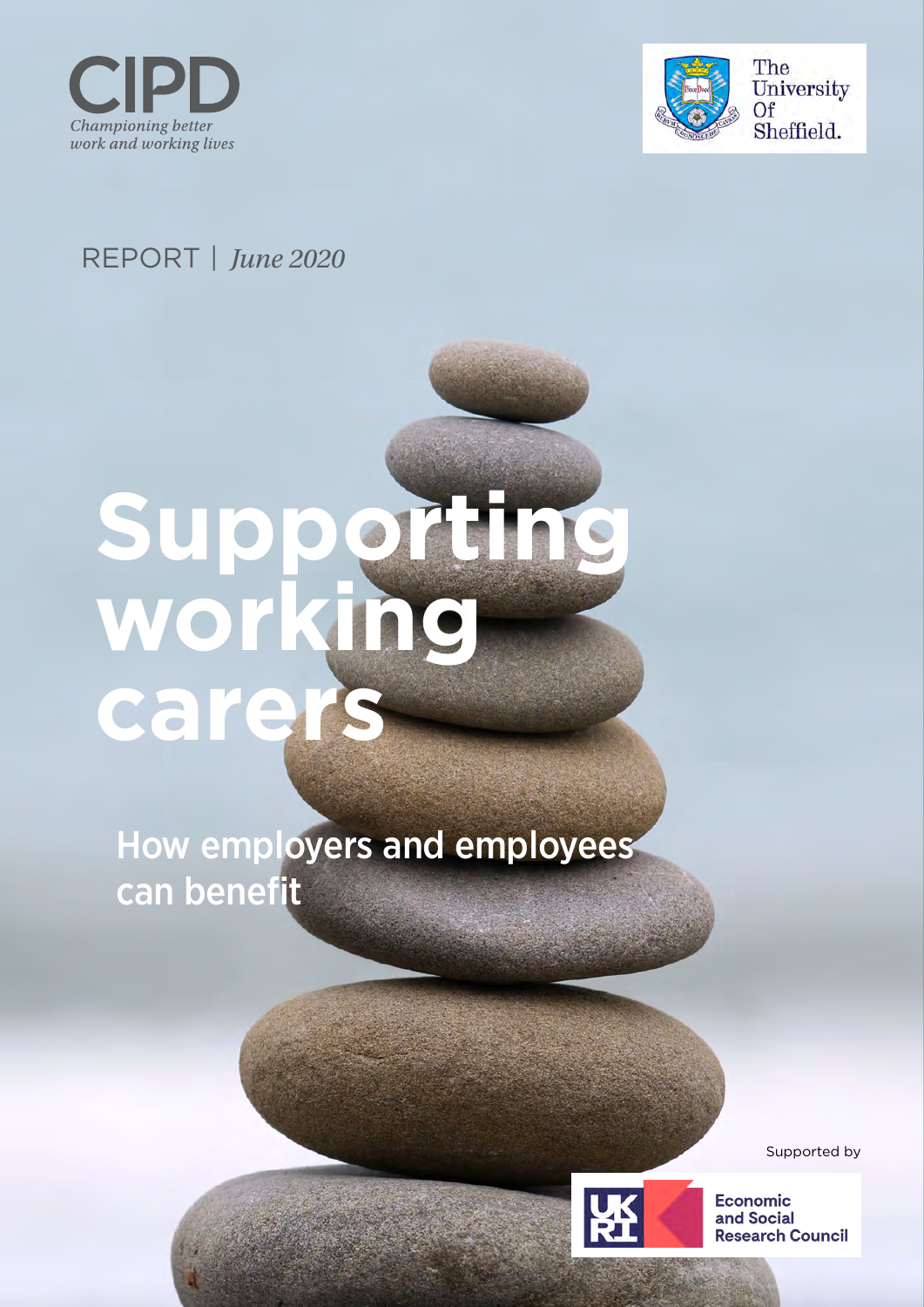The CIPD is the professional body for HR and people development. The registered charity champions better work and working lives and has been setting the benchmark for excellence in people and organisation development for more than 100 years. It has more than 150,000 members across the world, provides thought leadership through independent research on the world of work, and offers professional training and accreditation for those working in HR and learning and development.

*The Sustainable Care: connecting people and systems* programme is a multi-disciplinary Economic and Social Research Council-funded research programme (2017- 2021) exploring how care arrangements, currently 'in crisis' in parts of the UK, can be made sustainable and deliver wellbeing outcomes. It aims to support policy and practice actors and scholars to conceptualise sustainability in care as an issue of rights, values, ethics and justice, as well as of resource distribution. Sustainable Care is a collaborative research programme, bringing together academics from eight universities and Carers UK, and works with an extended network of national and international policy, practice and academic partners.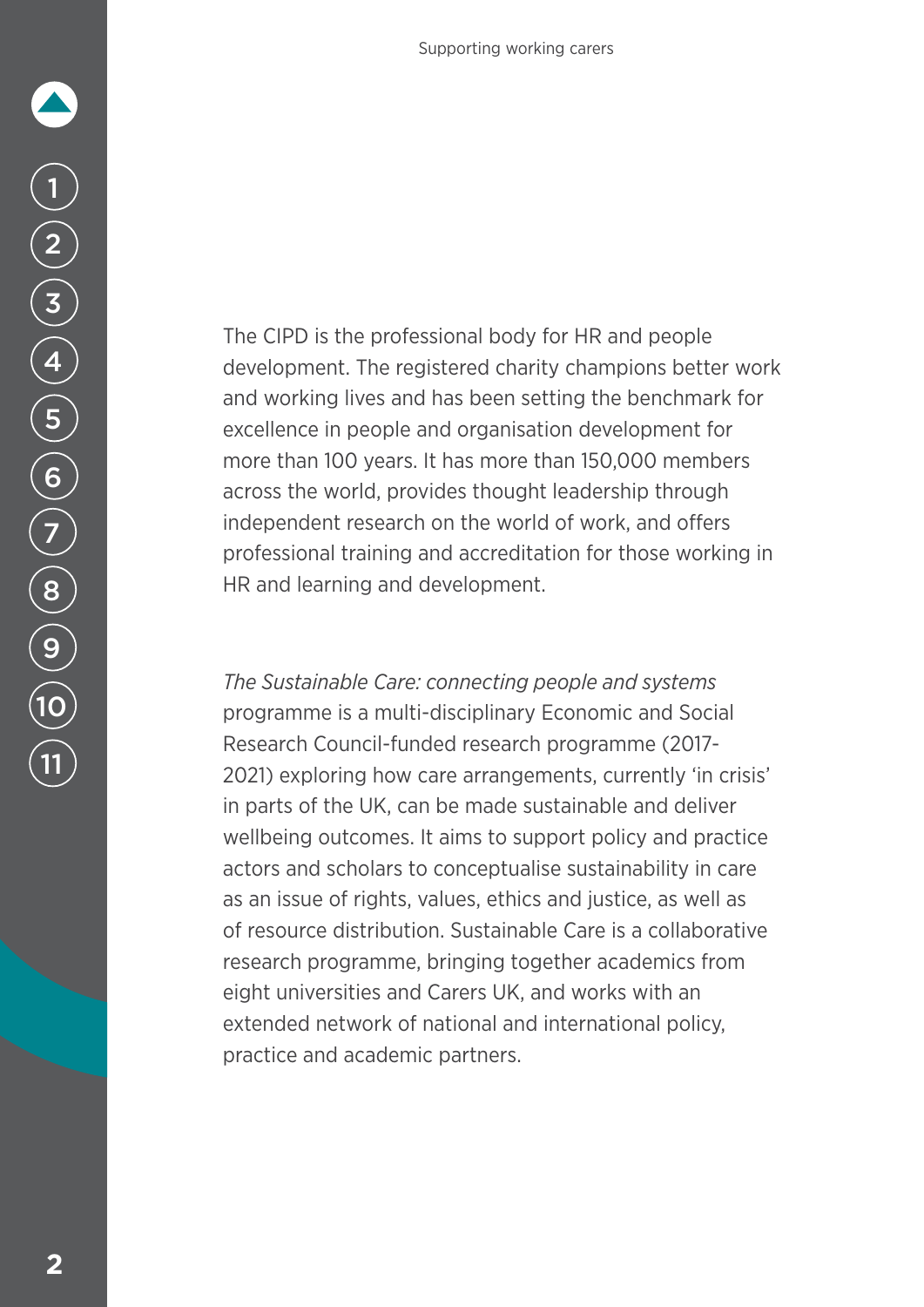# [1](#page-3-0) [2](#page-4-0) [3](#page-5-0) [4](#page-8-0) [5](#page-9-0) [6](#page-18-0) [7](#page-27-0) [8](#page-33-0) [9](#page-34-0) [10](#page-35-0) [11](#page-40-0)

### Report

### **Supporting working carers**

### How employers and employees can benefit

Report written by Dr Annie Austin and Professor Jason Heyes, University of Sheffield, UK.

### **Contents**

|    | University of Sheffield foreword                 | $\overline{2}$ |
|----|--------------------------------------------------|----------------|
|    | CIPD foreword                                    | 3              |
| 3  | Executive summary                                | $\overline{4}$ |
|    | Introduction                                     | 7              |
| 5  | The challenges of combining work and care        | 8              |
| 6  | Forms of workplace support for carers            | 17             |
|    | The value of employer support for working carers | 26             |
| 8  | Conclusions                                      | 32             |
| 9  | References                                       | 33             |
| 10 | Appendix                                         | 34             |
| 11 | Endnotes                                         | 39             |

### **Acknowledgements**

Our thanks for their valued advice in developing the survey questionnaire to: *Sustainable Care* programme collaboration partners Professor Janet Fast (University of Alberta, Canada), Madeleine Starr MBE (Carers UK) and Katherine Wilson (Employers for Carers, Carers UK); international partner Mr Shingou Ikeda (Japan Institute for Labor Policy and Training); and Claire McCartney (CIPD). We are also grateful to the CIPD for generously funding the cost of administering the survey questionnaire.





**Economic** and Social **Research Council** 

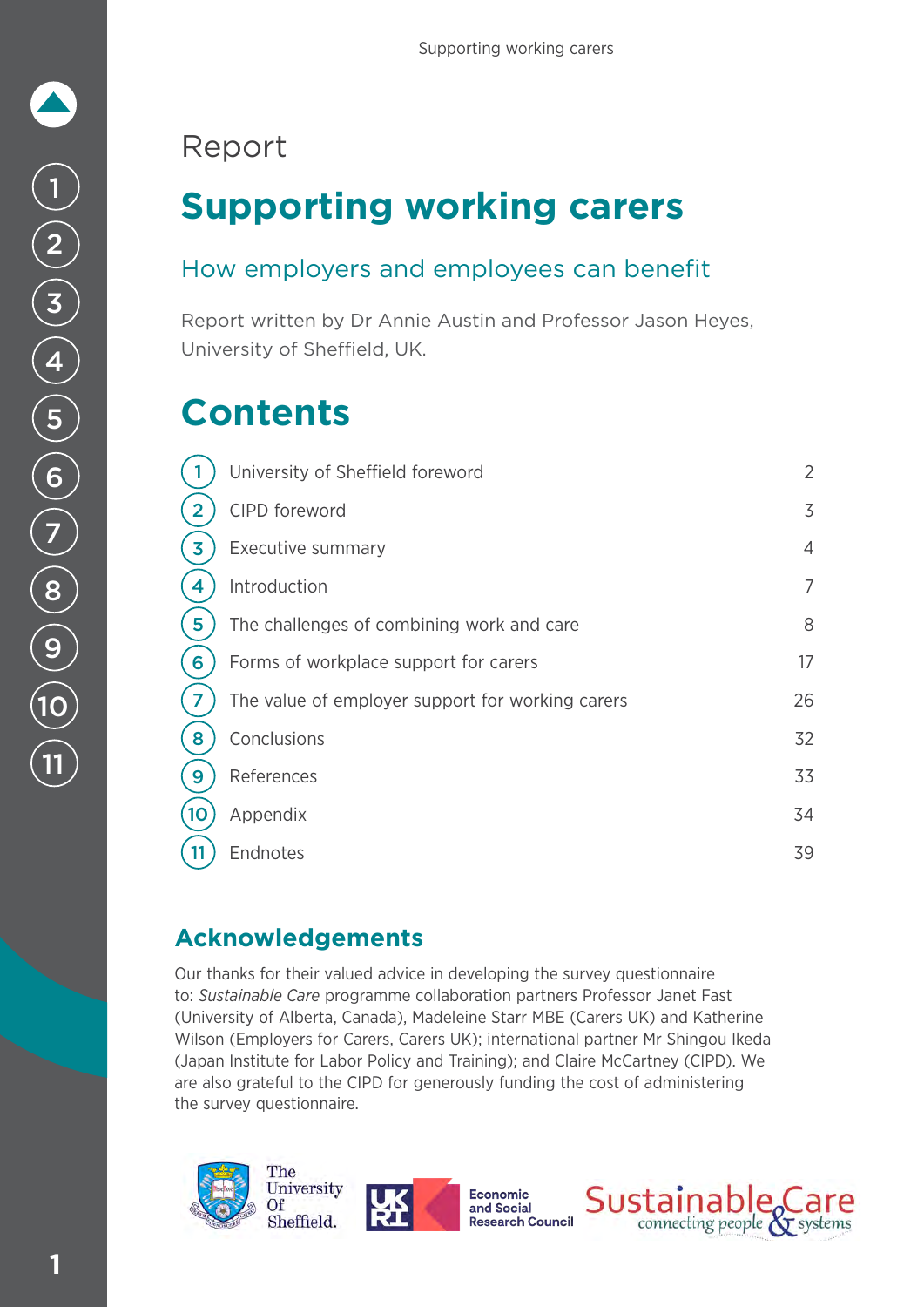# <span id="page-3-0"></span>1 **University of Sheffield foreword**

This report addresses a vital issue of our time. Growing numbers of employees provide regular care for relatives or friends who need their support because of serious illness, a disability or problems that affect them in daily life. In 2020, as working lives were disrupted by a global pandemic, and the support needs of older people and those with chronic health conditions and disabilities were drawn to everyone's attention, the crucial importance of working carers' dual role came into sharper focus.

Evidence from around the world has previously shown that, without support, the challenges employees face in combining work and care are stressful and debilitating, and can lead workers to quit their jobs, with lifelong consequences for incomes and careers. Many employees care for others selflessly and willingly, and case studies of 'carer-friendly' employers have revealed many simple steps organisations can take to support them, with benefits for employers too.<sup>1</sup>

What has not previously been known is the difference such support makes, and how it affects employees in different employment and caring situations. This report represents an important step forward in the evidence base about working carers in England and Wales. It is a key output of the *Sustainable Care: Connecting people and systems* programme that I lead, and builds on our team's past work<sup>2</sup> and the experience of our international partners.

The report presents detailed findings of the first UK study based on a representative sample of working carers. Written by my colleagues at the University of Sheffield, Dr Annie Austin and Professor Jason Heyes, and prepared in collaboration with the CIPD, which generously resourced the costs of the survey, the report explores the experiences and attitudes of working carers who do, and who do not, receive support at work to manage caring and employment.

Their study measured how these factors affect working carers' wellbeing, at home and at work, and explored the choices they had made. Some of its findings are shocking. I urge you to read this important report, and if you are an employer, manager, supervisor or employee, to use it as a guide to action. Working life, and the circumstances of employees, organisations and businesses, can all be improved by responding to its evidence-based recommendations.



Professor Sue Yeandle, **Centre for International Research on Care, Labour and Equalities, University of Sheffield**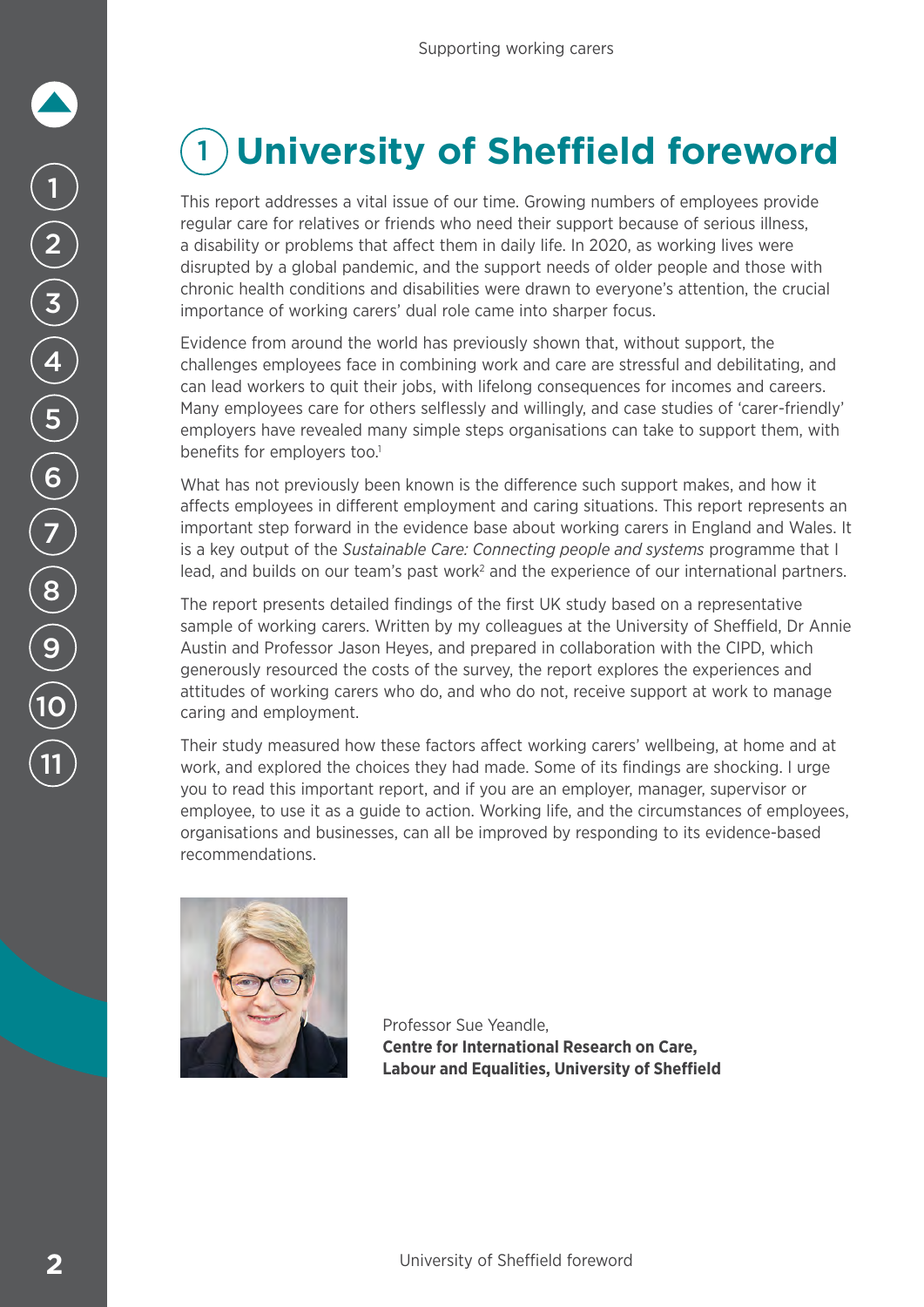# <span id="page-4-0"></span>2 **CIPD foreword**

**We are launching this research in a time of global pandemic, which has far-reaching consequences for employers, employees and wider society.** We would argue that the impact of the pandemic makes it even more important for organisations to be properly supporting their working carers.

COVID-19 will likely have impacted on working carers in a number of different ways. What is often an already stressful and demanding role is likely to have become even more so with the continued impact of the virus on our society. Working carers are likely to be concerned about several things, such as: passing the virus on to the person they are caring for; how to fulfil caring responsibilities if they themselves get ill; providing care for someone who is selfisolating or through the lockdown period; juggling caring and childcare responsibilities.

It's important that organisations are aware of these concerns and as supportive and flexible with working carers as they can be in this period of stress and uncertainty.

The situation might also have presented an opportunity for employers, particularly if it has prompted discussions with employees about any vulnerable household members or people that are dependent on employees for care. **Employers may have, for the first time, gained an understanding of just how many of their employees have caring responsibilities. We would recommend that employers build on that understanding and follow our associated guidance to put in place proper and sustained support for working carers going forward.** 

We are delighted to have collaborated with the University of Sheffield on this important study of the experiences of working carers. This research is the first representative survey of working carers in England and Wales and an important part of a broader ESRC-funded research programme entitled *Sustainable Care: Connecting people and systems*, which is led by Professor Sue Yeandle at the University of Sheffield.

The research findings clearly outline the challenges working carers experience in combining their job and caring responsibilities. **They also provide compelling evidence of the benefits of supporting working carers, particularly in relation to carers' subjective wellbeing.** Better personal wellbeing of course has positive implications for organisations. Carers who receive support from their organisation are less likely to be considering reducing their hours of work or quitting their jobs and are less likely to turn down promotions. Further, they are less likely to take sick leave or unpaid leave in order to provide care.

We are pleased that the Government has recognised the importance of supporting working carers and are consulting on a new unpaid carers' leave provision. While this will certainly be helpful, we believe this should go further and are **calling on the Government to introduce five days' paid leave annually for carers.** This research underlines the importance of this, with less than a tenth of working carers currently able to take paid carers' leave and this being the form of support most desired by working carers.



Claire McCartney, **Senior Policy Adviser, Resourcing and Inclusion**

**3**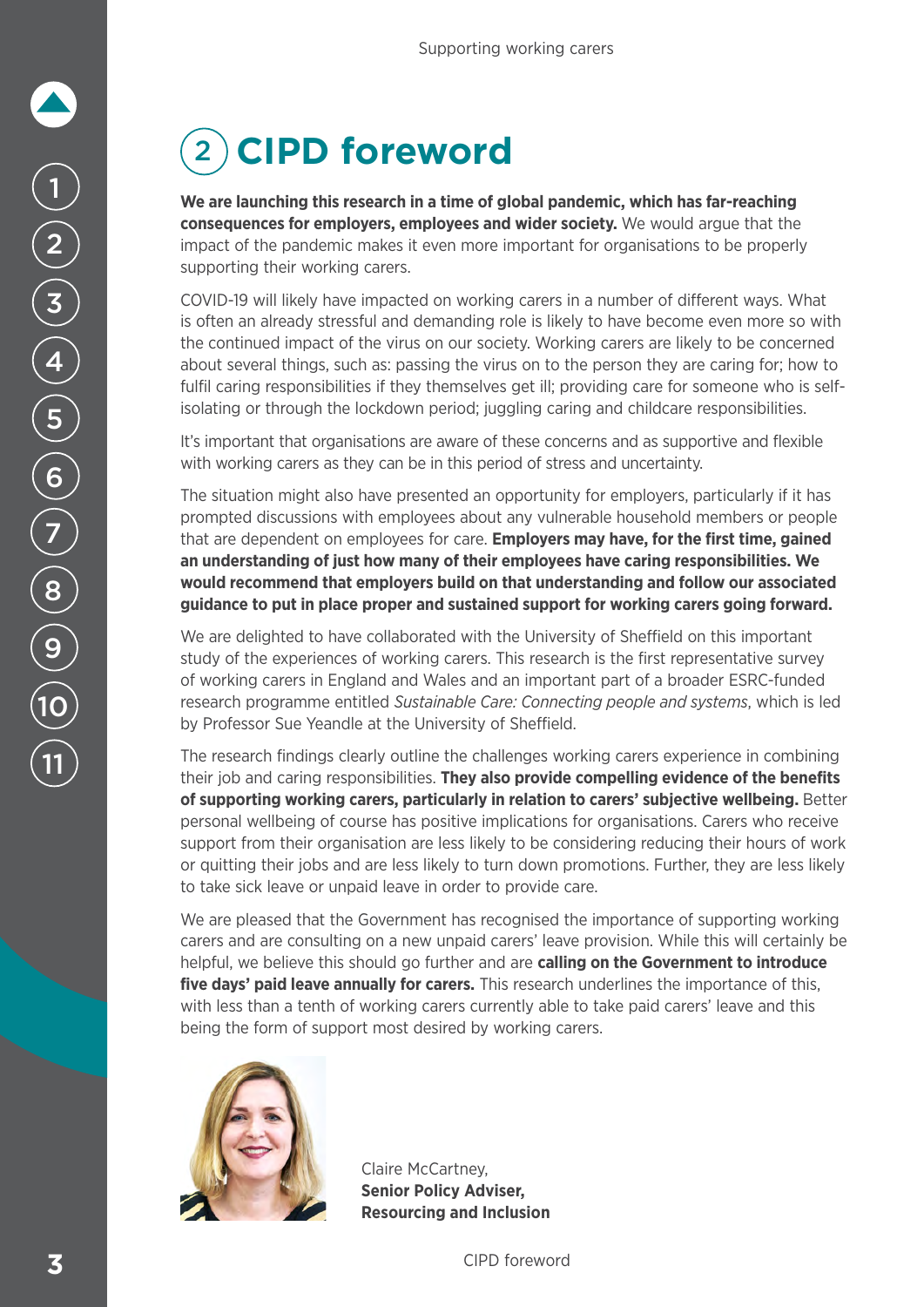### 3 **Executive summary**

- This report examines the ability of working carers to combine caring responsibilities with paid employment and the difference that employer support can make. The report focuses on employees and does not cover the self-employed.3
- Three research questions are addressed: What are the challenges that working carers face? What forms of support do employers provide to working carers, and how does this vary across sectors and types of organisation? How do these forms of support benefit working carers and the organisations for which they work?
- Findings are based on data from a representative survey of working carers in England and Wales. The survey was commissioned by the CIPD and used a questionnaire developed by the Sustainable Care team administered by YouGov. It was conducted online in July/August 2019 and completed by 970 unpaid carers in paid employment (excluding self-employed workers).
- The research report is an output from a large research programme the *Sustainable Care: Connecting people and systems* programme – based at the University of Sheffield, UK. Funded by the Economic and Social Research Council, the programme is a multidisciplinary project exploring social care arrangements in the UK and around the world.

#### **Key findings**

#### **Carers struggle to combine work and care**

- Almost 3.7 million employees in England and Wales are working carers.
- For about 2.6 million (72%) of these working carers, care is additional to full-time paid work.
- Thirty-two per cent of working carers provide 30 or more hours of care a week: this means that for 1.2 million employees, paid work is additional to providing full-time care.
- Twenty-eight per cent of carers who work full-time also provide at least 30 hours of care per week – equivalent to a second full-time job. Overall, this equates to 700,000 employees in England and Wales who combine full-time work with full-time care.
- Forty-four per cent of working carers reported that they found it difficult to combine their paid employment and caring responsibilities. We estimate that there are almost 1.6 million carers in England and Wales struggling to combine work and care.
- Women are more likely than men to find it difficult to combine their job and caring responsibilities.
- Working carers employed in the voluntary/third and the public sectors are more likely than those in the private sector to find it difficult to combine work and care.

#### **The effects of care on work**

- Half of working carers felt that their caring responsibilities affected their job. Most working carers had experienced difficulty in concentrating at work because of their caring responsibilities.
- Thirty per cent of working carers had reduced their hours of work because of their caring role. Thirty-six per cent had refused a job offer or promotion, or decided against applying for a job, because of their caring responsibilities.
- Twenty-nine per cent of working carers said that they were considering reducing their working hours, and 24% were considering giving up their job because of their caring role.

#### **The effects of working on care**

• Thirteen per cent of working carers experience daily difficulties in fulfilling their caring responsibilities because of the amount of time they spend on their job. A further 22% said they experienced such difficulties at least once a week. Only 19% of working carers

<span id="page-5-0"></span>[1](#page-3-0)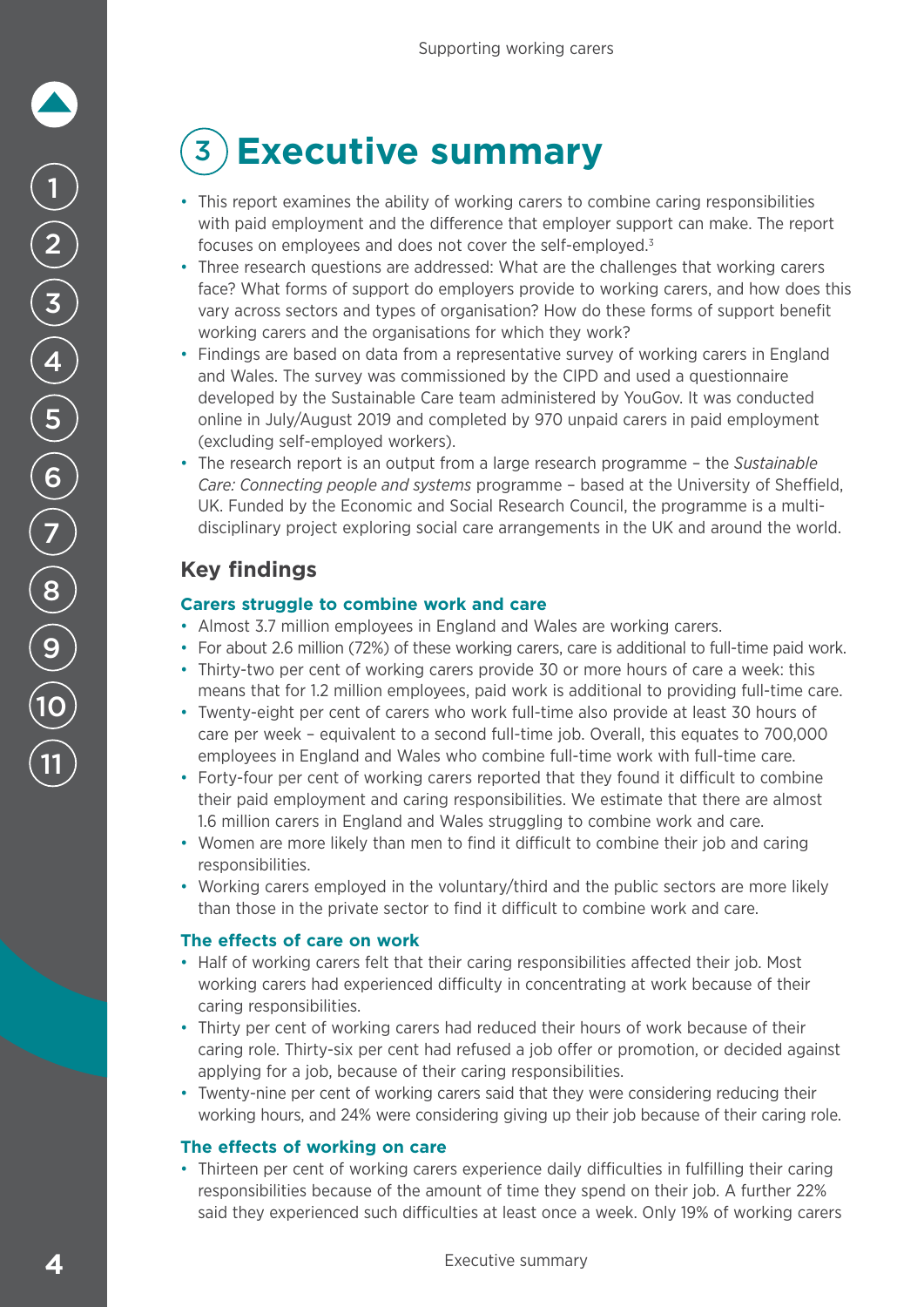said that they never found it difficult to fulfil their caring responsibilities because of the amount of time they spend on their job.

- Twenty-eight per cent of working carers said that coming home from work too tired to do some of the caring tasks that need to be done was something they experienced at least once a week. Thirteen per cent said it was a daily experience. Only 14% of working carers said that they never came home from work too tired to do some of the caring tasks that need to be done.
- In the 12 months preceding the survey, 46% of working carers had used their own annual leave to provide care, and 24% had worked in the evening to make up hours spent caring. Twenty-three per cent had worked at weekends to make up hours spent caring. Fifteen per cent had taken sick leave to provide care.
- One in five working carers had taken paid leave to fulfil their caring responsibilities. There was a gender difference in taking paid leave: 25% of men had been able to take paid leave to provide care, compared with 15% of women.

#### **Forms of workplace support for carers**

- Most working carers said that their employer was aware of their caring role, although a majority said that their colleagues or line managers were aware only in an 'unofficial capacity'.
- Both men and women carers were most likely to have discussed their caring role with a supervisor or line manager and colleagues or co-workers. They rarely spoke to Human Resources or Occupational Health. Twenty-eight per cent had not talked to anyone at work.
- Thirty-nine per cent of those who had not discussed their caring role said that this was because they did not believe anything would change. Twenty-two per cent said it was 'not the sort of thing that people talk about where I work', implying that they were employed in a workplace that cannot be regarded as 'carer-friendly'.
- The most frequently mentioned form of employer-provided support was being able to use the telephone, or private time for private calls (available to 24% of working carers).
- Unpaid care leave was available to 19% of working carers, but only 9% were entitled to take paid care leave.
- Twenty-five per cent of working carers were entitled to use flexitime and 22% said they were able to work at home on some days.
- Men find it easier than women to take an hour or two during work to attend to family or personal matters.
- Twenty-five per cent of working carers who were unable to use available forms of support said this was because of how their work was organised. A lack of knowledge about how resources might be accessed was a problem affecting 14% of working carers who had not made use of employer-provided support.
- Among working carers who indicated that no forms of support were available to them, paid care leave was the most commonly desired form of support, followed by flexitime and the ability to work at home on some days.
- Forty per cent of working carers believed that their employer was carer-friendly. This view was more common among men than women.
- Thirty-nine per cent of working carers believed that their organisation supports them when their caring responsibilities affect their job. Men were more likely than women to feel supported.

#### **The value of employer support for working carers**

• Employer support makes a substantial difference to the ability of working carers to combine work and care. Working from home and flexitime are particularly beneficial: 95% of those who could work from home and 95% of those who were able to use flexitime said that their caring role was easier as a consequence.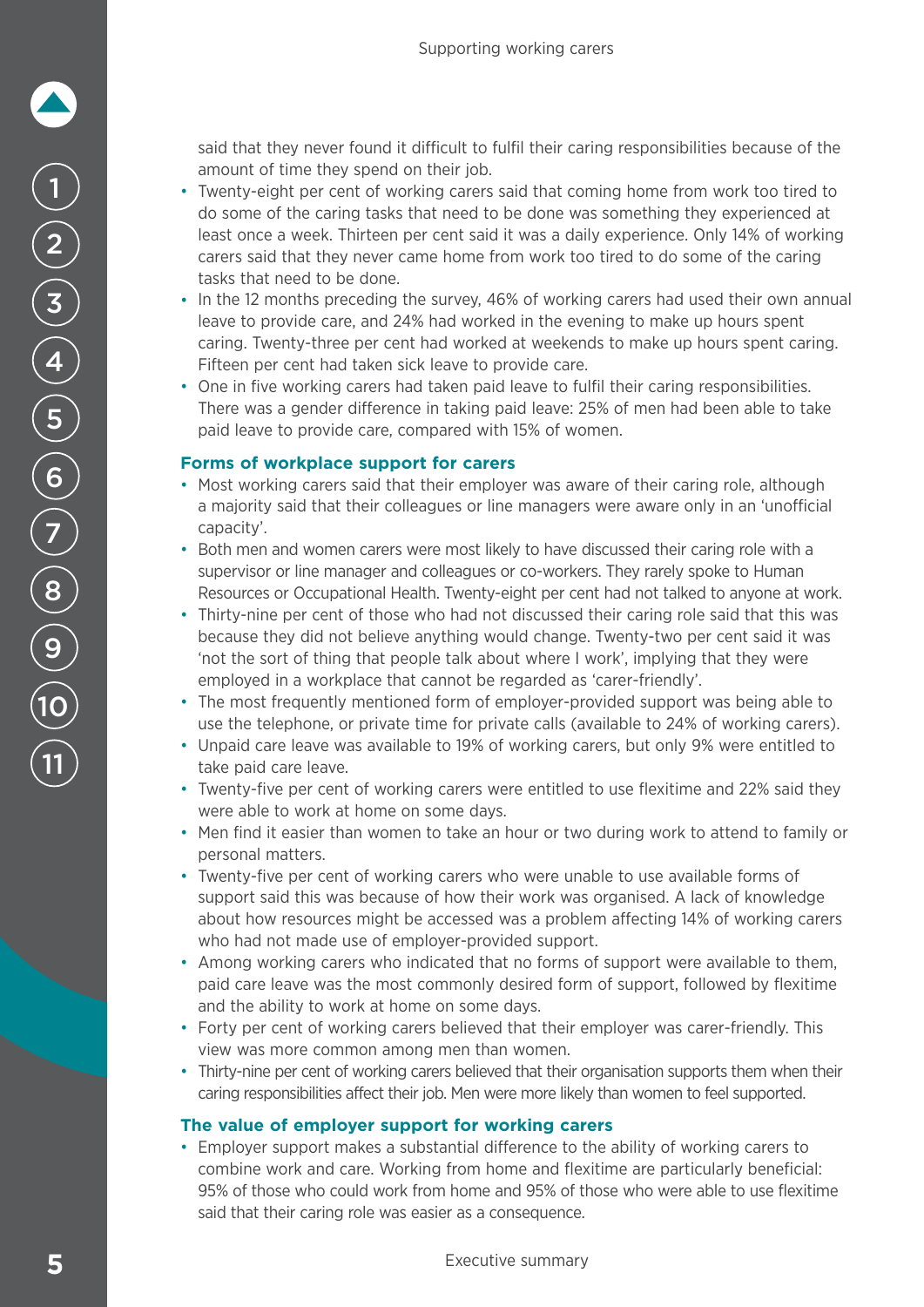- Only 11% of working carers said that combining paid employment and their caring role had no effect on their levels of stress or anxiety at work, and 60% reported low mental wellbeing.
- Mental wellbeing is higher among working carers in organisations that provide support: among those working in organisations that provided support for working carers, 43% reported high wellbeing compared with just 31% in organisations providing no support.
- Employer-provided support also evens out differences in the mental wellbeing of working carers.

#### **Supporting working carers has substantial benefits for employers**

Working carers who believe their employer is carer-friendly are *less likely* than other working carers:

- to consider reducing their hours or giving up their job completely
- to find it difficult to concentrate at work
- to have turned down a promotion, or decided against applying for a job, because of their caring responsibilities
- to have taken sick leave to provide care
- to have taken unpaid leave to provide care.

#### **Recommendations**

- 1 Formally recognising working carers is an important step in developing effective formal measures and in creating an organisational culture that is supportive of working carers. Government has a role to play in ensuring all employers are aware of this.
- 2 Supporting working carers has benefits for both employers and employees. Employers should develop policies and practices designed for this purpose, with the aim of becoming a 'carer-friendly' employer.
- 3 Measures should be developed in consultation with working carers.
- 4 Policies should be as flexible as possible, so that they benefit working carers in different working and caring circumstances.
- 5 Employers should provide all carers with the right to take appropriate periods of paid carers' leave.
- 6 Women are more adversely affected in combining work and care than men: steps should be taken to find out why this is the case and to develop policies and practices that ensure women get the support they need. Well-designed support measures can address inequalities of multiple kinds in combining work and care, including gender and job status.
- 7 Supporting the mental wellbeing of working carers can have spill-over effects for both work and care. Counselling and wellbeing guidance can be important elements of workplace support.
- 8 A lack of knowledge about existing support and how to access it were barriers for a significant number of working carers. Publicising available policies and forms of support is vital and should be regularly repeated.
- 9 Significant numbers of working carers have management responsibilities; combining their own work with care can have adverse effects on how they manage employees. Measures aimed specifically to support managers who are working carers could have 'trickle down' effects that benefit those they manage.
- 10 Employers should consider how opportunities to work flexibly (for example, flexible start and finish times and opportunities to work at home) can be extended to more of the working carers they employ.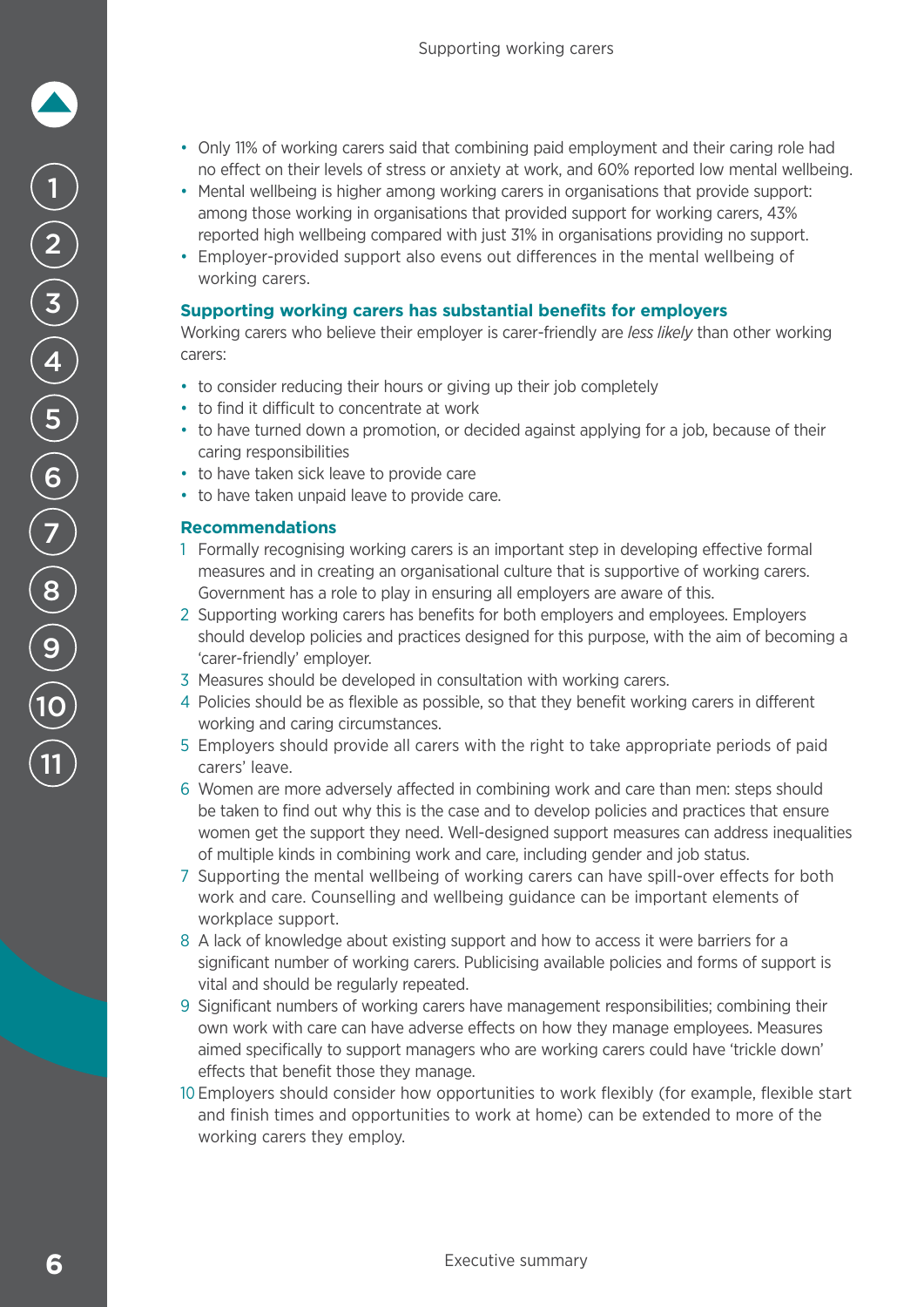# <span id="page-8-0"></span>4 **Introduction**

The 2019 Queen's Speech referred to the UK Government's plans to *'reform adult social care in England to ensure dignity in old age'* (Prime Minister's Office 2019). The Government's background document emphasised that *'putting social care on a sustainable footing is one of the biggest long-term challenges facing society'* and the Queen's Speech mentioned the Government's intention to introduce an entitlement to leave from their employment for unpaid carers.4 From this it can be inferred that the UK Government recognises that working carers have a vital role to play in ensuring the future sustainability of care provision. For this to happen, however, the wellbeing and dignity of working carers, as well as of care recipients, must be assured.

This report examines the ability of working carers to combine caring responsibilities with paid employment, and the difference that employer support can make in this regard. The adequacy of employer support for working carers is a matter of increasing concern, as the number of working-age people who have caring responsibilities has been growing rapidly (Yeandle and Buckner 2017). The research reported here is based on the first representative survey of working carers in England and Wales.

Supportive work contexts are essential if carers are to successfully combine work and care. The *Taylor Review of Modern Working Practices* (Taylor et al 2017), undertaken on behalf of the UK Government, emphasised the extent to which workers with caring responsibilities value flexible working arrangements. However, flexibility is only one of several forms of employer support that can be useful for working carers.

#### **Research has shown that working carers face many challenges:**

- The 'financial resilience' of households can be severely damaged if carers need to reduce their working hours or quit their jobs in order to fulfil caring responsibilities (Carers UK 2018).
- For carers who stay in employment, time spent working can have an impact on their ability to care, and make it difficult to maintain social relationships, including with the person or persons for whom they care.
- The physical and mental health and overall wellbeing of carers can also suffer.
- The difficulty of combining work and care also has implications for employers, who may lose experienced staff due to their caring roles, and see an increase in unscheduled absences, or workers who are so tired or pressured that they cannot concentrate at work.

In summary, working and caring influence each other, and trying to combine the two without support can lead to serious impacts on work, care, and wellbeing. The most recent estimate suggests that there are around 4.87 million working carers in the UK (Carers UK 2019).<sup>5</sup> This is thus a huge and growing policy issue.

The research documented here is part of a large research programme – the *Sustainable Care: Connecting people and systems* programme – based at the University of Sheffield, UK. Funded by the UKRI's Economic and Social Research Council, the programme is a multi-disciplinary international project exploring care arrangements in the UK and around the world. Its goal is to advance understanding of how social care systems can be made sustainable, and how care arrangements can best support the wellbeing of care recipients, their families, carers and care workers. The programme views care as a matter of rights, values, ethics and justice.

Three research questions are addressed in this report. First, what are the challenges that working carers face? Second, what forms of support do employers provide to working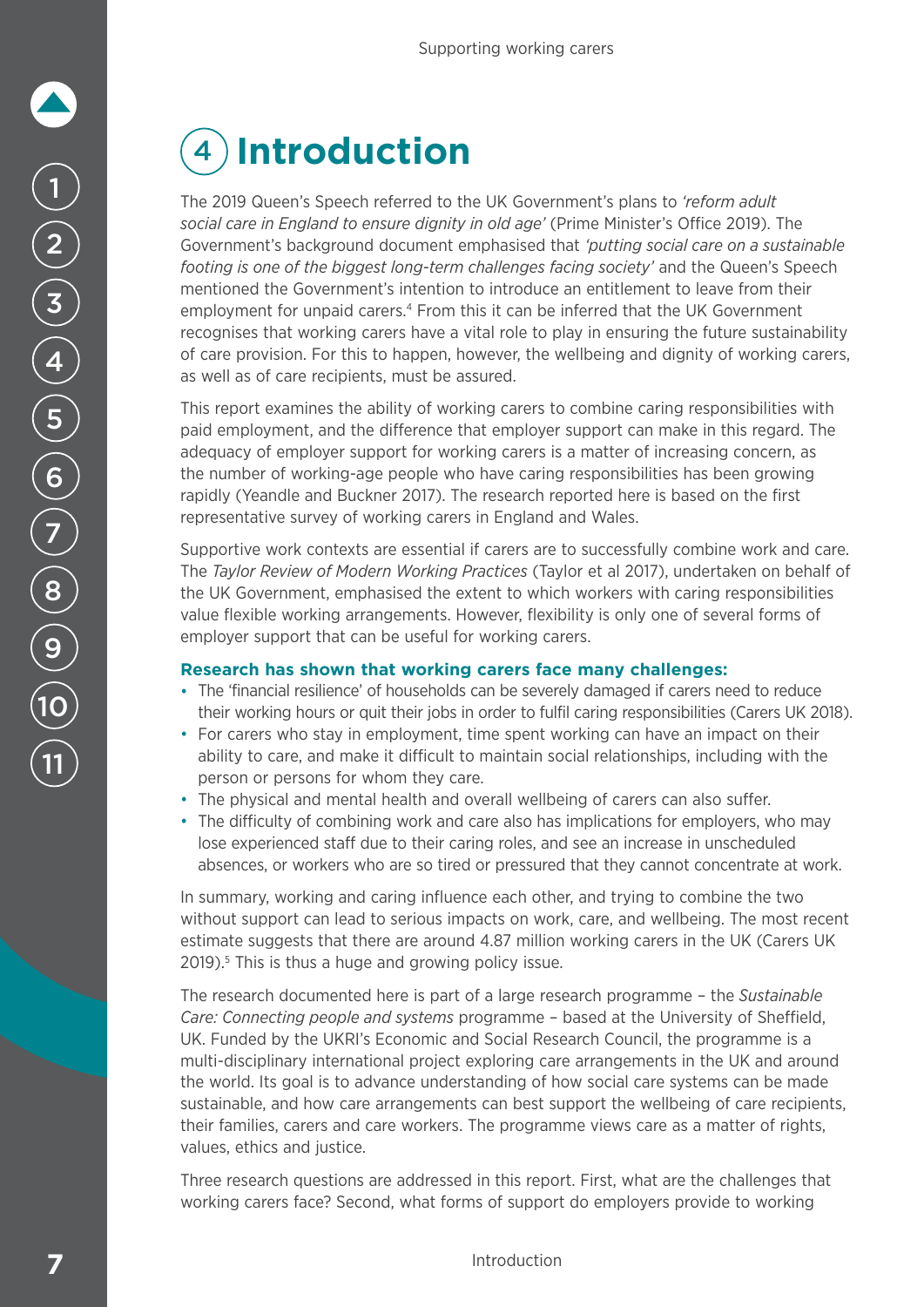<span id="page-9-0"></span>carers, and how does this vary across sectors and types of organisation? Finally, in what ways do these forms of support benefit working carers and the organisations for which they work?

Findings are based on data from a representative survey of employees with care responsibilities in England and Wales. The survey questionnaire was designed by researchers at the University of Sheffield, who also conducted the data analysis. The CIPD commissioned public opinion and data company YouGov to administer the survey. The achieved sample size was 970 unpaid carers in employment (excluding the self-employed). Information about the composition of the sample is provided in the Appendix. The survey was carried out online in July and August 2019. The figures have been weighted to be representative of unpaid carers aged 18 years and over in employment in England and Wales. The survey is the first to produce detailed data which can be generalised to the overall population of employees who are also carers in England and Wales. We provide estimates of the numbers of people likely to have caring responsibilities, or to be affected by particular circumstances or employer practices, throughout the report.

For the purposes of this research, a 'carer' is defined as someone who helps or looks after a family member or friend who needs care and support as a result of old age, physical illness, disability, mental health problems or addiction (see the full [NHS definition of a](https://www.england.nhs.uk/commissioning/comm-carers/carers/)  [carer](https://www.england.nhs.uk/commissioning/comm-carers/carers/)). The help provided might include, but is not limited to, day-to-day care, such as helping them wash or bathe, accompanying them to medical appointments and shopping for them. The survey did not include individuals who were employed as a professional carer (unless they had an unpaid caring role) or whose caring role related solely to a child or children who did not have a long-term illness or disability.

Section 5 examines the challenges that working carers can encounter in attempting to combine caring with paid employment. Section 6 reports the forms of employer support that working carers say are available to them. Section 7 explores the extent to which employer-provided support influences the wellbeing of working carers and examines the ways in which organisations can benefit. Section 8 presents the authors' conclusions.

### 5 **The challenges of combining work and care**

This section examines the challenges working carers encounter in attempting to combine caring responsibilities with paid employment. For many carers, looking after a loved one is an important and valued part of their lives, and gives them a sense of fulfilment and selfrespect. However, the challenges of combining work and care can undermine the wellbeing of carers, and therefore the wellbeing of those for whom they care.

#### **Key points**

- Almost 1.2 million employees provide full-time care (30 or more hours per week) in addition to their paid job.
- 700,000 employees provide full-time care in addition to full-time work.
- 1.6 million working carers in England and Wales struggle to juggle caring responsibilities with paid employment.
	- Women are more likely to experience difficulties than men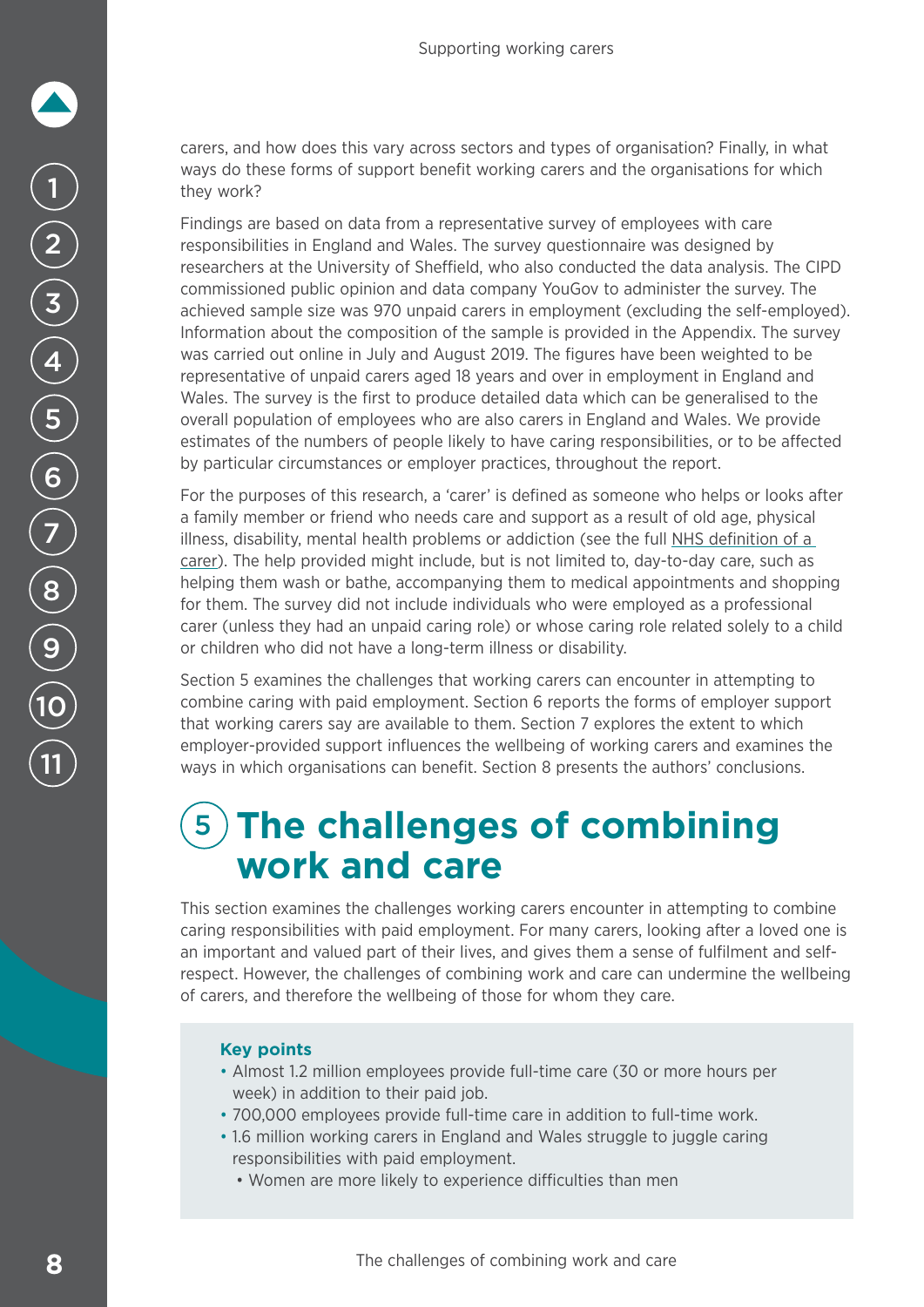- Caring responsibilities have a clear influence on people's working lives, and work has a clear influence on people's caring lives.
	- In the last 12 months, more than a third of working carers had turned down a promotion or job offer because of their caring responsibilities.
	- Working carers struggle to fulfil their caring responsibilities because of tiredness, emotional exhaustion, and the amount of time they spend at work.

#### **Combining work and care: an overview**

The survey investigated the balance of caring and working for working carers. For the purpose of this survey, full-time employment was defined as 30 or more hours of paid work per week.

Table 1 shows the number of hours of care provided by working carers each week.

#### **Table 1: In general, for approximately how many hours per week do you provide care in your role as a carer? (%)**

| Weekly number of hours spent caring | <b>Proportion</b> |
|-------------------------------------|-------------------|
| $1 - 9$                             | 29                |
| $10 - 19$                           | 24                |
| $20 - 29$                           | 15                |
| $30 - 39$                           | 9                 |
| 40 and over                         | 23                |

Source: *Survey of Working Carers* 2019

Thirty-two per cent of working carers provide care, on average, for 30 or more hours per week (Table 1). **We can infer from this that almost 1.2 million employees in England and Wales provide unpaid care equivalent to a full-time job, in addition to their paid job.**<sup>6</sup>

Figure 1 shows how average hours of caring vary according to number of hours of paid employment.

#### **Figure 1: Average weekly hours of unpaid care by hours in paid employment (%)**



Source: *Survey of Working Carers 2019*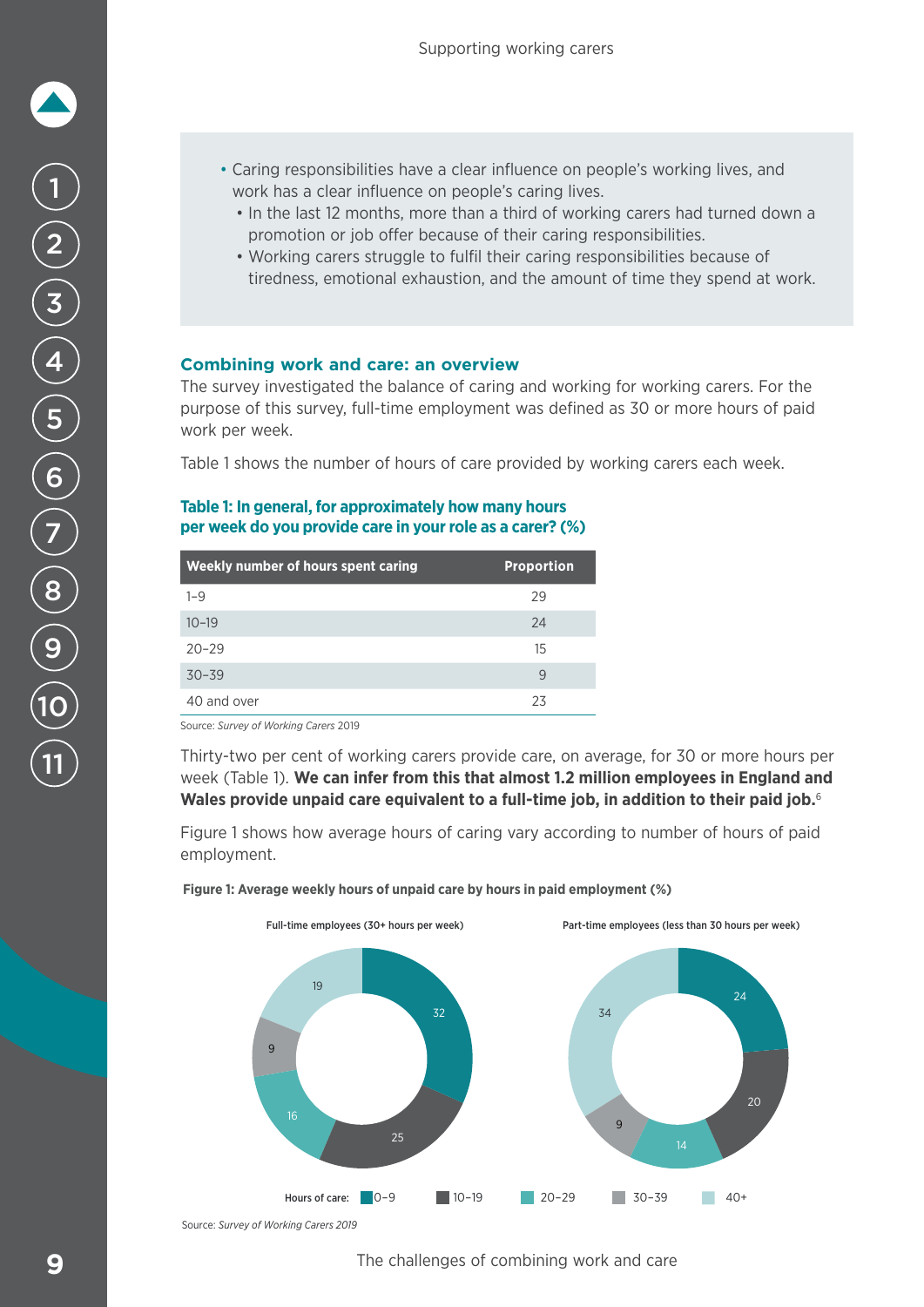People providing the most weekly hours of care tended to work part-time (Table 2). However, 28% of those working full-time provided at least 30 hours of care per week. In other words, these people work full-time while also providing an amount of care that is equivalent to a full-time job. Overall, **this equates to almost 700,000 working carers combining full-time care with full-time work.** 

#### **The ease or difficulty of combining work and care**

Table 2 shows how easy or difficult it is for working carers to combine work and care.

#### **Table 2: How easy or difficult do you find it is to combine your paid employment with your caring responsibilities? (%)**

| Very easy                  | 7.8  | Net easy      |
|----------------------------|------|---------------|
| Rather easy                | 16.4 | 24            |
| Neither easy nor difficult | 32.2 |               |
| Rather difficult           | 34.2 | Net difficult |
| Very difficult             | 9.4  | 44            |

Source: *Survey of Working Carers 2019*

The data reveals that 44% of working carers find it difficult to combine their paid employment and their caring responsibilities. **This equates to around 1.6 million carers in England and Wales who struggle to juggle employment and care.** This is a huge policy issue, especially in light of government commitments to 'put adult social care on a sustainable footing'.





Source: *Survey of Working Carers 2019*

Note: 'Net easy' aggregates the 'very easy' and 'rather easy' response categories. 'Net difficult' combines the 'rather difficult' and 'very difficult' response categories. 'Neither easy nor difficult' is omitted.

The data shows that in every sector, combining work and care is more likely to be difficult than easy. Of all carers working in the public sector, 53% found it difficult to combine work and care, compared with 42% in the third sector, and 34% in the private sector (*X2* = 30.23, p<.001).<sup>7</sup> There were no statistically significant differences in the mean average weekly number of hours of care provided by working carers in the private, public and third sectors (26.2, 24.2 and 26.7 hours respectively).<sup>8</sup> Nor were there any significant differences between sectors in the number of people that workers cared for.

[1](#page-3-0)

[2](#page-4-0)

[3](#page-5-0)

[4](#page-8-0)

[5](#page-9-0)

[6](#page-18-0)

[7](#page-27-0)

[8](#page-33-0)

[9](#page-34-0)

[10](#page-35-0)

[11](#page-40-0)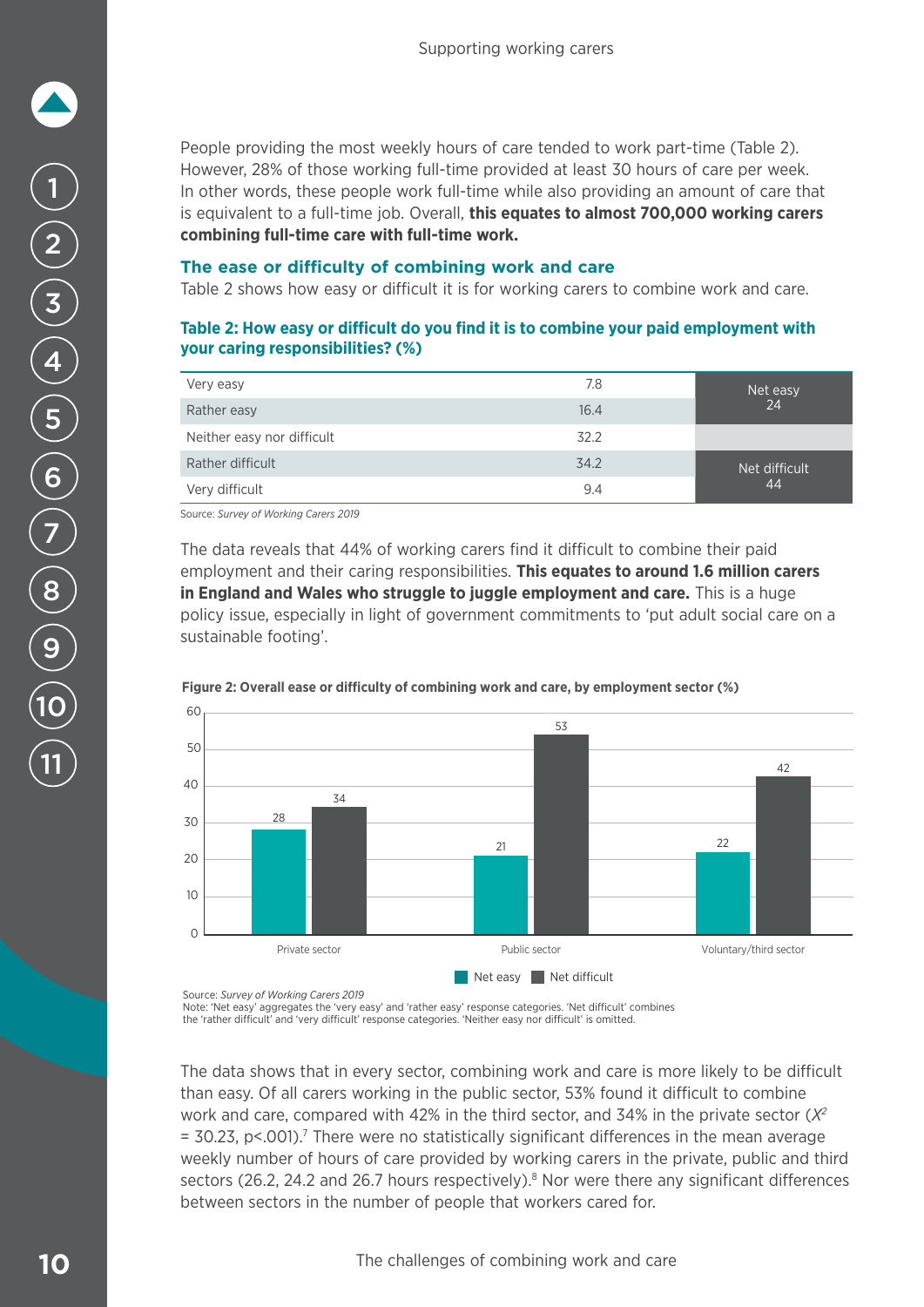Supporting working carers

As shown in Figure 3, a larger percentage of women than men found it difficult to combine work and care,<sup>9</sup> a finding that held for every sector (although the difference was not statistically significant in the private sector). For both men and women, the percentage of workers who said that it was difficult to combine work and care was larger in the public sector than in either the voluntary or the private sector (47% of men and 56% of women in the public sector said that they experienced difficulties).



#### Figure 3: Overall ease or difficulty of combining work and care, by gender (%)

Source: *Survey of Working Carers 2019*

Note: 'Net easy' combines the 'very easy' and 'rather easy' response categories. 'Net difficult' combines the 'rather difficult' and 'very difficult' response categories. 'Neither easy nor difficult' is omitted.  $X^2 = 12.8$ , p<.01

One potential explanation for these gender differences relates to gender differences in seniority (sometimes known as the 'gender seniority gap'). In our sample, 59% of male working carers had some managerial responsibility, compared with 47% of female working carers.<sup>10</sup> However, when the analysis was confined to employees with managerial responsibilities, differences remained: 50% of women said that combining work and care was difficult, compared with 36% of men (the equivalent figures for women and men with no managerial responsibilities were 46% and 39% respectively). Nor does it appear that the gender differences are due to the total amount of care provided (the mean average number of hours provided per week was 26 for men and 27 for women, with similar standard deviations)<sup>11</sup> or the number of people cared for (81% of men and 78% of women cared for one person covered by our definition).

A further potential explanation is that women were spending more time than men on childcare in addition to providing care to others. When working carers with children were excluded from the analysis, differences in relation to the ease or difficulty of caring were not statistically significant (42% of men without children said they found it difficult compared with 44% of women without children). Although we cannot provide a definitive explanation for the gender differences, the implication for employer practice is that steps should be taken to address gender inequalities in the ability to combine work and care.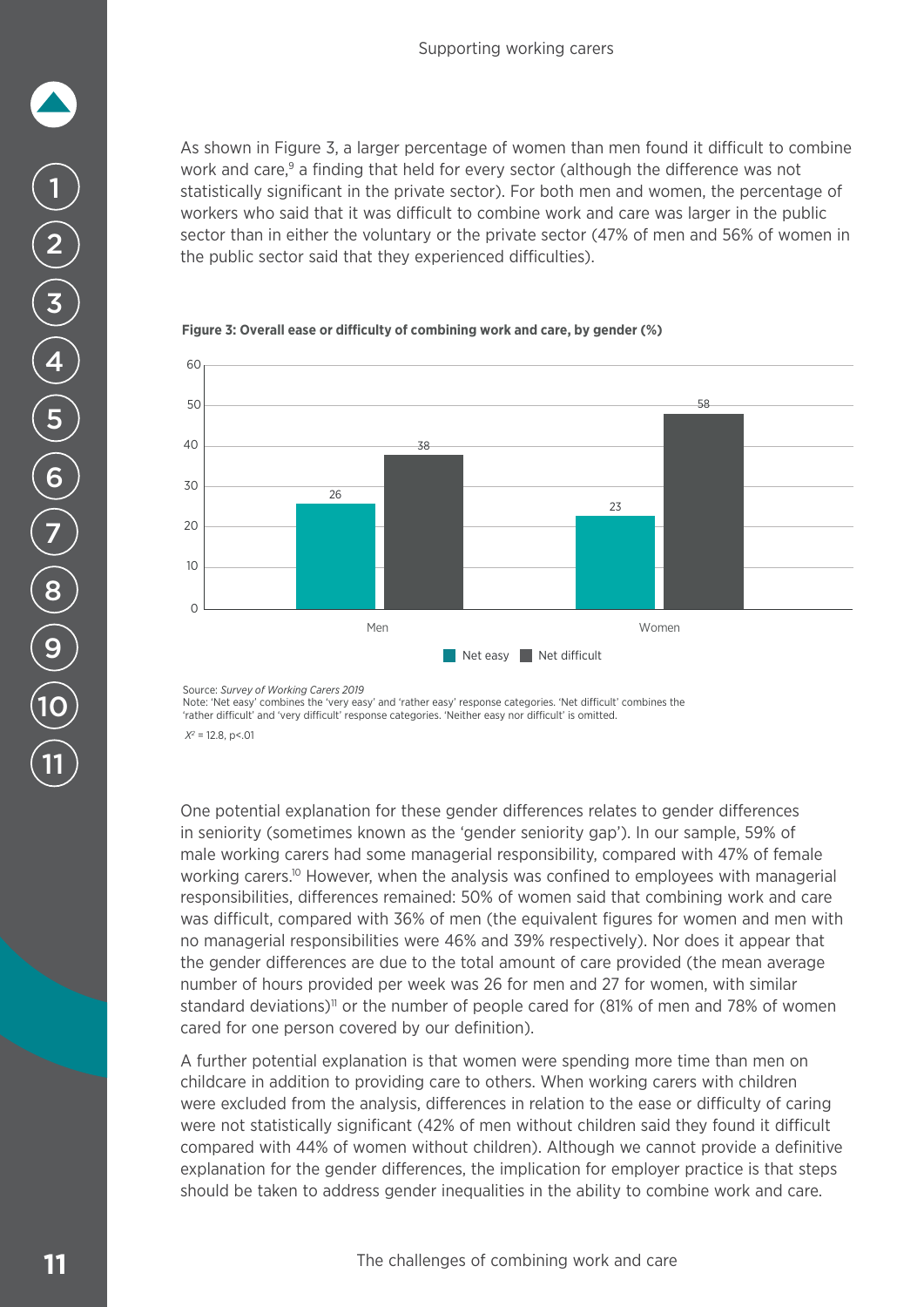The difference between men and women may also help to explain why a relatively large percentage of public sector employees found it difficult to combine work and care, as 63% of all of the public sector workers in our sample were women (by contrast, women accounted for 44% of the sample of private sector employees).

We now turn to how care and work interact with and affect each other.

#### **Impacts of care on work**

The survey asked working carers about how their caring responsibilities affect, or have affected, their work.

Working carers were asked questions relating to how effectively they were able to combine their paid work and their caring role. Almost half of all working carers (48%) felt that their caring responsibilities affected their job (Table 3). There was no statistically significant difference between men and women in this regard.

#### **Table 3: My caring responsibilities do not affect my job (%)**

|                            | <b>Total</b> | <b>Men</b>      | Women          |
|----------------------------|--------------|-----------------|----------------|
| Strongly agree             | 10           | 10 <sup>°</sup> | 9              |
| Agree                      | 19           | 21              | 17             |
| Neither agree nor disagree | 22           | 24              | 21             |
| <b>Disagree</b>            | 32           | 30              | 33             |
| Strongly disagree          | 16           | 14              | 18             |
| Don't know                 | 2            | $\overline{2}$  | $\overline{2}$ |
|                            |              |                 |                |
| Net: agree                 | 29           | 31              | 26             |
| Net: disagree              | 48           | 44              | 51             |

Source: *Survey of Working Carers 2019*

Most working carers had experienced difficulty in concentrating at work because of their caring responsibilities (Table 4) and most had also taken some additional days of leave from work in order to provide care (Table 5). Many had considered reducing their hours. Perhaps of most concern, 24% had considered quitting their job because of their caring responsibilities (Table 6); this equates to an estimated 876,852 workers.

#### **Table 4: I have found it difficult to concentrate at work because of my caring responsibilities (past 12 months) (%)**

|                        | <b>Total</b>   | <b>Men</b> | <b>Women</b> |
|------------------------|----------------|------------|--------------|
| Every day              | 13             | 13         | 14           |
| At least once a week   | 28             | 28         | 27           |
| At least once a month  | 22             | 25         | 20           |
| Less than once a month | 20             | 18         | 21           |
| Never                  | 14             | 14         | 14           |
| Don't know             | $\overline{5}$ |            | 4            |

Source: *Survey of Working Carers 2019*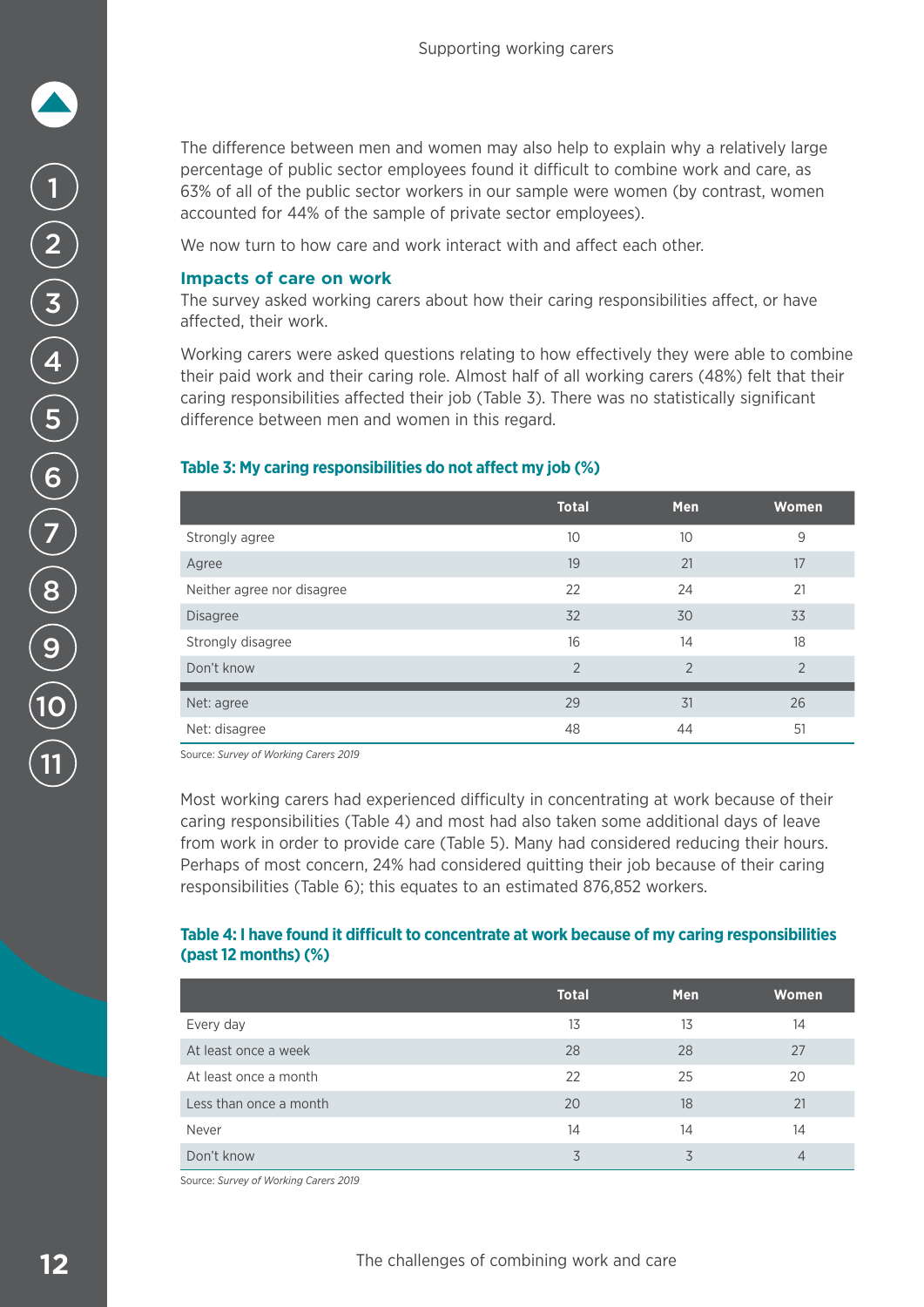Thirty-nine per cent of working carers found it difficult or very difficult to take an hour or two off during working hours to attend to personal or family matters. The percentage of employees who said they experienced difficulties was larger in the public sector (44%) than the private (36%) or voluntary sectors (37%), although differences were not statistically significant.

Some working carers had sought to achieve a better balance between their paid work and caring responsibilities by reducing their hours of work (Table 5). More than a third of women (36%) had cut their hours, compared with a quarter (24%) of men in the sample ( $X^2 = 26.35$ , p<.001). Of those who had cut their working hours, 67% had reduced their contracted hours, 14% had reduced the amount of overtime they worked and 16% had reduced both. Men were less likely than women to have reduced their contracted hours (55% vs 73%) and were more likely to have reduced the amount of overtime they worked (25% vs 8%).

#### **Table 5: How care responsibilities impact working hours (%)**

|                                           | <b>Total</b> | <b>Men</b> | Women |
|-------------------------------------------|--------------|------------|-------|
| Working hours are reduced due to caring   | 30           | 24         | 36    |
| Working hours are increased due to caring |              | b          |       |
| No change                                 | 65           | $\sqrt{2}$ | 61    |
| Don't know                                |              |            |       |

Source: *Survey of Working Carers 2019*

Substantial proportions of working carers were also considering reducing their hours (29%) or giving up their job entirely (24%) because of their caring role. In both cases, a slightly larger proportion of men than women indicated that they were considering making a change. The difference was statistically significant only in relation to giving up a job  $(X^2 = 15.01, p < .05)$  and applied only to men and women in full-time employment. Men and women in part-time employment did not differ in terms of their propensity to consider reducing their hours or giving up their job.



#### **Figure 4: Working carers who were considering reducing their hours or giving up their jobs because of their caring role (%)**

[1](#page-3-0)

[2](#page-4-0)

[3](#page-5-0)

[4](#page-8-0)

[5](#page-9-0)

[6](#page-18-0)

[7](#page-27-0)

[8](#page-33-0)

[9](#page-34-0)

[10](#page-35-0)

[11](#page-40-0)

Source: *Survey of Working Carers 2019*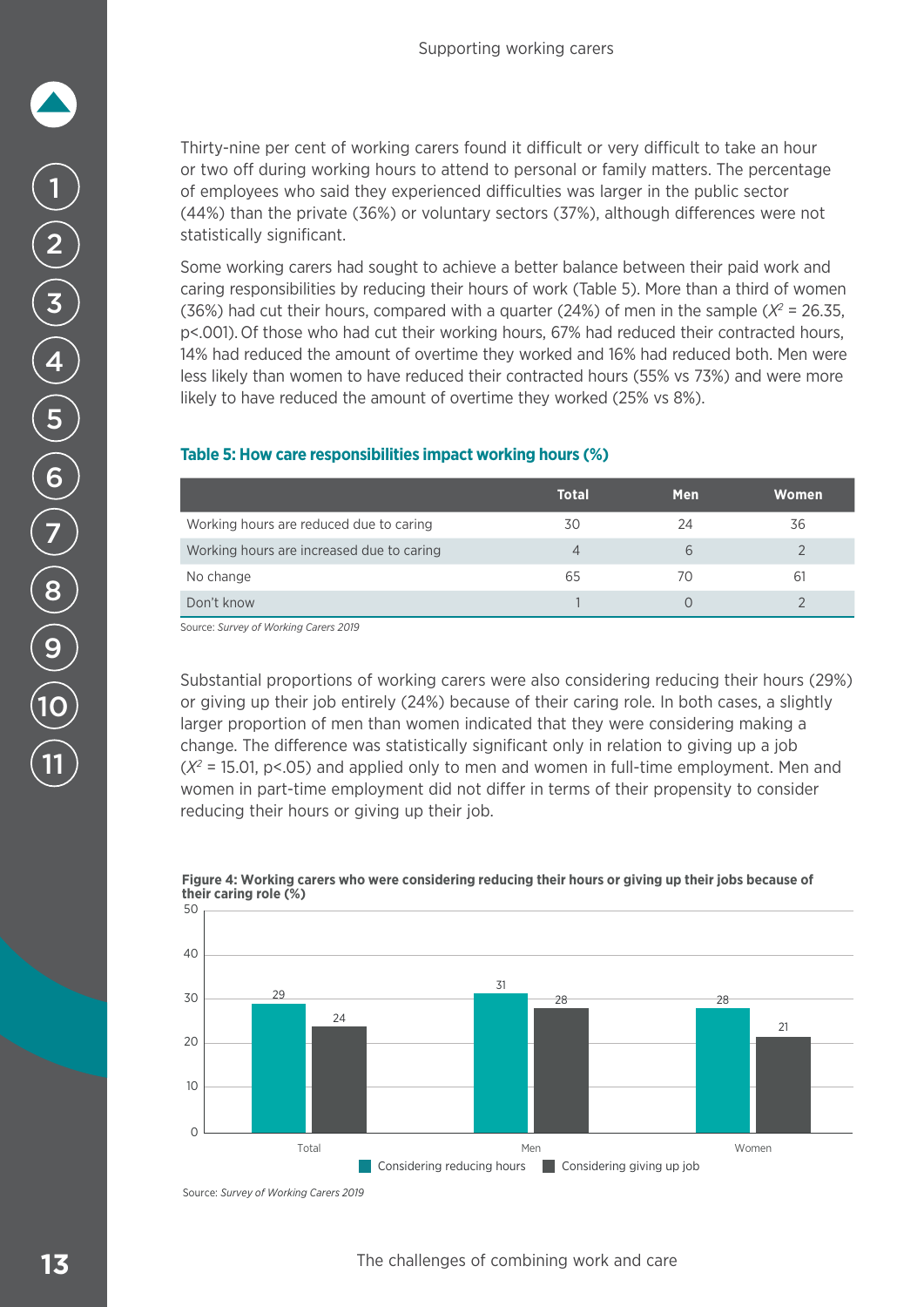Another concern relating to the prospects of working carers is that 36% stated that, during the 12 months preceding the survey, they had turned down a job offer or promotion, or decided not to apply for a job, because of their caring responsibilities. The percentages of women and men who had turned down a job or promotion or chosen not to apply for a job were similar (36% and 35% respectively).

#### **Managers who are working carers**

Some working carers have people management responsibilities. The survey suggests that caring responsibilities can have both positive and negative consequences for how employees with line management duties engage with those that they manage, some of whom may also be working carers. This is consistent with past UK research on line managers and support for carers (Yeandle et al 2003). The 386 survey participants who stated that at least one person reported directly to them were asked to indicate to what extent they agreed with three statements about the effect their role as a carer had on those they managed (Figure 5).





Source: *Survey of Working Carers 2019*

Although a substantial majority of these 'manager carers' claimed that their caring responsibilities had made them more empathetic to the needs of the employees who reported to them, 29% indicated that they did not have time to help employees with their development, or felt they lacked the emotional capacity to do so. This again shows the importance of supporting working carers at all levels of an organisation, who may require different forms of support.

Overall, combining work and care can result in working carers having to take more leave, reduce their hours or even give up their jobs; it can adversely affect career progression, and makes it difficult to fulfil their work responsibilities. However, while care may affect work, the converse is also true: the next section reports how work can damage the ability to care.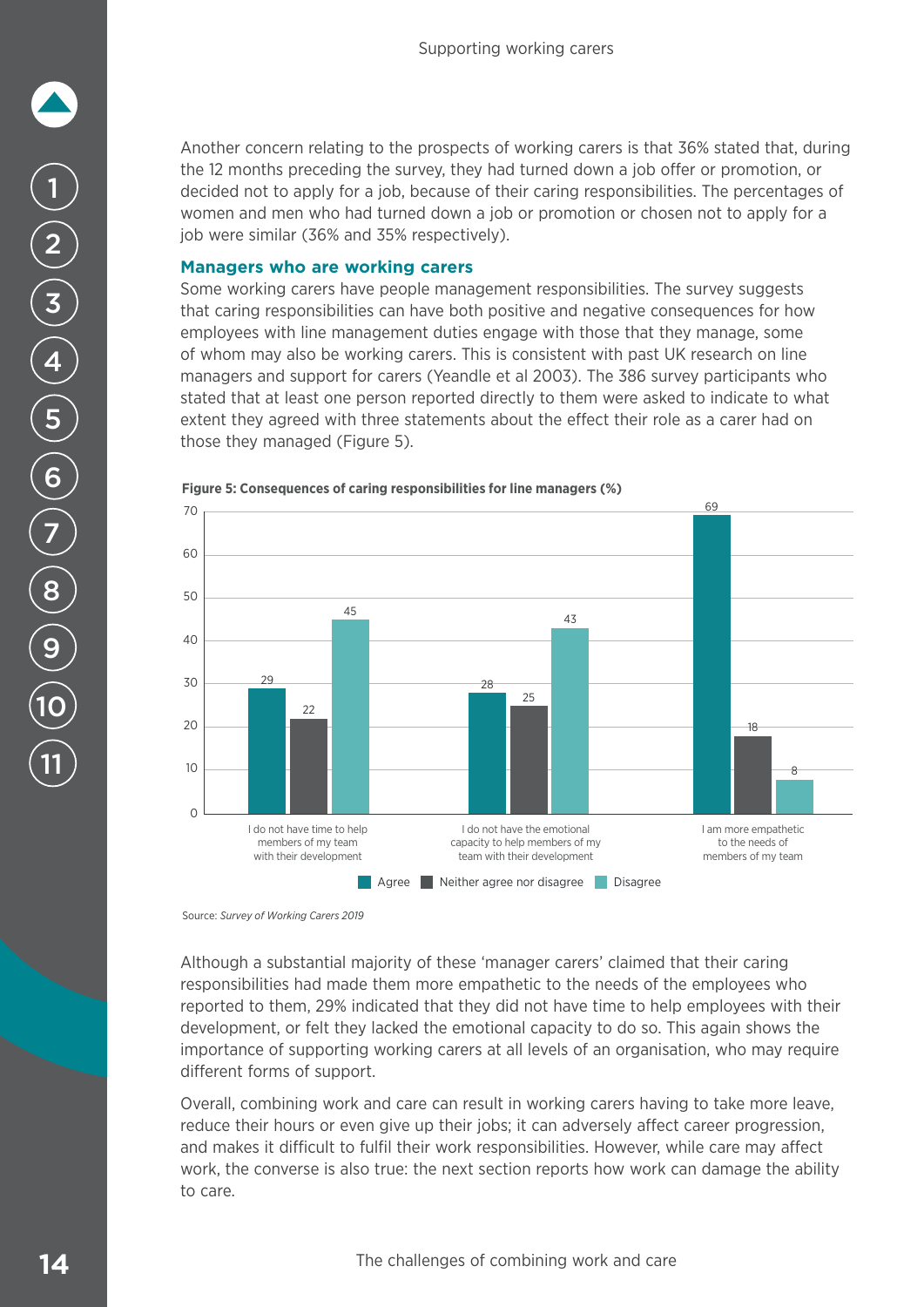#### **Impacts of work on care**

When questioned about the previous 12 months, three-quarters of working carers said that, to varying degrees, their paid work had made it difficult to find sufficient time to provide care (Table 6).

#### **Table 6: I have found it difficult to fulfil my caring responsibilities because of the amount of time I spend on my job (%)**

|                        | <b>Total</b> | <b>Men</b> | <b>Women</b> |
|------------------------|--------------|------------|--------------|
| Every day              | 13           | 15         |              |
| At least once a week   | 22           | 21         | 23           |
| At least once a month  | 21           | 21         | 21           |
| Less than once a month | 20           | 21         | 18           |
| Never                  | 19           | 19         | 19           |
| Don't know             | 5            | 3          |              |

Source: *Survey of Working Carers 2019*

In a related question, working carers were asked whether and how often they had come home from work in the past 12 months feeling too tired to perform some of their caring responsibilities. Twenty-eight per cent said that they had felt this way at least once a week and 13% said that it had been a daily experience (Table 7).

#### **Table 7: I have come home from work too tired to do some of the caring tasks that need to be done (%)**

|                        | <b>Total</b> | <b>Men</b> | Women |
|------------------------|--------------|------------|-------|
| Every day              | 13           | 13         | 14    |
| At least once a week   | 28           | 28         | 27    |
| At least once a month  | 22           | 25         | 20    |
| Less than once a month | 20           | 18         | 21    |
| Never                  | 14           | 14         | 14    |
| Don't know             | 3            | 3          |       |

Source: *Survey of Working Carers 2019*

In addition to the impact of work on the ability to provide care, the results show that the wellbeing of working carers, in terms of time use and work–life balance, can suffer. Table 8 shows some of the measures that working carers take in order to juggle work and care.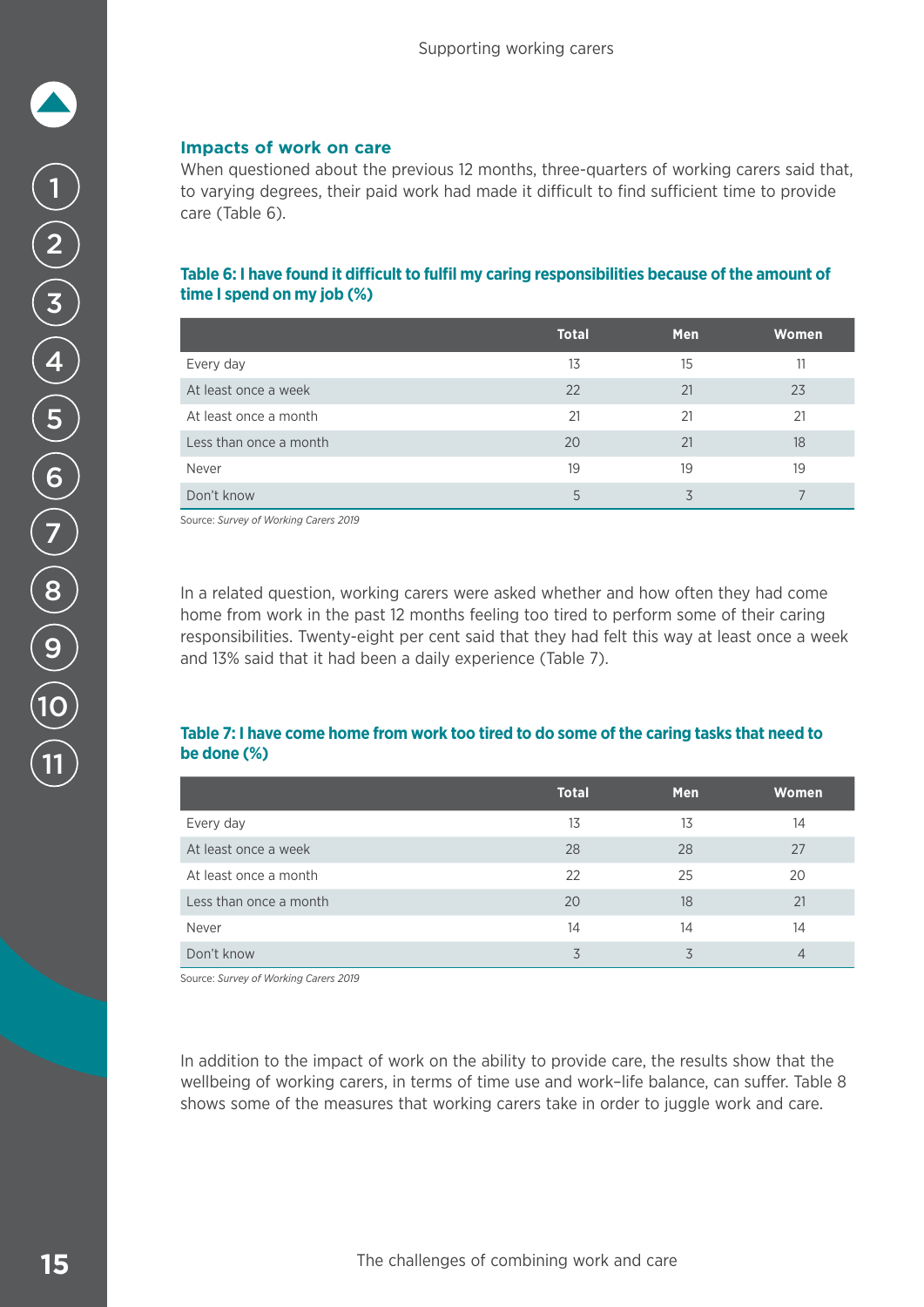| Table 8: Steps taken to                                                                              |
|------------------------------------------------------------------------------------------------------|
|                                                                                                      |
| Used own annual leave to                                                                             |
| Rearranged work informal                                                                             |
| Worked evenings to make                                                                              |
| Worked on weekends to m                                                                              |
| Taken unpaid leave to prov                                                                           |
| Taken paid leave to provid                                                                           |
| Taken sick leave to provide                                                                          |
| Worked on annual leave d<br>caring                                                                   |
| Formally requested flexibl                                                                           |
| None of the above                                                                                    |
| Source: Survey of Working Carers 2                                                                   |
| The most common me<br>relaxation time (evenir<br>contribute to the 'burr<br>potential strategy is to |

#### **Table 8: Steps taken to manage care responsibilities and paid work over the past 12 months (%)**

|                                                              | <b>Total</b> | <b>Men</b> | <b>Women</b> |
|--------------------------------------------------------------|--------------|------------|--------------|
| Used own annual leave to provide care                        | 46           | 46         | 46           |
| Rearranged work informally                                   | 43           | 43         | 42           |
| Worked evenings to make up hours spent caring                | 24           | 24         | 21           |
| Worked on weekends to make up hours spent caring             | 23           | 23         | 21           |
| Taken unpaid leave to provide care                           | 23           | 23         | 24           |
| Taken paid leave to provide care                             | 19           | 19         | 15           |
| Taken sick leave to provide care                             | 15           | 15         | 16           |
| Worked on annual leave days to make up hours spent<br>caring | 14           | 14         | 14           |
| Formally requested flexible working arrangements             | 13           | 13         | 12           |
| None of the above                                            | 15           | 15         | 16           |

Source: *Survey of Working Carers 2019*

ethod of coping was for working carers to use their own rest and ngs, weekends, annual leave) to provide care. However, this may nout' that many working carers experience (see Section 7). Another potend ways to increase flexibility at work. Many (43%) had rearranged their work informally, but only 13% had formally requested flexible working arrangements. Informal arrangements depend on a sympathetic line manager, and the very low proportion of workers who had formally requested flexible working suggests that some working carers were unaware of their organisation's policies on flexible working, or of their statutory right to request it (under the Children and Families Act 2014).

With regard to the important issue of being able to take leave to care, the results show that almost a quarter of working carers (23%) had taken unpaid leave to fulfil their caring responsibilities. Unpaid time off may put pressure on family finances, particularly if the working carer is the main earner.

| <b>Unpaid leave</b> | <b>Total</b> | Men            | Women          |
|---------------------|--------------|----------------|----------------|
| $1 - 5$             | 59           | 52             | 67             |
| $6 - 10$            | 16           | 17             | 13             |
| $11 - 20$           | 11           | 17             | 9              |
| More than 20        | 11           | 13             | 9              |
| <b>Paid leave</b>   |              |                |                |
| $1 - 5$             | 57           | 55             | 63             |
| $6 - 10$            | 22           | 23             | 23             |
| $11 - 20$           | 7            | $\overline{2}$ | $\overline{2}$ |
| More than 20        | 12           | 18             | 18             |

#### **Table 9: Days of paid and unpaid leave taken during the past 12 months (%)**

Source: *Survey of Working Carers 2019*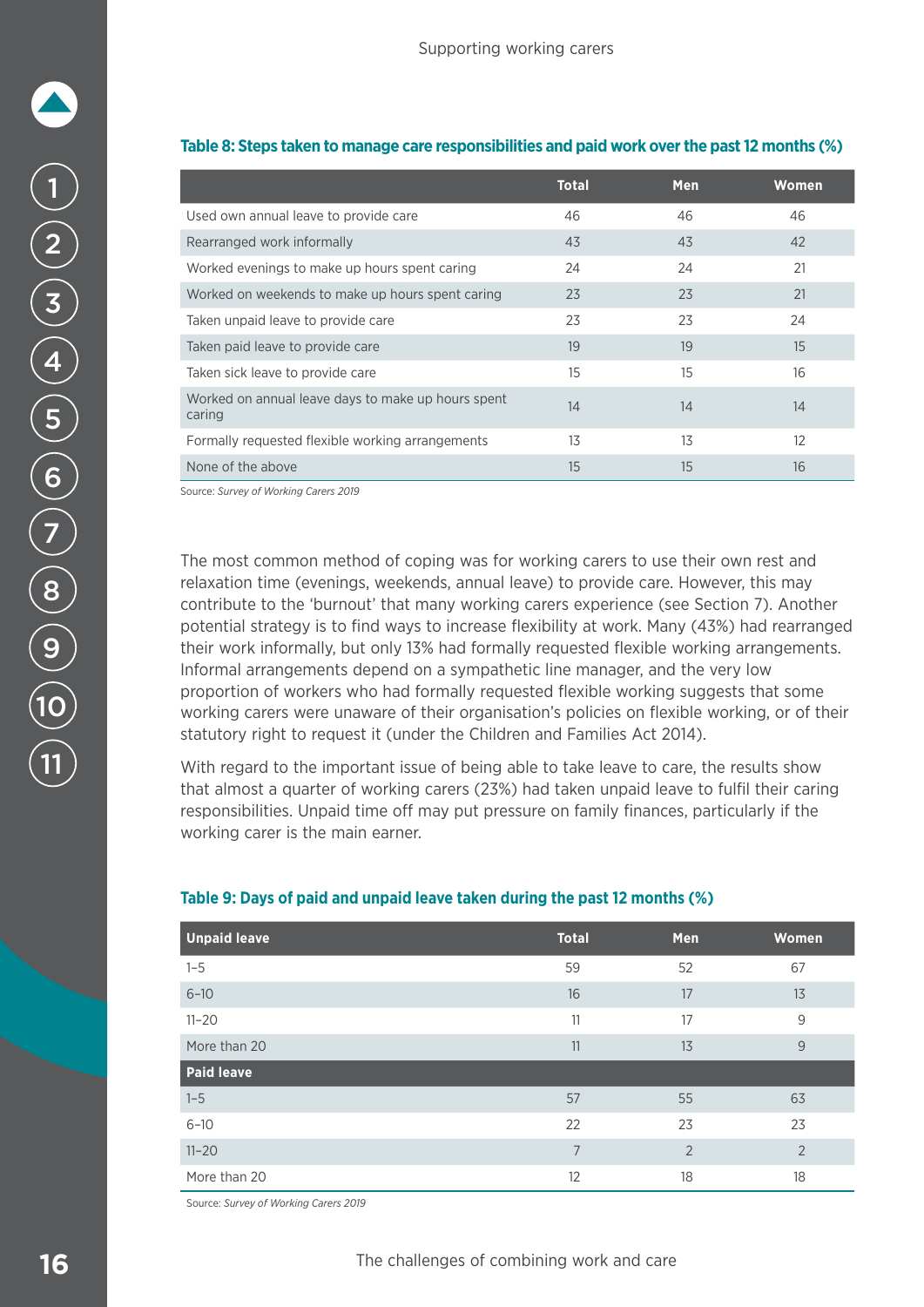<span id="page-18-0"></span>One in five (19%) had taken paid leave to fulfil their caring responsibilities. There is a marked gender difference in relation to taking paid leave: 25% of men had taken this type of leave, compared with only 15% of women  $(X^2 = 11.37, p < 0.05)$ . This difference might be related to gender inequalities in seniority explored elsewhere in this report.

Among working carers who had taken unpaid leave, there was no significant difference between men and women in relation to the number of days of leave they had taken (Table 9). However, there was a difference in relation to paid leave: 18% of male working carers, compared with just 4% of female working carers, had taken 20 or more days of paid leave to care in the preceding year  $(X^2 = 16.22, p<01)$ . There is thus a notable gender effect with regard to paid leave.

#### **Section summary**

This section has provided evidence about some of the challenges that working carers face, and some of the strategies they use to mitigate these difficulties. The findings show that combining work and care poses significant difficulties for working carers. The struggle to juggle work and care can lead to negative impacts on both.

Section 6 explores the forms of employer support that can help working carers to overcome some of these challenges.

### 6 **Forms of workplace support for carers**

This section examines the forms of support that employers make available to carers, carers' views about this support, and barriers to accessing it.

#### **Key points**

- Only 40% of working carers regarded their employer as carer-friendly.
	- Thirty-nine per cent felt that their organisations supported them when their caring responsibilities affected their job. Men were more likely than women to feel supported.
- Thirty per cent of working carers said that their employer did not make available arrangements or resources to support working carers.
- The most common form of support was the ability to make use of a telephone or private time to make or receive calls.
- Barriers to carers discussing their caring role at work and accessing support include:
	- a lack of awareness of support available, how to access it, and how it could be useful
	- a lack of autonomy at work for example, a lack of control over how working hours are arranged
	- fear of detriment to their job or career prospects.

#### **Employers' awareness of employees' caring roles**

A necessary precondition for employers to develop strategies to support working carers is to acknowledge their existence within their organisations. Figure 6 shows that most working carers said their employer was aware of their caring role, although the majority had not gone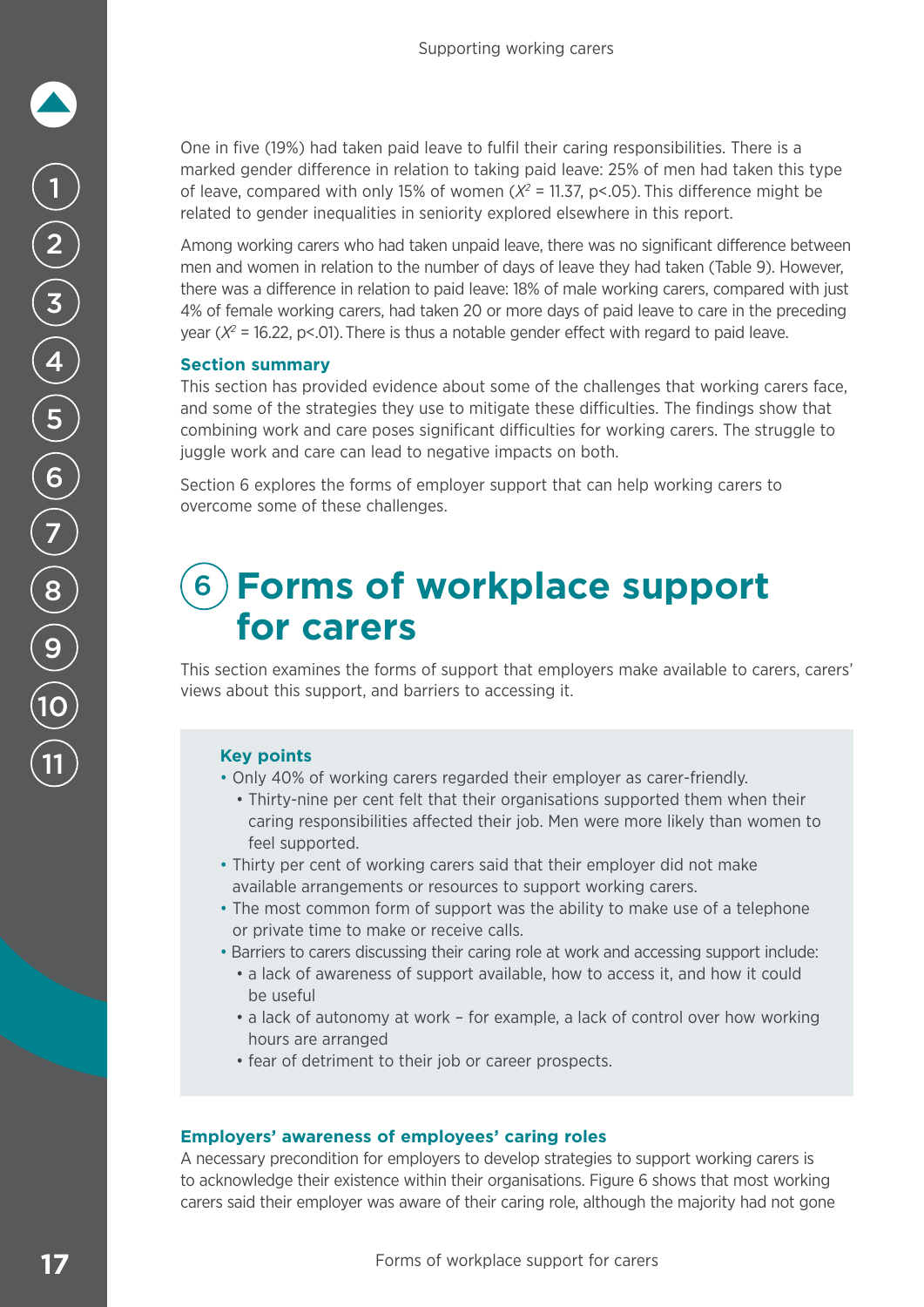through formal routes; most said that colleagues or line managers were aware only in an 'unofficial capacity'.





Those who had discussed their caring role were asked to say who they had spoken with (Table 10). Both men and women carers were most likely to have discussed their caring role with supervisors/line managers and colleagues/co-workers. Very few had spoken to people beyond their immediate colleagues, such as someone in HR or occupational health.

#### **Table 10: People with whom working carers had discussed their caring role (%)**

|                                                      | <b>Total</b> | <b>Men</b> | Women |
|------------------------------------------------------|--------------|------------|-------|
| Colleague/co-worker                                  | 49           | 46         | 51    |
| Supervisor/line manager                              | 48           | 49         | 47    |
| HR manager or somebody in an HR role                 | 13           | 16         | 10    |
| Another person at your place of employment           | 12           | 12         | 11    |
| Occupational health                                  | 8            | 10         |       |
| Employee representative (trade union or other)       |              | 9          | 5     |
| Welfare/employee assistance programme adviser        | 5            | 6          | 4     |
| Not applicable - I have not discussed my caring role | 28           | 30         | 26    |

Source: *Survey of Working Carers 2019*

A further question focused on whether working carers felt supported by the people they had talked to (Table 11). Most had found their colleagues to be supportive. However, there was a notable gender difference in relation to managers: men were more likely than women to have found their managers supportive.

Source: *Survey of Working Carers 2019*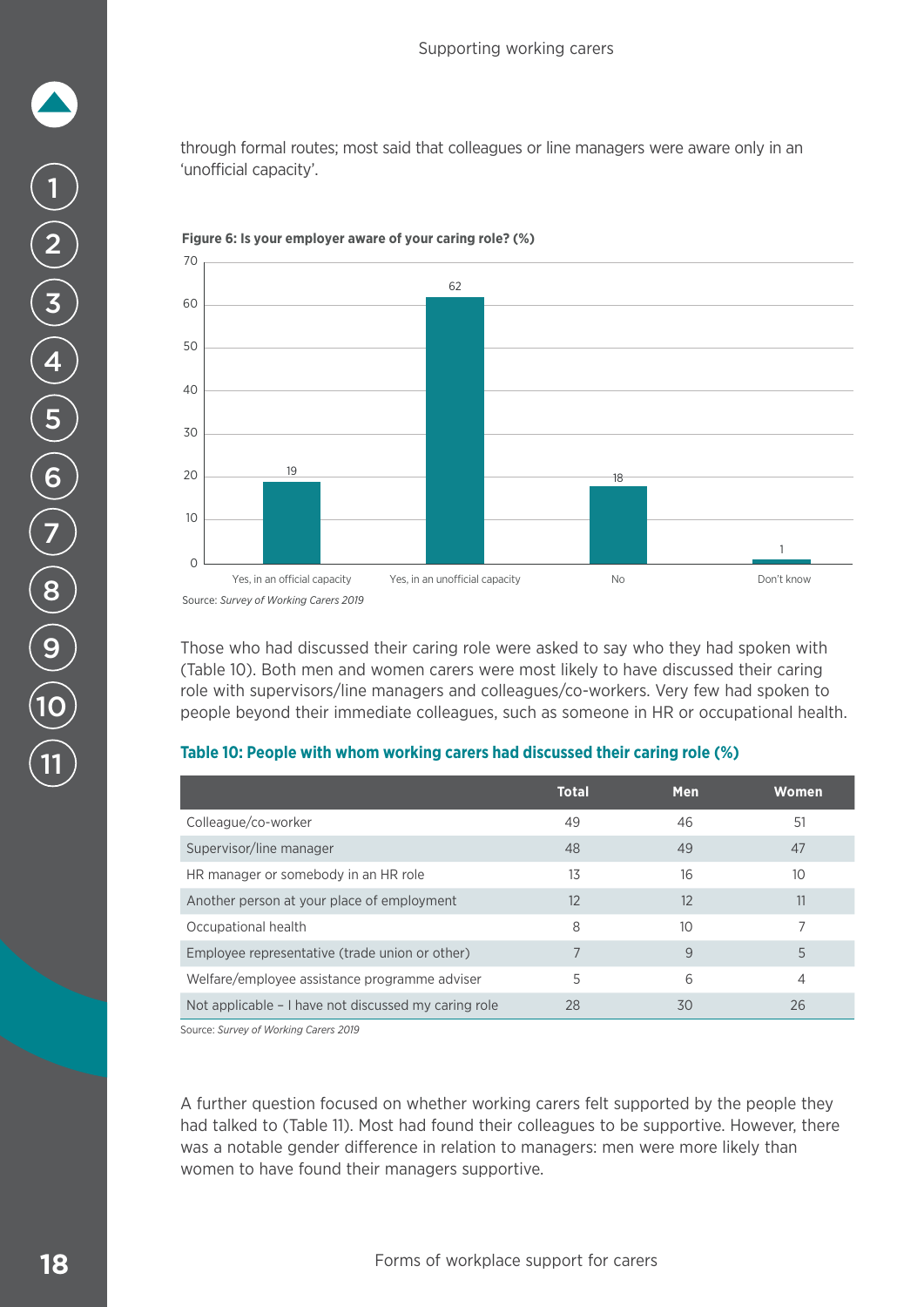#### **Table 11: Views of male and female working carers about the support offered by people in their workplace12 (%)**

|                                   | <b>Supportive</b> | <b>Unsupportive</b> |
|-----------------------------------|-------------------|---------------------|
| Supervisor/line manager           |                   |                     |
| Men                               | 87                | $\overline{4}$      |
| Women                             | 69                | 12                  |
| Colleague/co-worker               |                   |                     |
| Men                               | 81                | 1                   |
| Women                             | 85                | 2                   |
| HR manager/somebody in an HR role |                   |                     |
| Men                               | 84                | $\overline{2}$      |
| Women                             | 48                | 23                  |

Source: *Survey of Working Carers 2019*

Note: Rows do not sum to 100% because 'Neither supportive nor unsupportive' is omitted.

A substantial minority of working carers – 28% – said that they had not discussed their caring role with anyone at their place of work (Table 12). The most common reasons for this were that *'discussing my caring role would not change anything or be helpful'*; *'I don't think I should bring my personal life to the workplace'*; and *'I can balance work and care without consulting others'* (Table 12). Twenty-two per cent of working carers believed that their caring role was *'not the sort of thing that people talk about where I work'*, which implies that they were not employed in workplaces that could be regarded as 'carer-friendly'.

#### **Table 12: Workers' reasons for not discussing their caring role (%)**

|                                                                                              | <b>Total</b>   | <b>Men</b>     | Women |
|----------------------------------------------------------------------------------------------|----------------|----------------|-------|
| Discussing my caring role would not change anything or<br>be helpful                         | 39             | 39             | 38    |
| I don't think I should bring my personal life to the workplace                               | 33             | 33             | 32    |
| I can balance work and care without consulting others                                        | 30             | 29             | 30    |
| It's not the sort of thing people talk about where I work                                    | 22             | 21             | 23    |
| I fear that my employer would not be supportive, or<br>willing to make adjustments           | 14             | 17             | 12    |
| I think discussing it could cause problems for me in the<br>workplace                        | 11             | 12             | 9     |
| I'm afraid discussing it could negatively affect promotions<br>or other aspects of my career | 9              | 9              | 9     |
| I tend to not work with others                                                               | 7              | 8              | 6     |
| I'm afraid of being dismissed or let go when my contract<br>ends                             | 7              | 8              | 6     |
| Because of the way another colleague was treated after<br>discussing their caring role       | $\overline{2}$ | $\overline{2}$ |       |
| Other reason                                                                                 | 4              | $\overline{2}$ | 7     |
| Not applicable - there are no reasons in particular                                          | 17             | 18             | 16    |
| Don't know                                                                                   | 2              | 2              | 2     |

Source: *Survey of Working Carers 2019*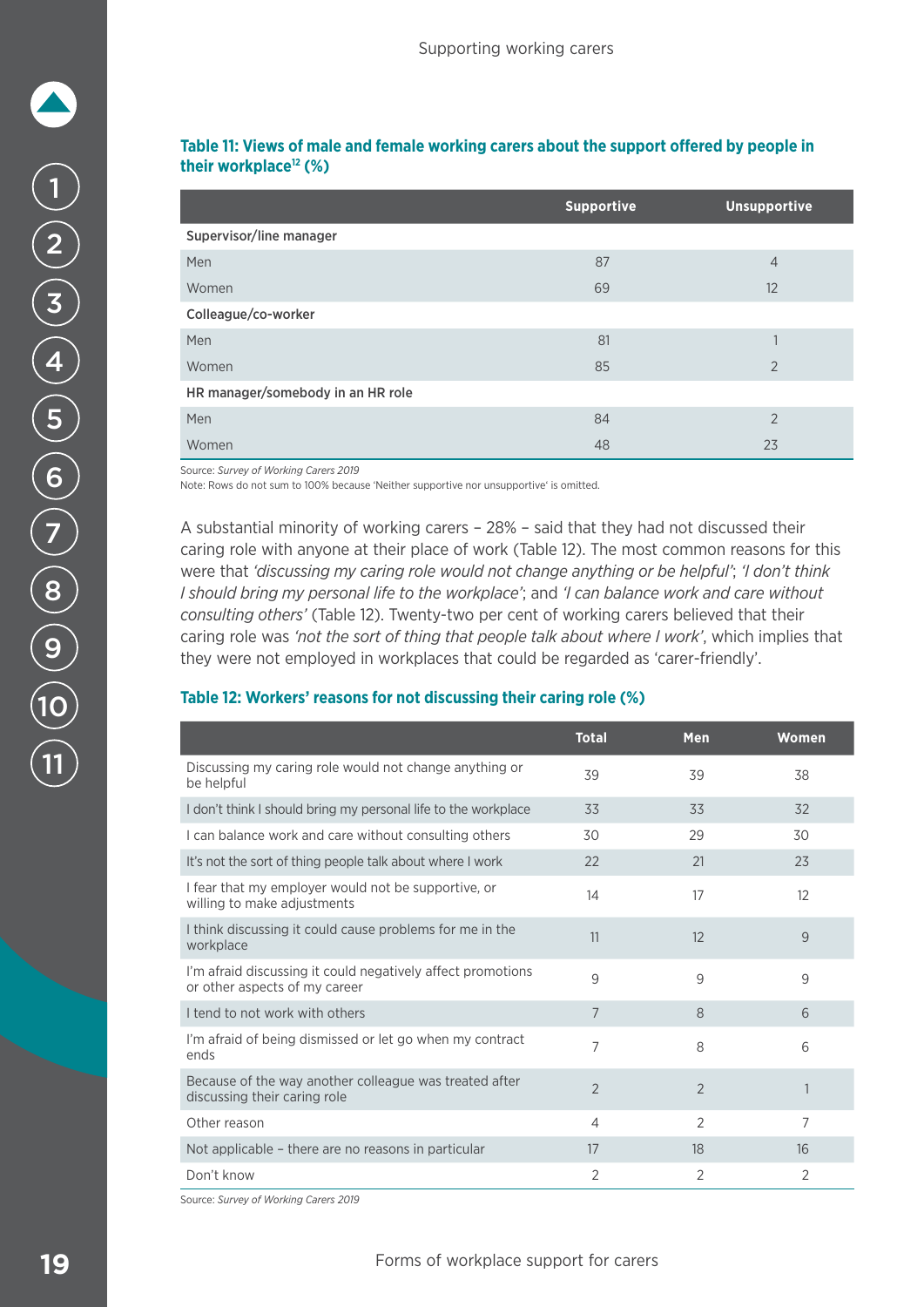These findings reveal some of the reasons why employees might be reluctant to reveal their caring responsibilities or discuss them with their manager. The task for employers, therefore, is to create an organisational culture that signals to working carers that they are valued and that they should feel able to discuss their caring role and seek support without fearing that doing so may have negative repercussions for their career.

Overall, 40% of working carers believed that their employer was carer-friendly (Table 13). This view was more common among men than women. Nineteen per cent of working carers felt that their employer was not carer-friendly and again there were clear gender differences. These findings add to this report's evidence suggesting that female working carers are more disadvantaged than male working carers (for example in relation to the ease with which they can combine work and care and their ability to take paid leave). Workplace policies and practices should, as a matter of justice, aim to reduce inequalities between men and women.

#### **Table 13: Views on whether working carers have a carer-friendly employer (%)**

|                                               | Total | Men | Women |
|-----------------------------------------------|-------|-----|-------|
| Net: agree (agree or strongly agree)          | 40    | 49  |       |
| Net: disagree (disagree or strongly disagree) | 19    |     |       |

Source: *Survey of Working Carers 2019*

Note: The table excludes those that neither agreed nor disagreed and the columns do not therefore sum to 100%. *X2* = 24.59, p<.001

Differences between sectors were small and not statistically significant (Figure 7). Negative views were held by approximately a fifth of employees in each sector.





With regard to the size of organisation, positive views were expressed most often by working carers employed by organisations with fewer than 50 employees (Figure 8), although differences were not statistically significant.<sup>13</sup>

[1](#page-3-0)

[2](#page-4-0)

[3](#page-5-0)

[4](#page-8-0)

[5](#page-9-0)

[6](#page-18-0)

[7](#page-27-0)

[8](#page-33-0)

[9](#page-34-0)

[10](#page-35-0)

[11](#page-40-0)

Source: *Survey of Working Carers 2019*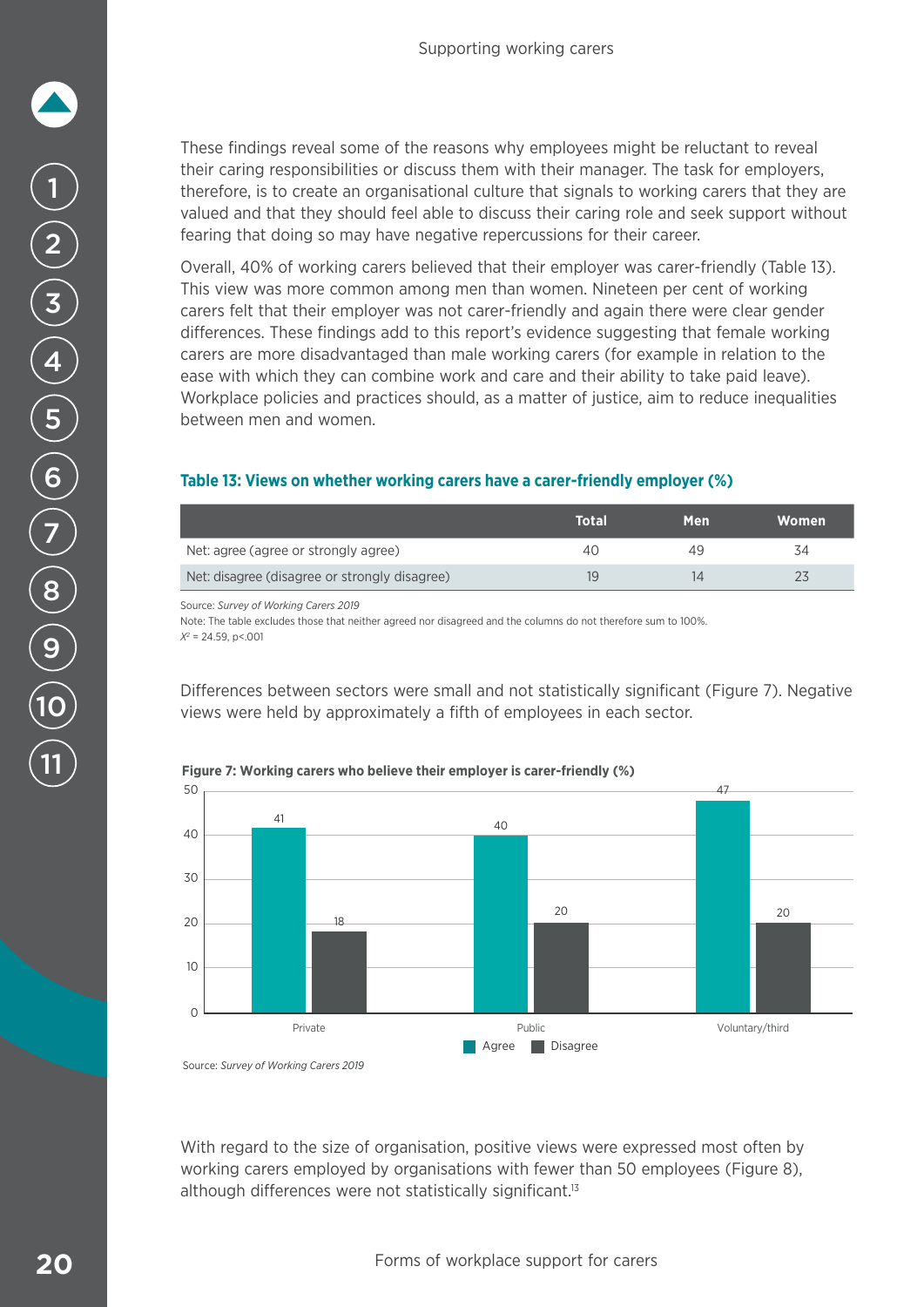

#### **Figure 8: Working carers who believe that their employer is carer-friendly, by size of organisation (%)**

Source: *Survey of Working Carers 2019*

These results relating to carer-friendly employers are reinforced by the results of a related question about whether working carers felt supported by their organisation when their caring responsibilities affected their job. Overall, 39% of working carers agreed that they felt supported; a larger proportion of men than women had a positive view (Table 14).

#### **Table 14: Working carers who believe that their organisation supports them when their caring responsibilities affect their job (%)**

|                                               | <b>Total</b> | Men | Women |
|-----------------------------------------------|--------------|-----|-------|
| Net: agree (agree or strongly agree)          |              |     |       |
| Net: disagree (disagree or strongly disagree) |              |     |       |

Source: *Survey of Working Carers 2019*

Note: *X2* = 26.29, p<.001

The largest percentage of employees holding a positive opinion about the support provided by their employer when their caring responsibilities affected their job was found in the voluntary/third sector, although even in this sector 23% of employees had a negative opinion (Figure 9). However, differences between sectors were relatively small, and not statistically significant.



#### Figure 9:. Working carers who feel supported by their employer when their caring responsibilities affect **their job, by sector (%)**

[1](#page-3-0)

[2](#page-4-0)

[3](#page-5-0)

[4](#page-8-0)

[5](#page-9-0)

[6](#page-18-0)

[7](#page-27-0)

[8](#page-33-0)

[9](#page-34-0)

[10](#page-35-0)

[11](#page-40-0)

Source: *Survey of Working Carers 2019*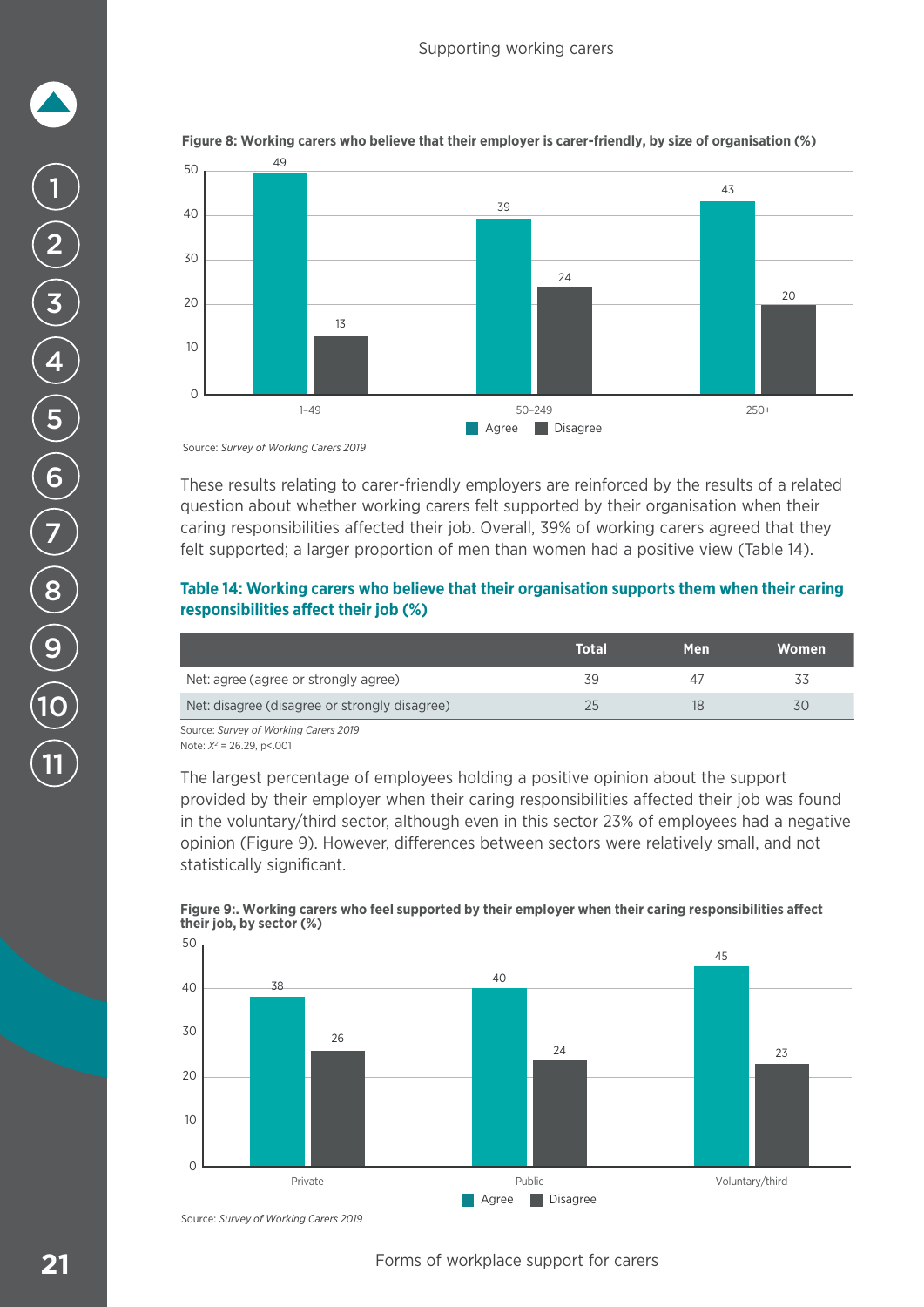With regard to the size of organisation, positive opinions regarding the support provided by organisations when caring responsibilities affected working carers' jobs were most in evidence in organisations with fewer than 50 employees. Working carers in organisations with fewer than 50 employees were also the least likely to express a negative opinion. In small organisations, there is more likely to be direct contact between senior managers/ owners and employees, which may result in greater understanding of the needs of working carers.

The percentage of employees expressing a negative opinion was largest among working carers in organisations employing 50–249 employees. A third of working carers in such organisations (32%) felt that their employer did not support them.<sup>14</sup> Organisations of this size are less likely to maintain close relationships between senior management and nonmanagerial employees, but may also lack HR capacity. Larger organisations are more likely to have in-house HR capacity and to be able to develop a full suite of HR policies. This may explain why working carers employed by larger organisations tended to have more positive views than those employed by organisations with 50–249 employees.





Source: *Survey of Working Carers 2019*

The report now turns to examine the forms of support that employers provide to working carers.

#### **Forms of support available to working carers**

Working carers were asked to indicate all of the forms of support provided to them by their employer. **The most frequent response was that their employer provided no measures to support them in their role as carers** (Figure 11). The most common form of support was being able to use a telephone for private calls.

Unpaid carers' leave was available to around one in five, but fewer than one in ten had access to paid carers' leave. Forms of support specifically aimed at carers (for example carer awareness days, carer networks, carer passports<sup>15</sup> and carer helplines) were towards the bottom of the list of available support.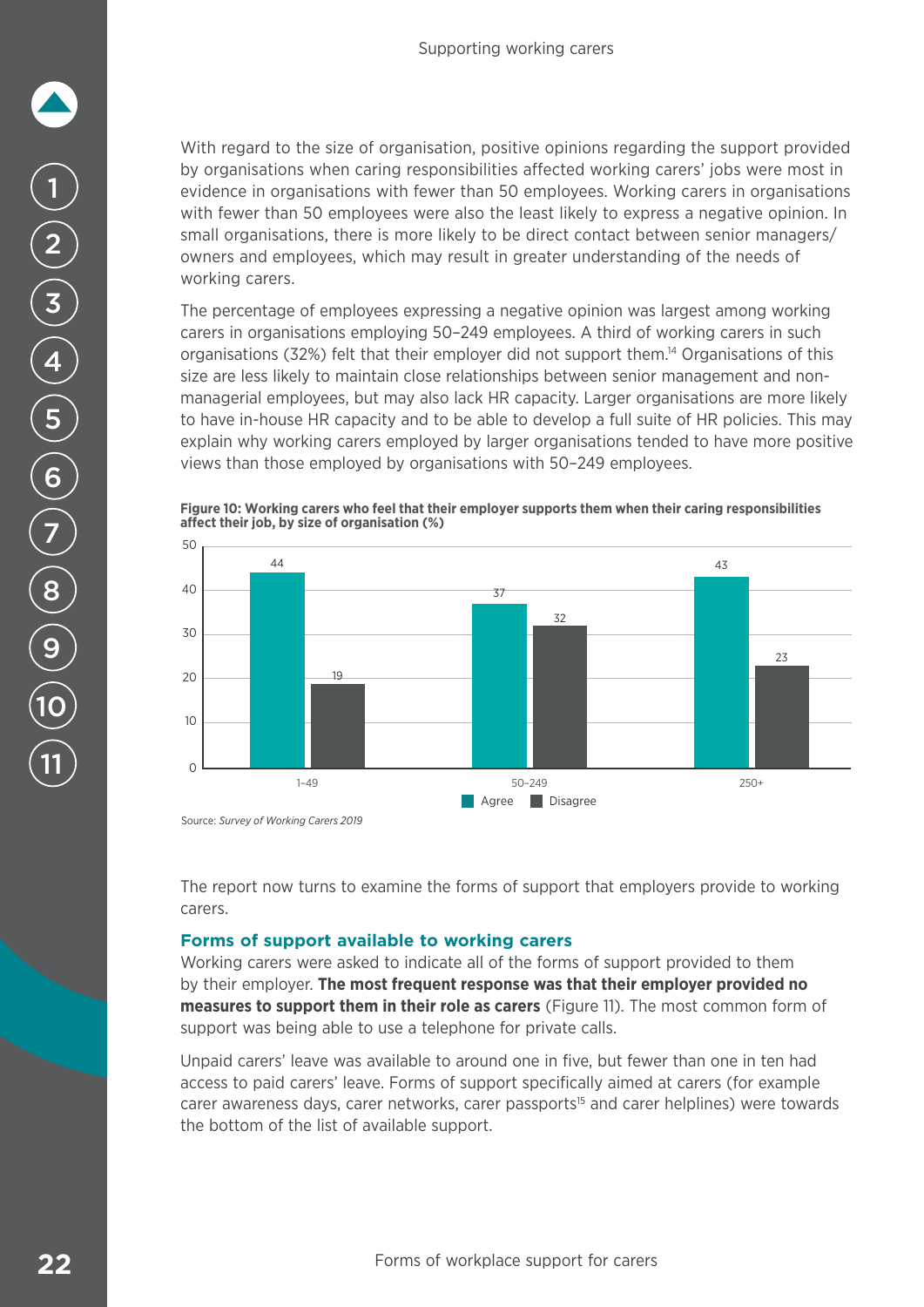

Working carers also provided examples of other supportive actions taken by their employer that were not rooted in an official policy. These included 'No formal arrangements in place but they know that sometimes I need to leave unexpectedly', *'Flexibility in working hours within each week'*, and *'Being flexible with what time I'm leaving'*. Flexibility was sometimes linked to emotional support, with one respondent reporting that her employer was *'Sympathetic if I need a day off at short notice'*.

Other organisational policies not aimed specifically at carers may be part of the 'suite' of policies that can support working carers (Yeandle 2017, p39). As shown in Figure 12, the most frequently mentioned resources or forms of support overall were *'flexitime'*, and the *'ability to work at home on some days.'*



#### **Figure 12: Non-carer-specific forms of support (%)**

Source: *Survey of Working Carers 2019*

While no gender differences were evident in the extent to which men and women mentioned different forms of support, there was a clear divide in the ease of taking an hour or two during work to attend to family or personal matters, with men finding it significantly easier<sup>16</sup> (Table 15).

[10](#page-35-0)

[11](#page-40-0)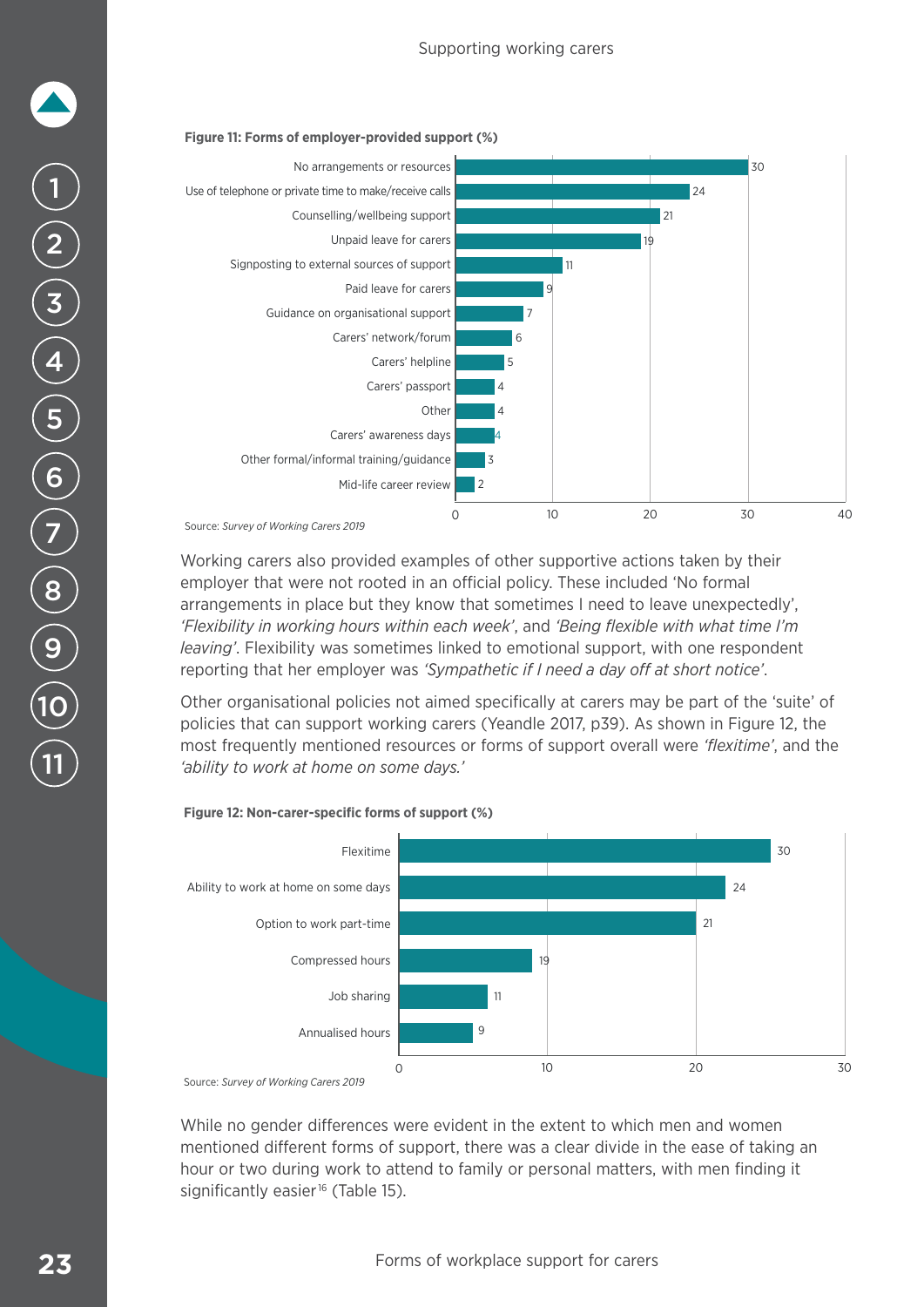| $\begin{bmatrix} 1 \end{bmatrix}$<br>$\Big($ |
|----------------------------------------------|
| $\Big($                                      |
| $\left( 3\right)$                            |
| $\Big($<br>4                                 |
| $\left( \frac{1}{2} \right)$                 |
| 6                                            |
| $\left($ 7                                   |
| $\left( \frac{8}{2}\right)$                  |
| $\Big($<br>9                                 |
| $\widehat{\mathbf{10}}$                      |
| $\boxed{1}$                                  |

#### **Table 15: How easy is it to take an hour or two during work to attend to family or personal matters? (%)**

|                            | <b>Total</b> | <b>Men</b>    | Men: net<br>easy/difficult | Women | Women: net<br>easy/difficult |
|----------------------------|--------------|---------------|----------------------------|-------|------------------------------|
| Very easy                  | 12           | 15            |                            | 9     | 35                           |
| Fairly easy                | 30           | 35            | 50                         | 26    |                              |
| Neither easy nor difficult | 17           | 20            |                            | 15    |                              |
| Fairly difficult           | 19           | 14            | 29                         | 23    | 48                           |
| Very difficult             | 21           | 15            |                            | 25    |                              |
| Don't know                 | 3            | $\mathcal{P}$ |                            | 3     |                              |

Source: *Survey of Working Carers* 2019

Note: *X2* = 41.57, p<.001

The 119 working carers who indicated that some forms of support were available to them, but had not used any form of support, were asked to indicate their reasons for this (Figure 13). The most common reason was feeling able to manage care responsibilities without employer-provided support. A quarter of those who had not accessed support said this was because of the way their work was organised. A lack of knowledge about how resources might be accessed was a problem affecting 14% of working carers who had not made use of employer-provided support. Only 6% indicated that they would face opposition from their line manager, although a slightly higher proportion (10%) were concerned that their career prospects might be harmed.

#### **Figure 13: Reasons for not using arrangements/resources (%)**



#### **Barriers to accessing support**

Together, the findings on why working carers do not discuss their caring role with their manager and why they do not make use of available forms of support suggest that the following barriers are important:

- a lack of awareness of available support
- a lack of awareness of how to access available support or how it might be useful
- problems associated with the organisation of work or working time
- concern that asking for support might damage their career prospects.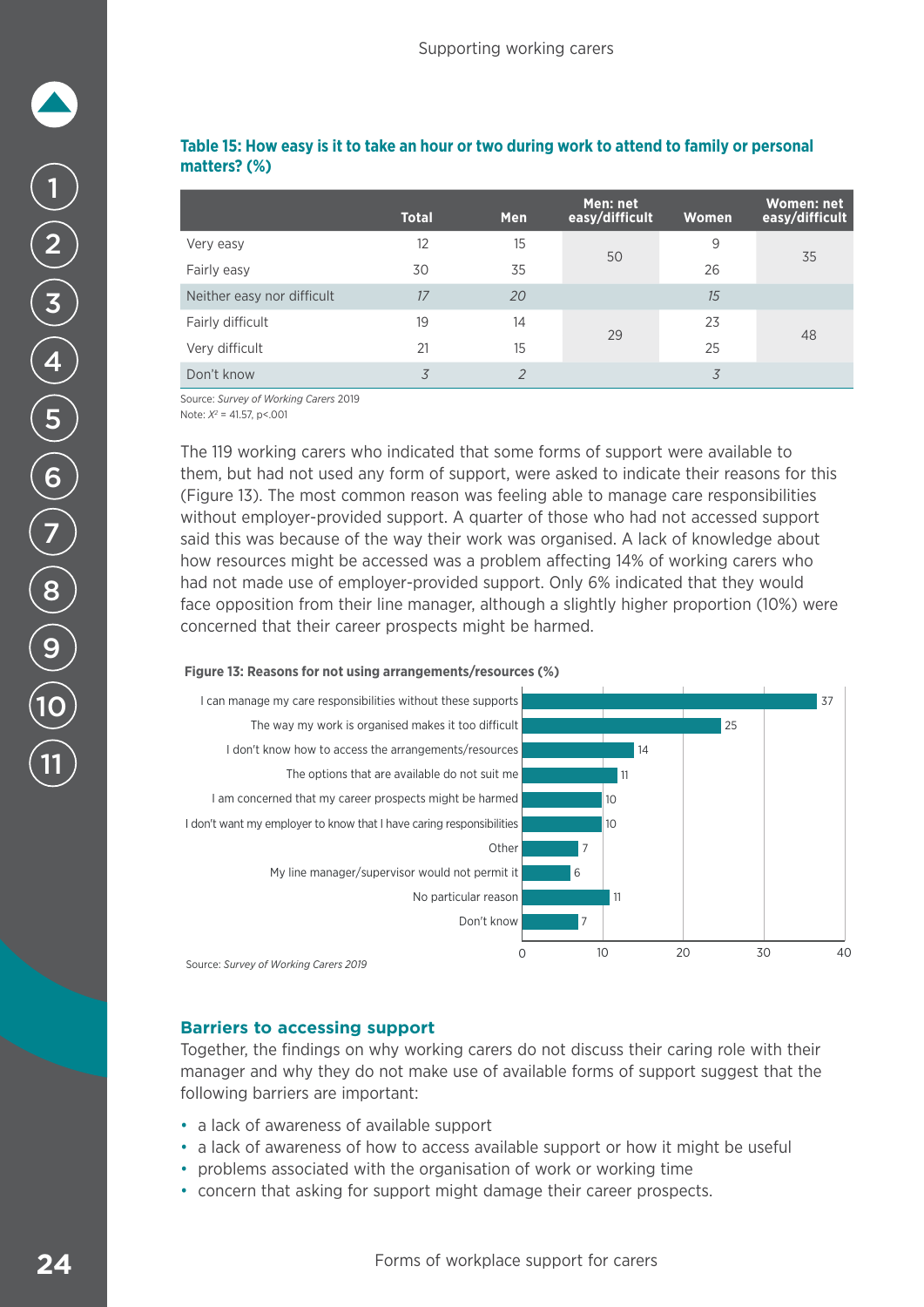The implication of this is that employers should take steps to ensure that all employees are aware of the forms of support that are available and how they can be accessed. They should also encourage working carers to make use of the support available. Furthermore, employers should identify barriers to access that arise from the way work is organised and consider how jobs might be redesigned to reduce those barriers.

Although the most common reason given by working carers for not accessing support is a belief that they can manage work and care without support, this does not necessarily imply that they do so comfortably, or that they would not benefit from additional support. In other words, the fact that working carers may be 'coping' should not be an excuse for a lack of action.

#### **What forms of support would be useful?**

Finally, the 289 working carers who indicated that no forms of support were available to them were asked to say which arrangements/resources they would use if they were to become available. Paid leave for carers was by far the most popular option, followed by flexitime and the ability to work at home on some days (Table 16).

#### **Table 16: Arrangements and resources that working carers would like to use (%)**

|                                                                        | <b>Total</b>   | <b>Men</b>      | Women          |
|------------------------------------------------------------------------|----------------|-----------------|----------------|
| Paid leave for carers                                                  | 40             | 37              | 42             |
| Flexitime                                                              | 29             | 27              | 31             |
| Ability to work at home on some days                                   | 25             | 22              | 28             |
| Unpaid leave for carers                                                | 19             | 16              | 22             |
| Use of telephone or private time to make or receive calls              | 17             | 12              | 22             |
| Counselling/wellbeing support                                          | 16             | 10 <sup>°</sup> | 19             |
| Guidance for working carers on the organisational<br>support available | 13             | 10 <sup>°</sup> | 15             |
| Compressed working week/fortnight                                      | 12             | 13              | 12             |
| Option to work part-time                                               | 12             | 10 <sup>°</sup> | 14             |
| Carers' helpline                                                       | 11             | 8               | 13             |
| Carers' awareness days                                                 | 10             | 7               | 12             |
| Signposting to external sources of support                             | 10             | $\overline{7}$  | 12             |
| Carer's passport                                                       | 9              | 6               | 11             |
| Mid-life career review                                                 | $\overline{7}$ | $\overline{7}$  | 8              |
| Other formal or informal training or guidance                          | 6              | 5               | 8              |
| Annualised hours                                                       | 6              | $\overline{4}$  | $\overline{7}$ |
| Carers' network/forum                                                  | 5              | $\overline{4}$  | 6              |
| Job-sharing                                                            | $\overline{2}$ | 3               | $\overline{2}$ |
| Other                                                                  | 1              | 1               | 1              |
| Not applicable - I would not use any of these resources                | 20             | 24              | 18             |

Source: *Survey of Working Carers 2019*

The findings underline the extent to which working carers value flexibility and autonomy at work – the ability to exert some control over their working time. Being able to take paid care leave, however, was the measure that was most popular among working carers.

[1](#page-3-0)

[2](#page-4-0)

[3](#page-5-0)

[4](#page-8-0)

[5](#page-9-0)

[6](#page-18-0)

[7](#page-27-0)

[8](#page-33-0)

[9](#page-34-0)

[10](#page-35-0)

[11](#page-40-0)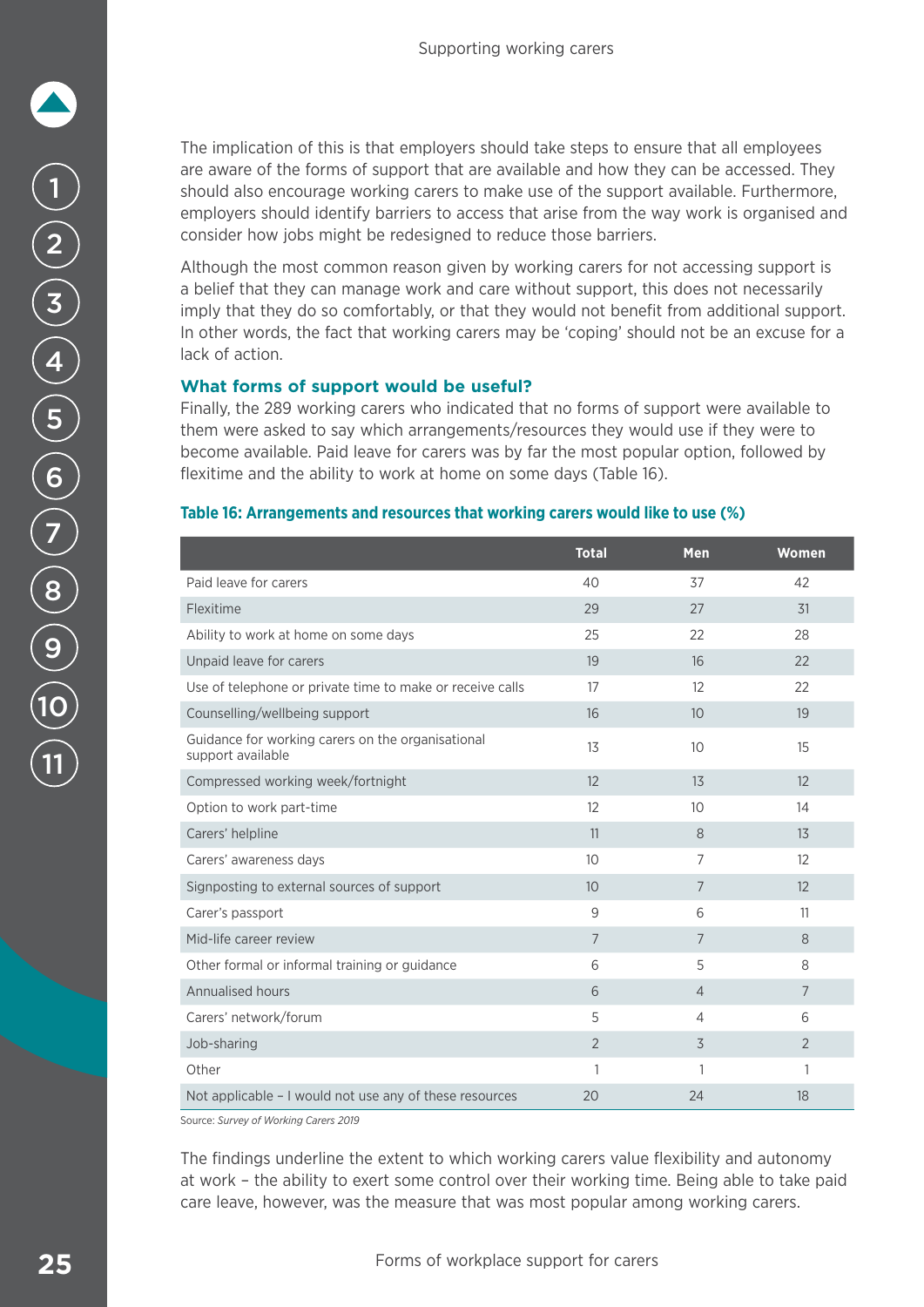# <span id="page-27-0"></span>[1](#page-3-0) [2](#page-4-0) [3](#page-5-0) [4](#page-8-0) [5](#page-9-0) [6](#page-18-0) 7 [8](#page-33-0) [9](#page-34-0) [10](#page-35-0) [11](#page-40-0)

#### **Section summary**

- A third of working carers are employed in workplaces that provide no support for working carers and only 40% of all working carers regard their employer as carer-friendly.
- Women are less likely than men to feel supported by their organisation.
- One in five working carers are able to take unpaid care leave, but only one in ten has access to paid care leave.
- Paid care leave is the form of support most frequently desired by working carers who are unsupported by their employer.

The findings also indicate that working carers can face barriers that prevent them from discussing their caring role at work and accessing support. These include:

- a lack of awareness of available support, how to access it, and how it might be useful
- a lack of autonomy at work and constraints relating to how their work is organised
- a concern that discussing their caring role would be harmful to their career prospects.

Together, **these findings point to a substantial support gap**. Clearly employers in England and Wales could do more to prioritise supporting those of their employees who have care responsibilities. Indeed, there are compelling reasons to do so; as section 7 demonstrates, providing support can have notable benefits for employers, as well as for their employees.

### 7 **The value of employer support for working carers**

This section explores the value of supporting working carers at work, with regard to their caring role, their paid work, and their wellbeing. It also considers ways in which support for working carers can have benefits for employers.

#### **Key points**

- Working from home and flexitime are most likely to make combining work and care easier.
- Most working carers indicated that their levels of stress and anxiety were affected by trying to combine work and care.
- Sixty per cent of working carers reported low mental wellbeing.
- Working carers in organisations that provide support have higher mental wellbeing.
- Those working in carer-friendly organisations are less likely:
	- to consider reducing their hours or giving up their jobs completely
	- to find it difficult to concentrate at work
	- to have turned down a promotion or decided against applying for a job because of their caring responsibilities
	- to have taken sick leave or unpaid leave to provide care.

#### **The impact of employer support on employees' ability to provide care**

Working carers who indicated that some arrangements or resources were available to support them in their caring role, and who had made use of such arrangements or resources, were asked to say whether their caring role had become easier as a consequence.17 The findings clearly demonstrate the beneficial impact of employerprovided support (Figure 14).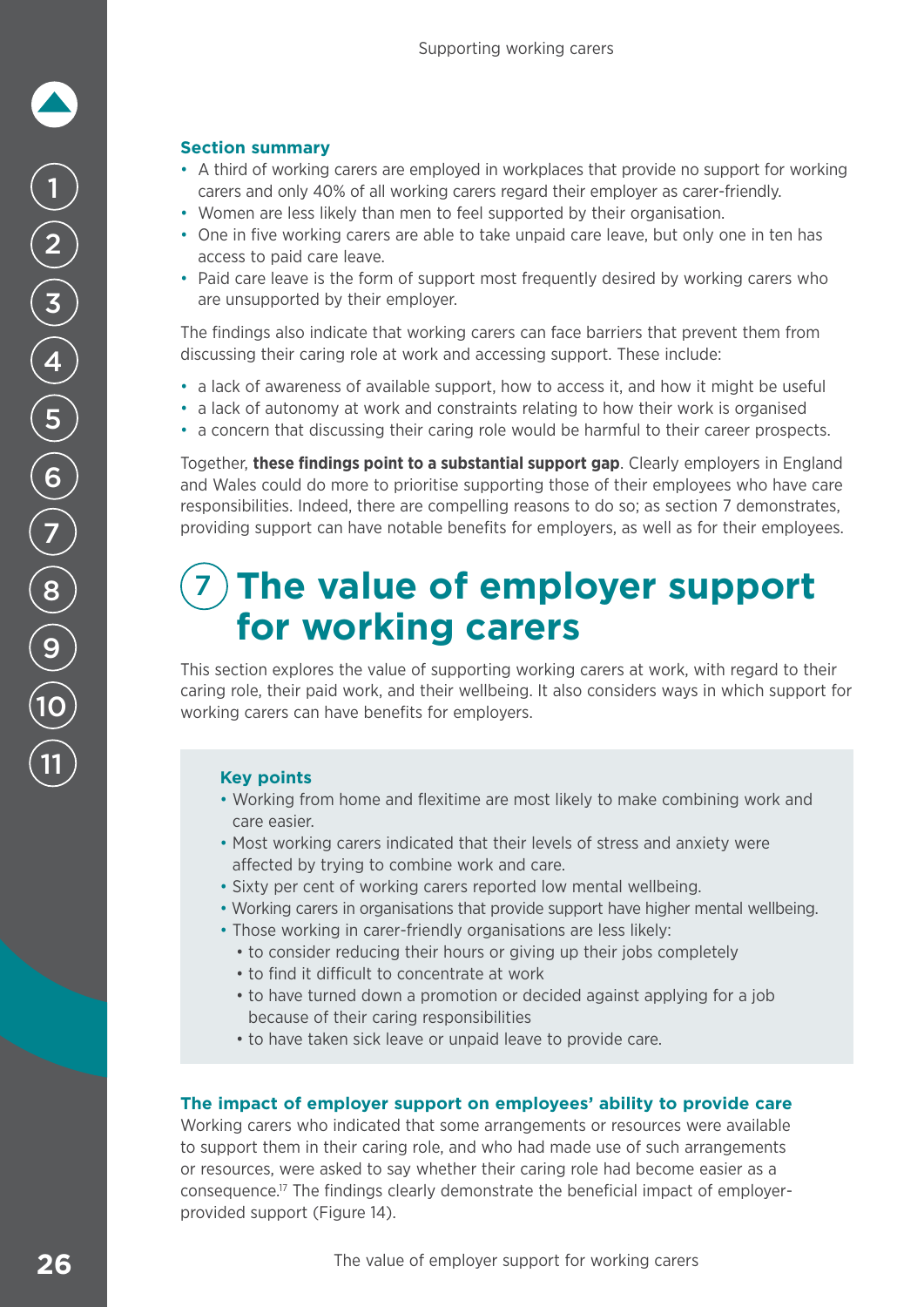

#### **Figure 14: Impact of employer support on employees' caring role (%)**

Source: *Survey of Working Carers 2019*

All the forms of support examined in the survey made things easier for working carers. Working from home and flexitime were most likely to make combining work and care easier. Being able to use a telephone or private time to make or receive calls was also valued highly. Although two-thirds of working carers who had taken unpaid leave<sup>18</sup> said that it had made their caring role easier, 16% said their caring role had become harder. It is possible that these negative experiences relate to income losses associated with taking unpaid leave. This suggests that paid carers' leave would be more useful to more working carers.

#### **Working carers' health and mental wellbeing**

The finding that employer support can have a positive impact on working carers' ability to combine work and care suggests that there might be positive consequences for working carers' wellbeing in different life domains, including physical and mental health and social relationships. Although questions about social relationships were not directly included in the survey, other research (Keating and Eales 2017, McCarthy et al 2020) shows that caring can affect relationships with family and friends, due to a lack of time and being unable to plan ahead, and emotional exhaustion. It is fair to assume that for those combining care with work, social isolation would be even more acute.

The analytical strategy in this section is to compare the mental wellbeing, stress and health of working carers whose employers provide support with those whose employers provide no support.19 The approach taken to measuring wellbeing, stress and health is described in the Appendix.

#### *Stress and anxiety*

A substantial majority of working carers indicated that their levels of stress and anxiety were affected by trying to combine work and care. Only 11% said that combining paid employment and their caring role had no effect on their stress or anxiety at work. Thirty-seven per cent said that their stress and anxiety levels were affected 'a lot' or 'a great deal', while 29% said they were affected 'a moderate amount'. Being stressed and anxious affects wellbeing in multiple domains, including health and social relationships, and also work. Stress and anxiety are likely to have negative effects on both work and care for those who combine the two.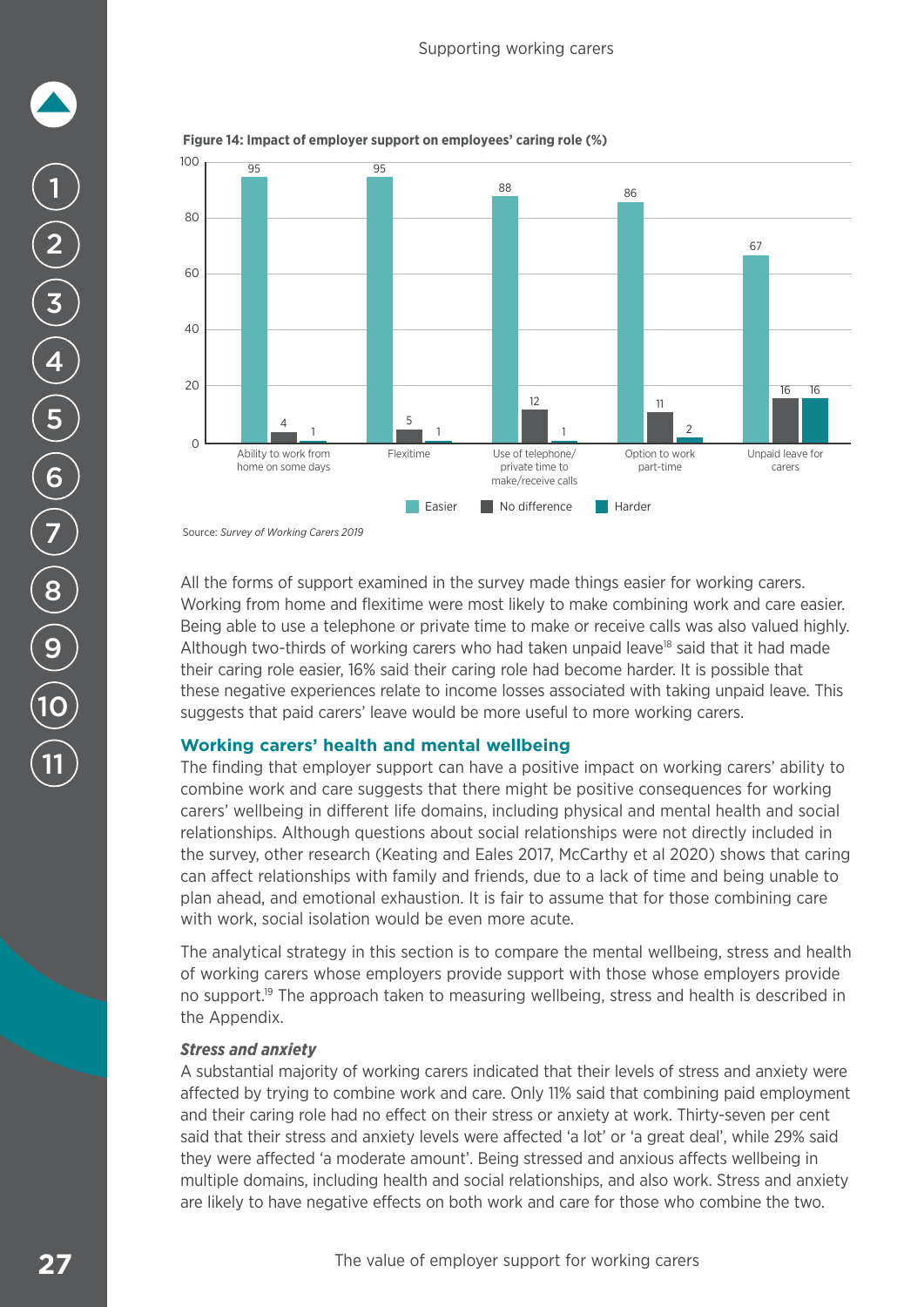#### *Working carers' mental wellbeing*

As shown in Figure 15, 60% of working carers reported low/medium-low mental wellbeing, and a significantly smaller proportion (40%) fell within the high/medium-high categories



**Figure 15: Mental wellbeing of working carers (%)**

However, Table 17 shows that employer-provided support mitigates the effects of combining work and care on the mental wellbeing of working carers. Overall, mental wellbeing is higher among working carers in organisations that provide support than among those that provide no support. Forty-three per cent of working carers employed by organisations that provided support reported high or medium-high wellbeing, compared with only 31% in organisations providing no support. At the other end of the spectrum, low/medium-low mental wellbeing was significantly more likely among working carers employed in organisations that offered no support (69%) compared with those that provided support (57%). **This is clear evidence that employer-provided support contributes positively to the mental wellbeing of working carers**.

|                           | Low | Medium-<br>low | Medium-<br>high                  | <b>High</b> | <b>Net low</b> | Net high |
|---------------------------|-----|----------------|----------------------------------|-------------|----------------|----------|
|                           |     |                | <b>Level of mental wellbeing</b> |             |                |          |
| Employer provides support | 26  | 31             | 29                               | 14          | 57             | 43       |
| No support provided       | 35  | 34             | 23                               |             | 69             |          |

#### **Table 17: Mental wellbeing and employer-provided support (%)**

Source: *Survey of Working Carers 2019*

Figure 16 shows another important aspect of employer-provided support. The results reveal a significantly steeper (negative) gradient in mental wellbeing in those organisations where no support is provided, compared with those in which support is available, where there is a more even spread of wellbeing. This suggests that **employer-provided support may be compensating for other factors in the lives of working carers that harm their mental wellbeing**. This positive compensatory effect is evident across all levels of wellbeing, but the largest differences are among those with the lowest mental wellbeing. This suggests a 'levelling up' effect, which involves positive effects in every category, but larger effects for

Source: *Survey of Working Carers 2019*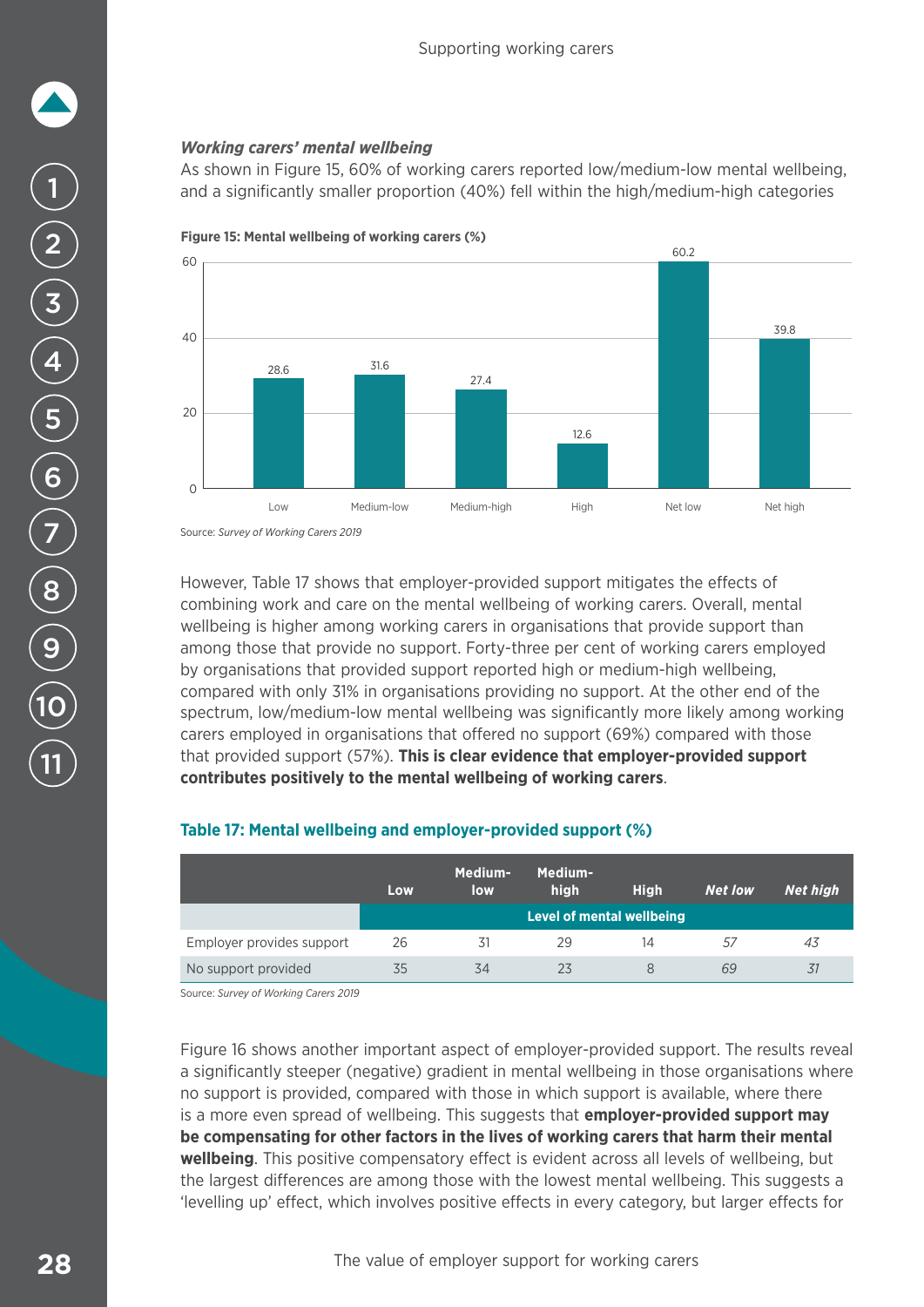those suffering the lowest mental wellbeing. The implication is that **employer-provided support contributes to (mental) health justice in the sphere of work**, because it improves the welfare of the worst off.



**Figure 16: Mental wellbeing and employer-provided support (%)**

Source: *Survey of Working Carers 2019*

In sum, the results show that not only is the overall mental wellbeing of working carers better in organisations that recognise and provide support for working carers, but employer-provided support also evens out differences in the mental wellbeing of working carers. The analysis therefore shows that **employer-provided support can have an enormous impact on the lives of working carers, especially for those with the lowest levels of mental wellbeing**. Work can be an important source of support. There are, of course, further implications for the quantity and quality of work that working carers are able to achieve when their wellbeing is supported.

#### **Working carers' health**

The previous section showed the important effects of employer-provided support for the mental wellbeing of working carers. This section explores whether employer-provided support also influences the general health of working carers. Figure 17 shows self-reported general health: the vast majority of working carers reported that their general health was in the 'very good' to 'fair' range; only 10% said they had 'bad' or 'very bad' health.



#### **Figure 17: Working carers' own assessment of their general health (%)**

Source: *Survey of Working Carers 2019*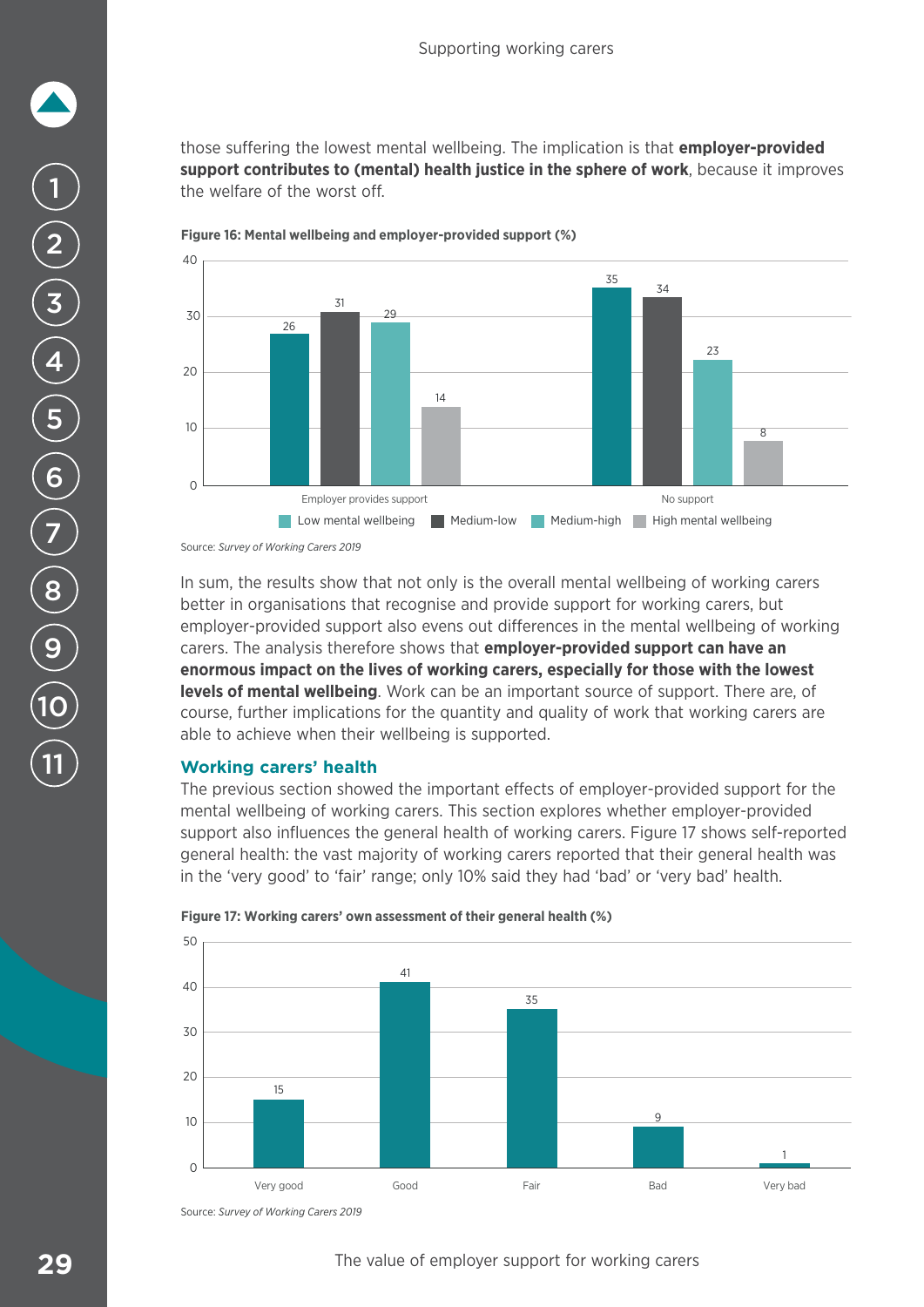The findings in Table 18 suggest that employer-provided support makes little difference to the health of working carers. The only exception is those with 'very good' health: the health of this group appears to be further bolstered by employer-provided support. Together with the findings relating to mental wellbeing, this suggests that interventions that focus on supporting mental health (such as carer recognition days, carer networks or counselling) are likely to have a larger positive influence on the overall wellbeing of working carers.

#### **Table 18: Employer-provided support and health (%)**

|                           | Very good | Good     | Fair                 | <b>Bad</b> | <b>Very bad</b> |
|---------------------------|-----------|----------|----------------------|------------|-----------------|
|                           |           |          | <b>Health status</b> |            |                 |
| Employer provides support | 16        | 40       | 34                   |            |                 |
| No support provided       |           | $\Delta$ | 35                   |            |                 |

Source: *Survey of Working Carers 2019*

#### **Benefits for employers**

The findings clearly indicate that employer support for working carers has a positive influence on carer wellbeing. These benefits also extend to employers. Twenty-four per cent of working carers had considered giving up their job because of their caring responsibilities. However, those working for carer-friendly organisations were less likely to have considered reducing their hours or giving up their jobs completely (Table 19).<sup>20</sup> They were less likely to find it difficult to concentrate at work and less likely to have turned down a promotion or decided against applying for a job (which could include internal vacancies) because of their caring responsibilities. In addition, they were less likely to have taken sick leave or unpaid leave to provide care.

#### **Table 19: Ways in which carer-friendly organisations benefit (%)**

|                                      | <b>Yes</b>                                       | <b>No</b> |  |  |
|--------------------------------------|--------------------------------------------------|-----------|--|--|
|                                      | <b>Considering reducing hours***</b>             |           |  |  |
| Employer provides support            | 30                                               | 53        |  |  |
| No support provided                  | 36                                               | 36        |  |  |
|                                      | <b>Considering quitting job***</b>               |           |  |  |
| Employer provides support            | 24                                               | 62        |  |  |
| No support provided                  | 29                                               | 50        |  |  |
|                                      | Sometimes find it hard to concentrate at work*** |           |  |  |
| Employer provides support            | 61                                               | 39        |  |  |
| No support provided                  | 77                                               | 23        |  |  |
|                                      | Turned down promotion/did not apply*             |           |  |  |
| Employer provides support            | 35                                               | 65        |  |  |
| No support provided                  | 44                                               | 57        |  |  |
|                                      | Taken sick leave to provide care*                |           |  |  |
| Employer provides support            | 13                                               | 87        |  |  |
| No support provided                  | 21                                               | 79        |  |  |
| Taken unpaid leave to provide care** |                                                  |           |  |  |
| Employer provides support            | 20                                               | 80        |  |  |
| No support provided                  | 31                                               | 69        |  |  |

Source: *Survey of Working Carers 2019.* Note: The table excludes those that neither agreed nor disagreed that their employer was carerfriendly and those who responded 'don't know'. Note: \* p<.05, \*\*p<.01, \*\*\* p<.001.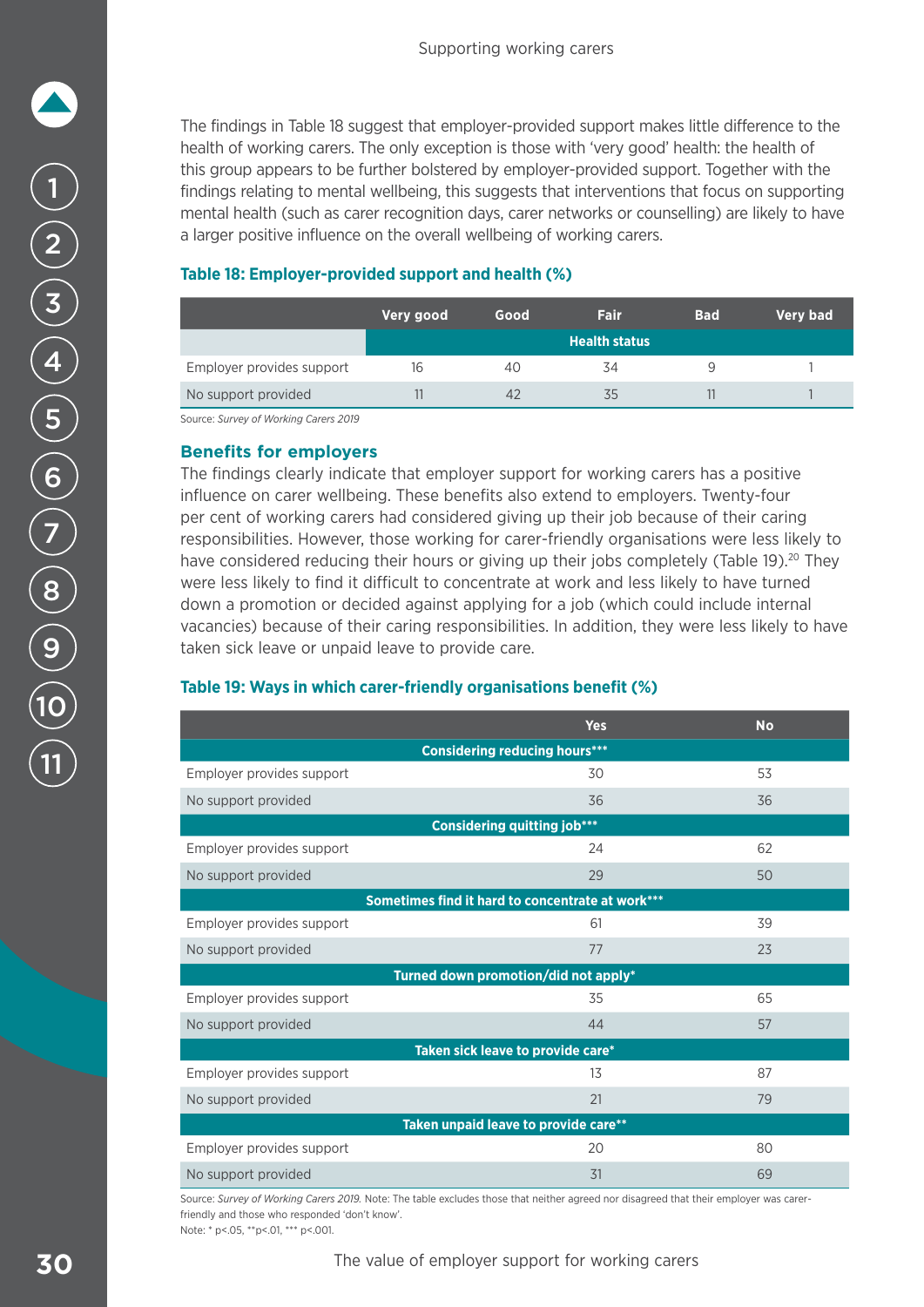Most of these organisational benefits can also be seen among working carers who feel that their employer provides support when their caring responsibilities affect their job. Although the proportion of working carers who were considering reducing their hours of work was slightly larger in relation to those who felt supported by their employer, the percentage of workers in this category who were definitely not considering reducing their hours was larger (those who neither agreed nor disagreed to this question, or who said they did not know, are not included in the analysis).

#### **Table 20: Benefits to organisations when working carers feel supported (%)**

|                                                  | <b>Yes</b> | <b>No</b> |
|--------------------------------------------------|------------|-----------|
| <b>Considering reducing hours***</b>             |            |           |
| Feel supported                                   | 33         | 51        |
| Do not feel supported                            | 31         | 45        |
| <b>Considering quitting job***</b>               |            |           |
| Feel supported                                   | 23         | 62        |
| Do not feel supported                            | 29         | 54        |
| Sometimes find it hard to concentrate at work*** |            |           |
| Feel supported                                   | 66         | 34        |
| Do not feel supported                            | 75         | 25        |
| Turned down promotion/did not apply*             |            |           |
| Feel supported                                   | 38         | 62        |
| Do not feel supported                            | 44         | 56        |
| Taken sick leave to provide care*                |            |           |
| Feel supported                                   | 13         | 87        |
| Do not feel supported                            | 21         | 79        |
| Taken unpaid leave to provide care**             |            |           |
| Feel supported                                   | 23         | 77        |
| Do not feel supported                            | 30         | 70        |

Source: *Survey of Working Carers 2019.* Note: The table excludes those that neither agreed nor disagreed that they felt supported and those who responded 'don't know'. Note: \* p<.05, \*\*p<.01, \*\*\* p<.001

#### **Section summary**

Working carers find it easier to combine work and care when their employer provides them with workplace support. Having access to a telephone to make and receive private calls, being able to work flexibly and being able to work at home are common forms of support that make things easier for working carers.

Many working carers are stressed and anxious at work. Those with no support at work have lower mental wellbeing than those with access to employer-provided support. Employer-provided support also evens out differences in wellbeing, contributing to (mental) health justice at work.

Organisations that are carer-friendly or that support their employees when their caring commitments affect their work derive clear benefits. The working carers they employ are less likely to find it difficult to concentrate at work and are less likely to be considering reducing their hours of work or quitting their jobs. They are also less likely to turn down promotions. Finally, they are also less likely to take sick leave or unpaid leave to provide care.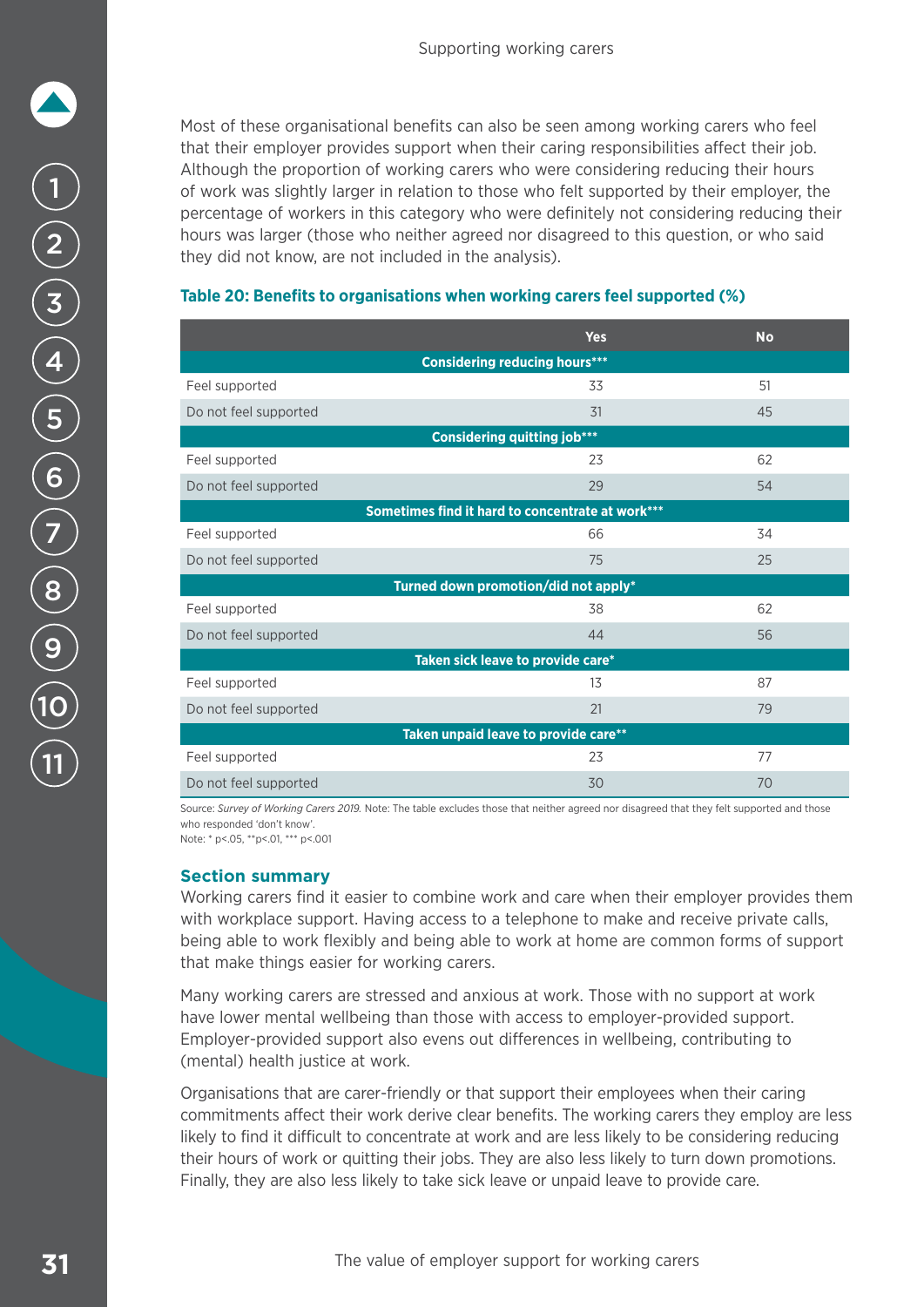## <span id="page-33-0"></span>8 **Conclusions**

This report has highlighted the challenges that working carers face and the ways in which employer-provided support can help them to cope with these challenges. The amount of care provided by working carers is often substantial: 32% of working carers provide care for 30 or more hours a week on average, and 68% combine full-time work with care. Twentyeight per cent of workers in full-time employment provide 30 or more hours of care per week: in effect, these individuals are having to cope with two full-time jobs. The report has also shown some of the specific ways in which gender influences capabilities to combine work and care. Women are disadvantaged relative to men in the support that they receive from their employer, yet they form a majority of working carers. The findings also suggest that working carers are disadvantaged in terms of their ability to progress in their careers. This should be a matter of concern to employers, given the negative implications for staff retention and the ability of organisations to ensure that they are able to promote the best people. The CIPD (2020) *Becoming a Carer-friendly Organisation* guidance looks at the role of line managers and the importance of supporting carers' career development.

**There is a significant gap in employer support for working carers in England and Wales.** A third of working carers believe that their employer provides them with no support of any kind, and only two-fifths of working carers believe that their employer is carer-friendly. Many working carers are coping with their care responsibilities by working weekends and evenings, using their annual leave to provide care or taking unpaid leave. The effort to combine work and care can result in stress, anxiety and low wellbeing, and affects the ability of working carers to perform well in their jobs.

**Employer-provided support for working carers is vital in addressing these problems.** The findings presented in this report clearly show that working carers who are supported by their employers are able to more easily combine paid employment with unpaid caring responsibilities, resulting in positive impacts on their work, care, and wellbeing. Employers also benefit in numerous ways. **Working carers who receive support are less likely to consider quitting their jobs, less likely to take sick leave** to provide care and less likely to reduce their hours of work. They are **more likely to accept or apply for promotions and more able to concentrate at work**. Support for working carers therefore has the potential to contribute to organisational goals, such as employee retention, effective talent management and productivity improvements.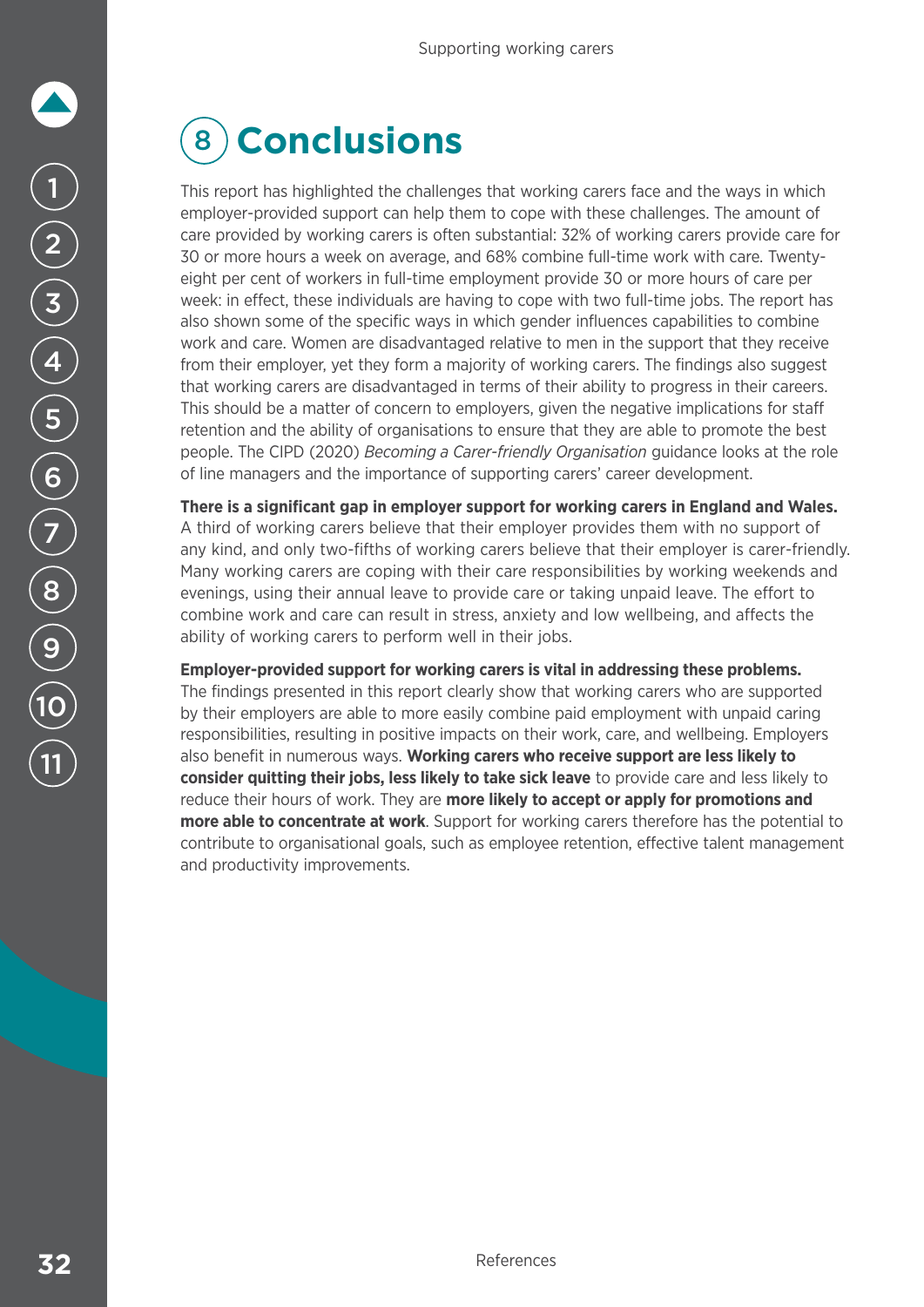### <span id="page-34-0"></span>9 **References**

Carers UK. (2018) *Caring for your future: the long-term financial impact of caring*. London: Carers UK.

Carers UK. (2019) *Juggling work and unpaid care: a growing issue*. London: Carers UK.

Exton, C. and Shinwell, M. (2018) *Policy use of wellbeing metrics: Describing countries' experiences*. [OECD Statistics Working Papers,](https://doi.org/10.1787/d98eb8ed-en) No. 2018/07. Paris: OECD Publishing.

Home Office. (2020) *Home Office gender pay gap report 2019*. London: The Stationery Office.

Keating, N. and Eales, J. (2017) Social consequences of family care: a scoping review. *International Journal of Care and Caring*. Vol 1, No 2. pp153–73.

McCarthy, M.J., Lyons, K.S., Schellinger, J., Stapleton, K. and Bakas, T. (2020) Interpersonal relationship challenges among stroke survivors and family caregivers. *Social Work in Health Care*. Vol 59, No 2. pp91–107.

McGregor, J.A. (2018) Reconciling universal frameworks and local realities in understanding and measuring wellbeing. In: Bache, I. and Scott, K. (eds) *The politics of wellbeing*, pp197–224. Basingstoke: Palgrave Macmillan.

OECD. (2011) *[How's life? Measuring wellbeing](https://doi.org/10.1787/9789264121164-en)*. Paris: OECD Publishing.

OECD. (2017) *[OECD guidelines on measuring the quality of the working environment](https://doi.org/10.1787/9789264278240-en)*. Paris: OECD Publishing.

ONS. (2013) *2011 [Census analysis: unpaid care in England and Wales, 2011 and comparison with](https://www.ons.gov.uk/peoplepopulationandcommunity/healthandsocialcare/healthcaresystem/articles/2011censusanalysisunpaidcareinenglandandwales2011andcomparisonwith2001/2013-02-15)  [2001](https://www.ons.gov.uk/peoplepopulationandcommunity/healthandsocialcare/healthcaresystem/articles/2011censusanalysisunpaidcareinenglandandwales2011andcomparisonwith2001/2013-02-15)*. Newport: Office for National Statistics.

ONS. (2013a) *Census 2011*, Table CT0737, QS301EW. Newport: Office for National Statistics.

ONS. (2019) *Public sector employment*. Newport: Office for National Statistics.

ONS. (2020) *Census 2011*[, Table LC3305EW.](https://www.nomisweb.co.uk/census/2011/lc3305ew) Newport: Office for National Statistics.

Prime Minister's Office. (2019) *The Queen's Speech 2019*. London: The Stationery Office.

Taylor, M., March, G., Nicol, D. and Broadbent, P. (2017) *Good work: the Taylor review of modern working practices.* London: The Stationery Office.

WHO. (1998) *Wellbeing measures in primary healthcare/the DEPCARE project*. Copenhagen: WHO Regional Office for Europe.

Wilkinson, R.G. and Marmot, M. (eds) (2003) *Social determinants of health: the solid facts*. Geneva: World Health Organization.

Yeandle, S. (2017) *[Work-care reconciliation policy: legislation in policy context in eight countries](http://circle.group.shef.ac.uk/wp-content/uploads/2018/11/yeandle-WCR-v2.pdf)*. Background paper for German Federal Ministry for Families, Senior Citizens, Women & Youth (Bundesministerium für Familie, Senioren, Frauen und Jugend). Sheffield: CIRCLE.

Yeandle, S. and Buckner, L. (2017) Older workers and care-giving in England: the policy context for older workers' employment patterns. In: O'Loughlin, K. and Phillips, J. (eds) *Journal of Cross-Cultural Gerontology: Special Issue on Older Workers and Caregiving in Global Context*. Vol 32. pp303–21.

Yeandle, S., Phillips, J., Scheibl, F., Wigfield, A. and Wise, S. (2003) *Line managers and familyfriendly employment.* Joseph Rowntree Foundation report. Bristol: The Policy Press.

Zhang, Y., Bennett, M. and Yeandle, S. (2019) *Will I care? The likelihood of being a carer in adult life*. London: Carers UK.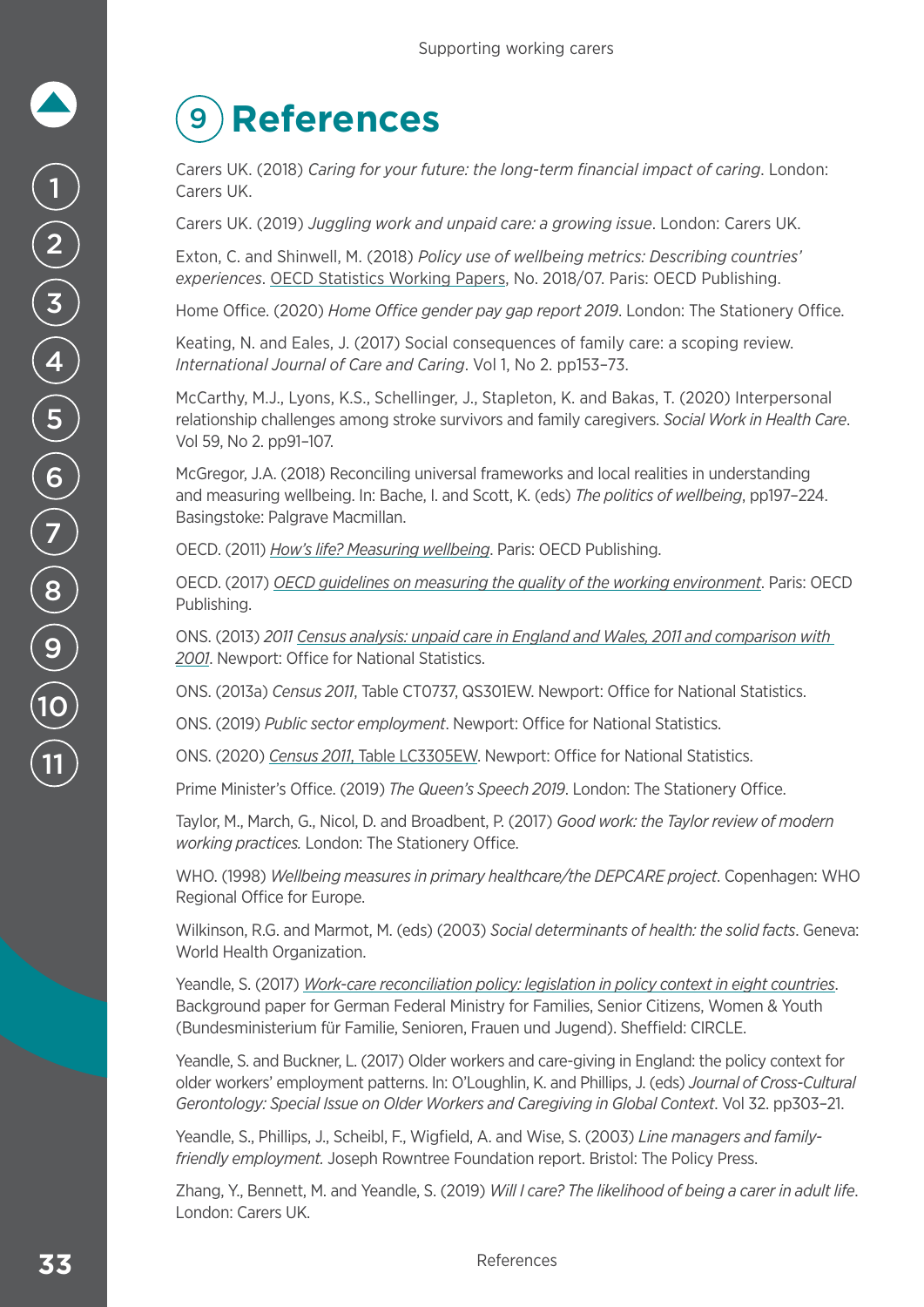# <span id="page-35-0"></span> **Appendix**

#### **Information about the sample of working carers in England and Wales**

#### **Age and gender**

Fifty-six per cent of working carers are women and 44% are men.

Almost half (47%) of all working carers are between 35 and 54 years of age. Thirty-six per cent are younger people below the age of 35 (Figure A1). These numbers suggest that many people at all career stages need to combine work and care.

**Figure A1: Working carers, by age (%)**



Source: *Survey of Working Carers 2019*



#### **Figure A2: Working carers, by age and gender (%)**

Source: *Survey of Working Carers 2019*

Figure A2 shows that women comprise a larger proportion of working carers than men in every age group, although the gender composition of working carers is more equal in the 35–54 age band.

It is likely, then, that the most effective kinds of employer support would take account of this age–gender interaction and find ways to mitigate inequalities.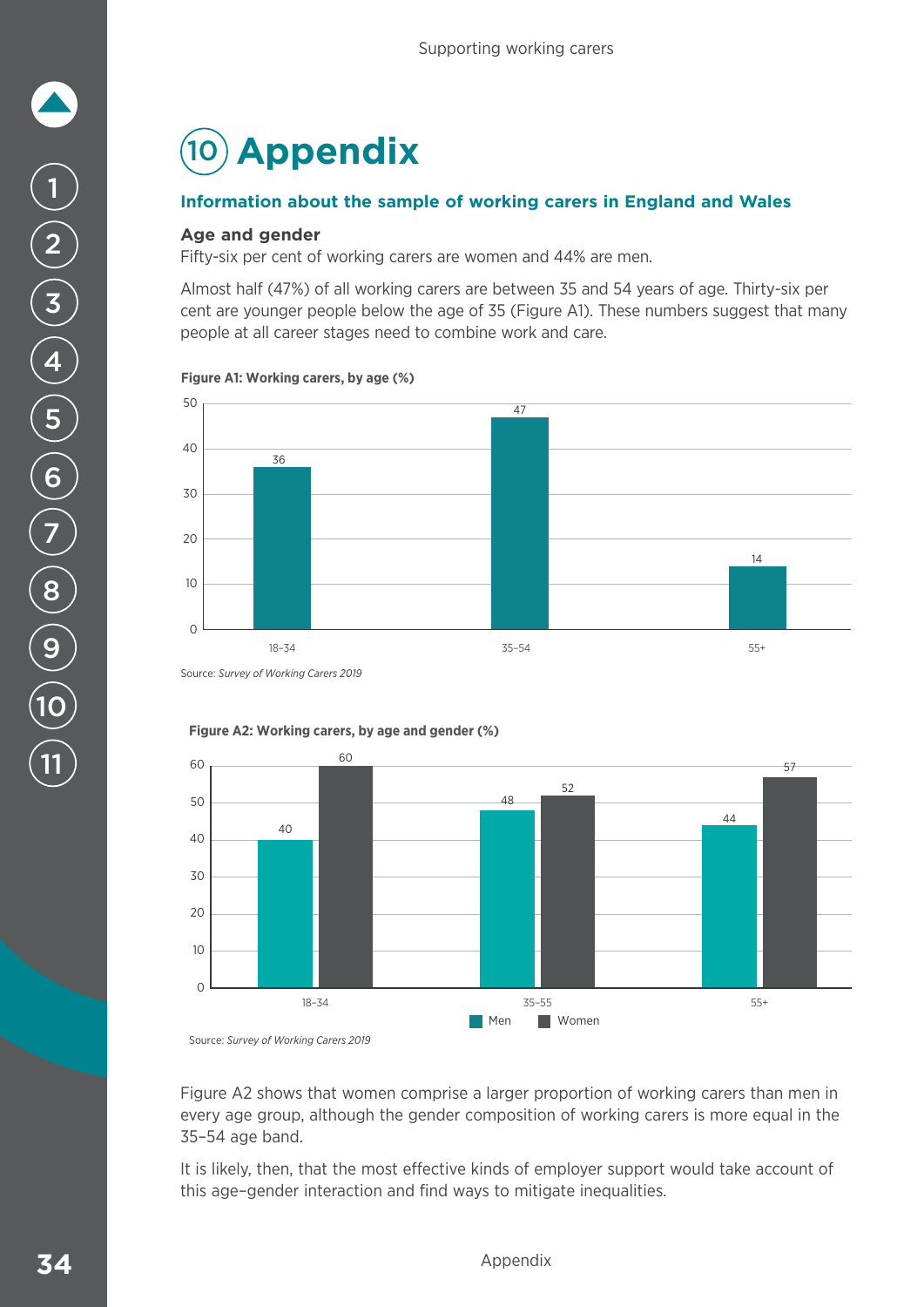#### **Where do working carers work?**

Forty-four per cent of the working carers were employed in the private sector and 43% in the public sector (Figure A3).

Almost half of all working carers work in organisations with 500 or more members of staff. A fifth work in organisations that employ fewer than 50 people (Figure A4).





Source: *Survey of Working Carers 2019*



#### **Figure A4: Working carers, by size of employer (%)**

Source: *Survey of Working Carers 2019*

#### **Occupation and management responsibilities**

Figure A5 provides information about the occupations of working carers.



#### **Figure A5: Working carers, by occupation (%)**

Source: *Survey of Working Carers 2019*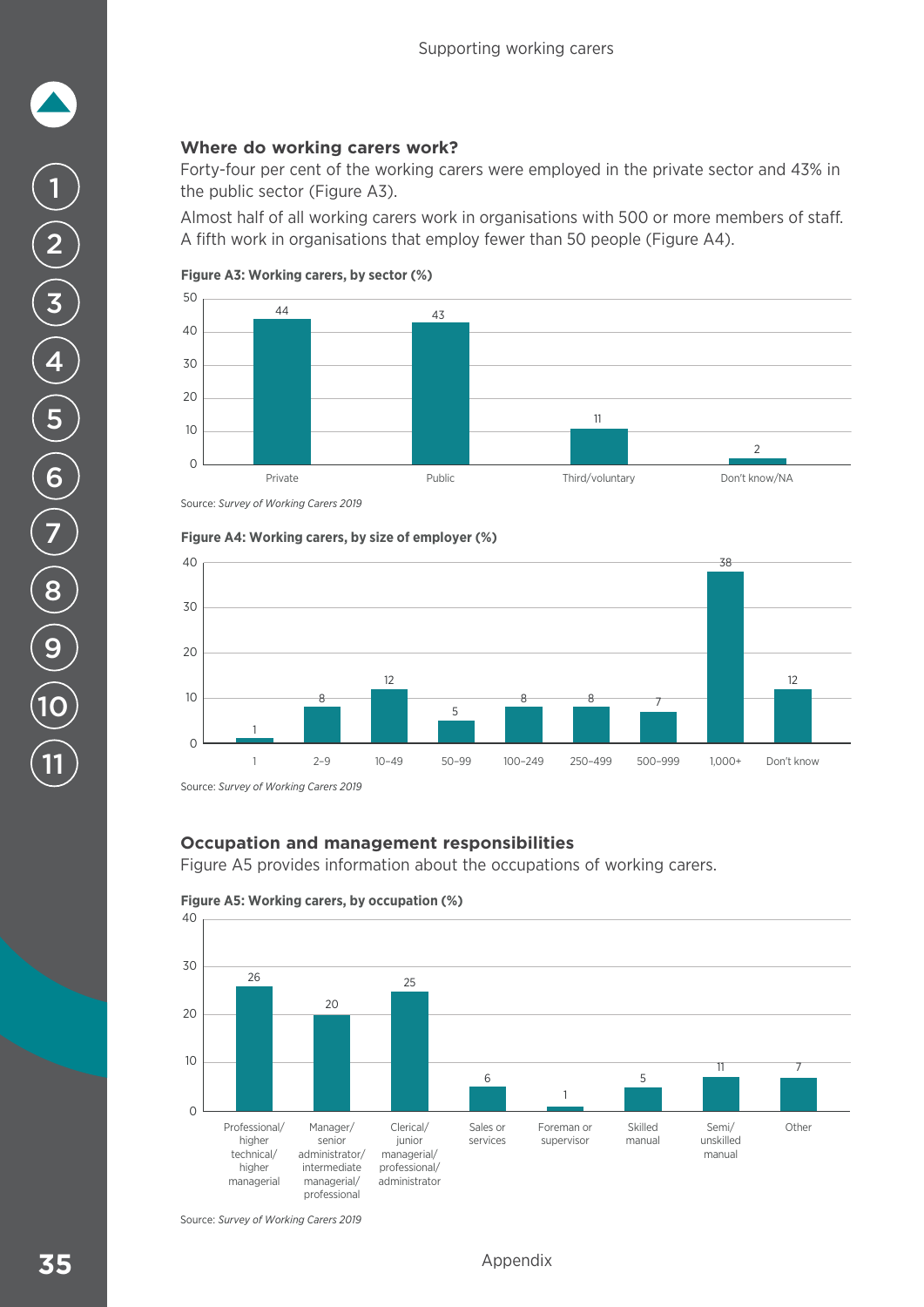A quarter of working carers were in higher-level professional, technical or managerial occupations. Sixteen per cent were in manual occupations. However, recent research published by Carers UK (Zhang et al 2019) found that working carers providing the most hours of care per week were in 'semi-routine and routine' roles, while those in 'management and professional' roles provided the fewest hours of care. Nonetheless, the presence of working carers in roles associated with decision-making power in organisations has (positive) implications for the levels of support that those organisations may offer, as well as for organisational norms and culture around the issue of working carers.

#### **Hours of work and contractual status**

Table A1 shows that a substantial majority of working carers are employed on a permanent contract and most work on a full-time basis.

#### **Table A1: Hours of work and contractual status of working carers (%)**

| <b>Hours of work</b>                          |    |
|-----------------------------------------------|----|
| Full-time (30+ hours per week)                | 72 |
| Part-time (fewer than 30 hours per week)      | 28 |
| <b>Contractual status</b>                     |    |
| Permanent contract                            | 84 |
| Temporary contract (including agency workers) | 7  |
| Variable hours (zero-hours and short-hours)   | 4  |
| Other/don't know                              | 5  |

Source: *Survey of Working Carers* 2019

This means that many working carers enjoy the stability provided by a permanent contract. On the other hand, however, for 72% of working carers, their caring responsibilities are additional to full-time work.

#### **The types of care provided by working carers**

Seventy-eight per cent of working carers provide unpaid care for one person: the remaining 22% care for two or more people. The most common form of support is practical help, such as preparing meals, shopping, laundry, and household repairs (82%). Other common forms of support are healthcare help (for example arranging and accompanying loved ones to medical appointments) and helping with finances and bills. Three-quarters of working carers provide emotional and social support (for example motivation, taking their loved one to see friends or relatives, helping them to take part in leisure activities). Four in ten (39%) provide personal and intimate care, such as dressing, bathing, washing, shaving, cutting nails, and help with eating and using the toilet.

These findings indicate the variety of support provided by working carers: individual (physical and emotional); social (enabling a person to maintain social relationships); and material (keeping finances in order, and ensuring that there is food in the fridge and clean clothes in the wardrobe).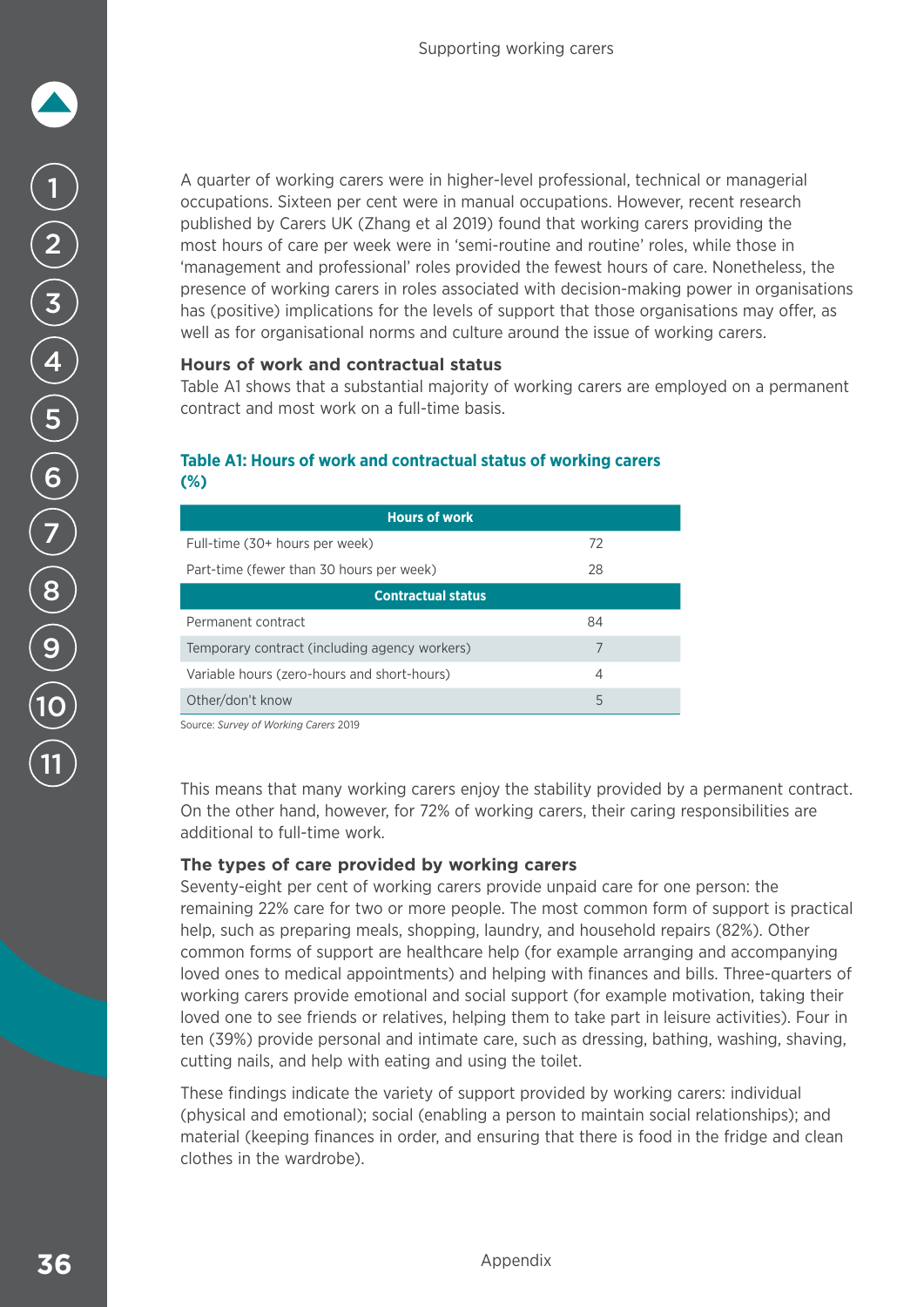#### **Our approach to estimating total figures**

The base for estimating the total number of employees who are working carers was all employees in England and Wales in the period between October 2018 and September 2019. The number of employees in England was 23,113,000. The number in Wales was 1,244,000. The combined total for England and Wales was therefore 24,357,000. This figure does not include persons who were self-employed. The figures were obtained from Table 3A of the headline Labour Force Survey indicators (HI01-HI10) for Wales and each region of England, provided by the Office for National Statistics.

Carers UK (2019) has estimated that 15% of people in employment are working carers. Our estimate of the total number of working carers in England and Wales, excluding the self-employed, is 15% of 24,357,000 = 3,653,550. The base for calculating the number of working carers in different situations was, therefore, 3,653,550.

#### **Health and mental wellbeing measures**

The survey measured the effects of employer support on the mental and physical health and wellbeing of working carers (see section 7).

Mental wellbeing was measured using the WHO-5, a five-item indicator designed and validated by the World Health Organization (WHO 1998). A further question asked working carers whether their levels of stress or anxiety at work were affected by combining paid work and caring, and health was measured by a single question that asked working carers to provide an assessment of their general health.

| <b>Domain</b>                      | <b>Indicator</b>                                                                                                                                                                                                          |
|------------------------------------|---------------------------------------------------------------------------------------------------------------------------------------------------------------------------------------------------------------------------|
| <b>Mental wellbeing</b><br>(WHO-5) | For each of these five statements, please indicate which response most closely<br>describes how you have been feeling over the last two weeks:                                                                            |
|                                    | • I have felt cheerful and in good spirits<br>. I have felt calm and relaxed<br>• I have felt active and vigorous<br>• I woke up feeling fresh and rested<br>• My daily life has been filled with things that interest me |
|                                    | Response categories: all of the time, most of the time, more than half of the time, less<br>than half of the time, some of the time, at no time, don't know.                                                              |
|                                    | Results were transformed into categories as follows:                                                                                                                                                                      |
|                                    | 1 Responses were transformed into a linear variable, scored 0-100, following the<br>procedure in WHO (1998).                                                                                                              |
|                                    | 2 Respondents were categorised into four groups - low, medium-low, medium-high,<br>and high – according to the quartile of the scale in which they fell: Q1=low, and so on.                                               |
| <b>Stress and anxiety</b>          | Are your levels of stress or anxiety at work affected by combining paid work<br>with caring?<br>Response categories: a great deal, a lot, a moderate amount, a little, not at all, don't know.                            |
| <b>Health</b>                      | How is your health in general?<br>Response categories: very good, good, fair, bad, very bad.                                                                                                                              |

#### **Table A3: Health and mental wellbeing measures**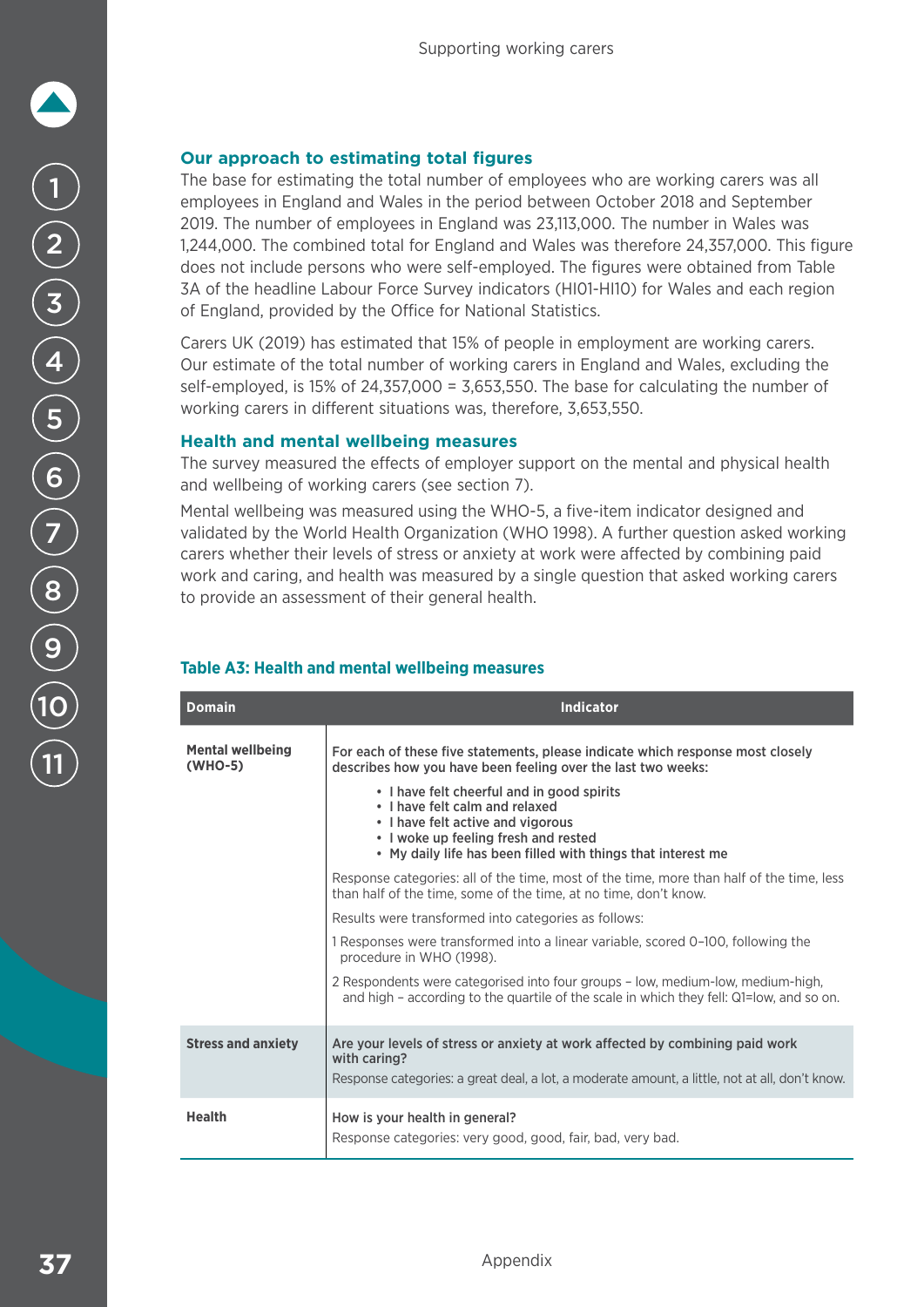# [1](#page-3-0) [2](#page-4-0) [3](#page-5-0) [4](#page-8-0) [5](#page-9-0) [6](#page-18-0) [7](#page-27-0) [8](#page-33-0) [9](#page-34-0) [10](#page-35-0) [11](#page-40-0)

#### **About the research**

- This work was undertaken as part of the Sustainable Care: connecting people and systems programme, based at CIRCLE (Centre for International Research on Care, Labour and Equalities), University of Sheffield, UK.
- Research and data analysis were undertaken by Professor Jason Heyes, leader of the Sustainable Care programme's Combining Work and Care team and team member Dr Annie Austin.
- The report's authors are Dr Annie Austin and Professor Jason Heyes; Professor Sue Yeandle provided editorial advice.
- The survey was administered by YouGov in July and August 2019, using a questionnaire designed by the researchers. The sample was weighted in terms of gender, region and age, based on information in the 2011 Census of Population. It was designed to be representative of all employees in England and Wales who are also working carers. All percentages have been rounded.

The authors gratefully acknowledge the support of the UKRI/Economic and Social Research Council (award reference ES/P009255/1, 2017-21, Principal Investigator Professor Sue Yeandle).

To cite: Austin, A. and Heyes, J. (2020) Supporting Working Carers: how employers and employees can benefit, research report, CIPD/University of Sheffield.

Contact the research team at CIRCLE, Interdisciplinary Centre of the Social Sciences, University of Sheffield, 219 Portobello, Sheffield S1 4DP.

**T:** +44 (0)114 222 8369 **E:** [circle@sheffield.ac.uk](mailto:circle%40sheffield.ac.uk?subject=) **W:** <http://circle.group.shef.ac.uk/sustainable-care/>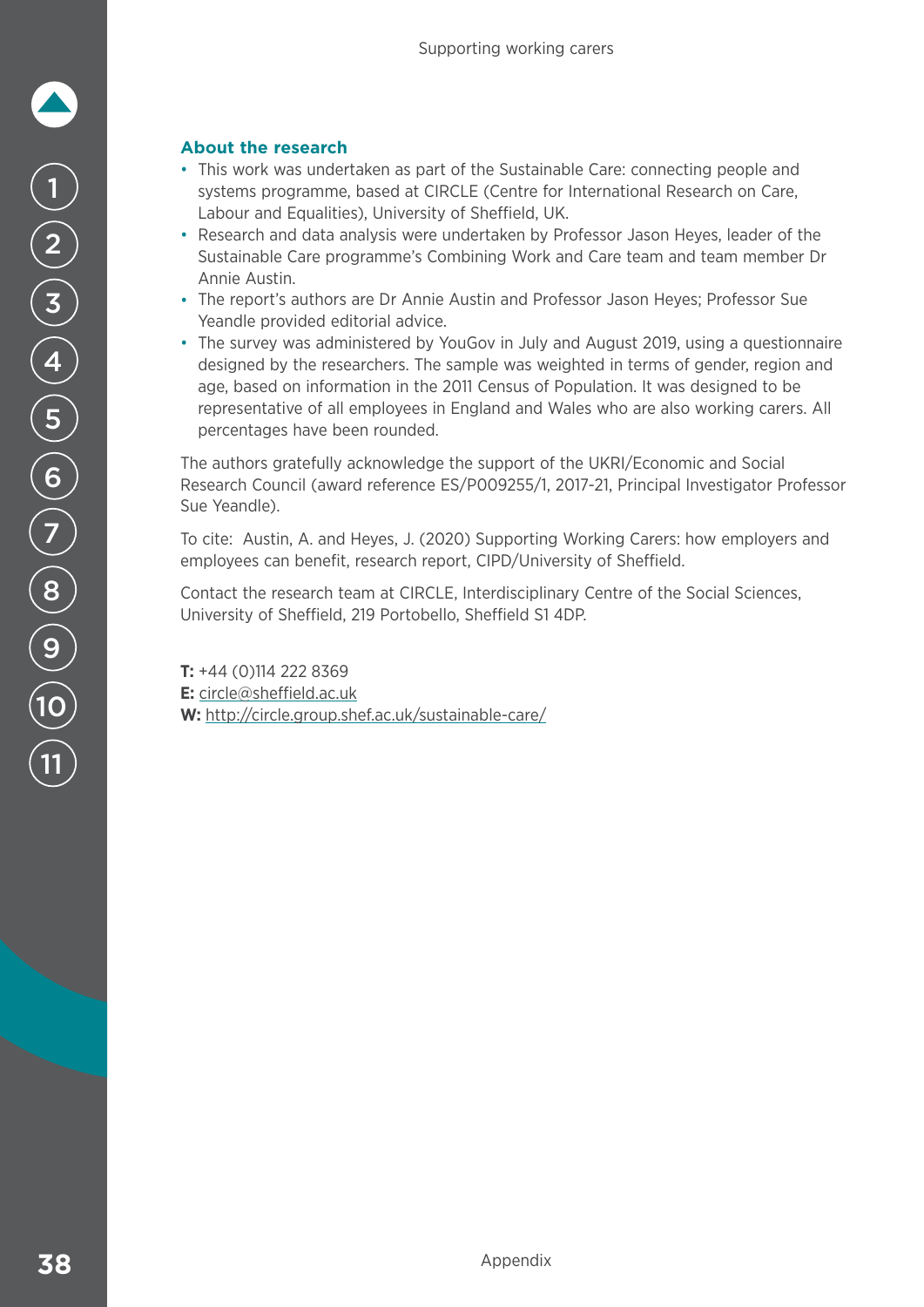### <span id="page-40-0"></span>11 **Endnotes**

- 1 Eurofound. (2015) *[Working and caring: reconciliation measures in times of demographic](https://www.eurofound.europa.eu/observatories/eurwork/case-studies/workers-with-care-responsibilities)* change. Luxembourg: Publications Office of the European Union.
- 2 *[Carers, Employment and Services: time for a new social contract?](http://circle.group.shef.ac.uk/wp-content/uploads/2018/04/CES-6-EWS4031Time-for-a-new-social-contract.pdf)*
- <sup>3</sup> All figures in this report relate to employees. They do not include people in selfemployment. Further information is provided in the Appendix.
- 4 In March 2020 the Government launched a 'Consultation on Carers' Leave', due to close 3 August 2020.
- <sup>5</sup> The figure was derived from a poll carried out by YouGov in December 2018 and January 2019. The total sample size was 4,254 adults aged 18+ years. The figures were weighted and can be treated as being representative of all UK adults. According to the survey, 15% of employed persons were working carers.
- <sup>6</sup> There was no statistically significant difference between the private, public and voluntary/third sector in terms of the percentage of working carers providing care for 30 hours or more.
- $<sup>7</sup>$  Note: This notation represents a Chi-square test, which analyses relationships between</sup> variables. This example shows that we can be 95% certain that there is an association between sector and the ease or difficulty of combining work and care.
- <sup>8</sup> The median figures were 16 in the private sector and 15 in both the public and private sectors.
- $\frac{9}{2}$   $\chi^2$  = 12.8, p < 01.
- <sup>10</sup> Other work undertaken by the Sustainable Care programme has found, for 2016–18, that among workers who cared for 50 or more hours per week, 40% were in semi-routine and routine jobs and 30% were in management and professional roles (Zhang et al 2019).
- <sup>11</sup> The median was 15.5 for men and 15 for women. The mode was 10 for both men and women.
- $12$  When disaggregated by gender, the number of employees who expressed views about employee representatives and occupational health advisers was too small to allow reliable figures to be reported.
- <sup>13</sup> Differences were not statistically significant.
- <sup>14</sup> It should be noted, however, that the differences did not quite achieve statistical significance.
- <sup>15</sup> A carers' passport is a document in which carers can record information about their caring responsibilities and any adjustments to their working arrangements that they have agreed with their line manager (for example compressed hours) in order to help them balance their job role and caring role (see Carer Passport Scheme).
- $16 \text{ } X^2 = 41.57, \text{ } p < .001.$
- $17$  The base of working carers who took paid leave is too small to be included in the analysis.
- <sup>18</sup> Those reporting that their role had become more difficult as a consequence of taking unpaid leave tended to have relatively low personal and household income. However, the number of participants is too small for valid estimates to be made.
- $19$  Question A6, (Which, if any, of the following arrangements/resources are available from your employer?) is used to sub-divide the sample into two categories: the category of organisations that provide support includes all types of support (base=671); the category of organisations that provide no support includes people who work at organisations where 'there are no arrangements or resources available' (base=294).
- <sup>20</sup> Rows do not sum to 100% because those who neither agreed nor disagreed to the questions concerning plans to reduce hours of work or quit entirely are omitted.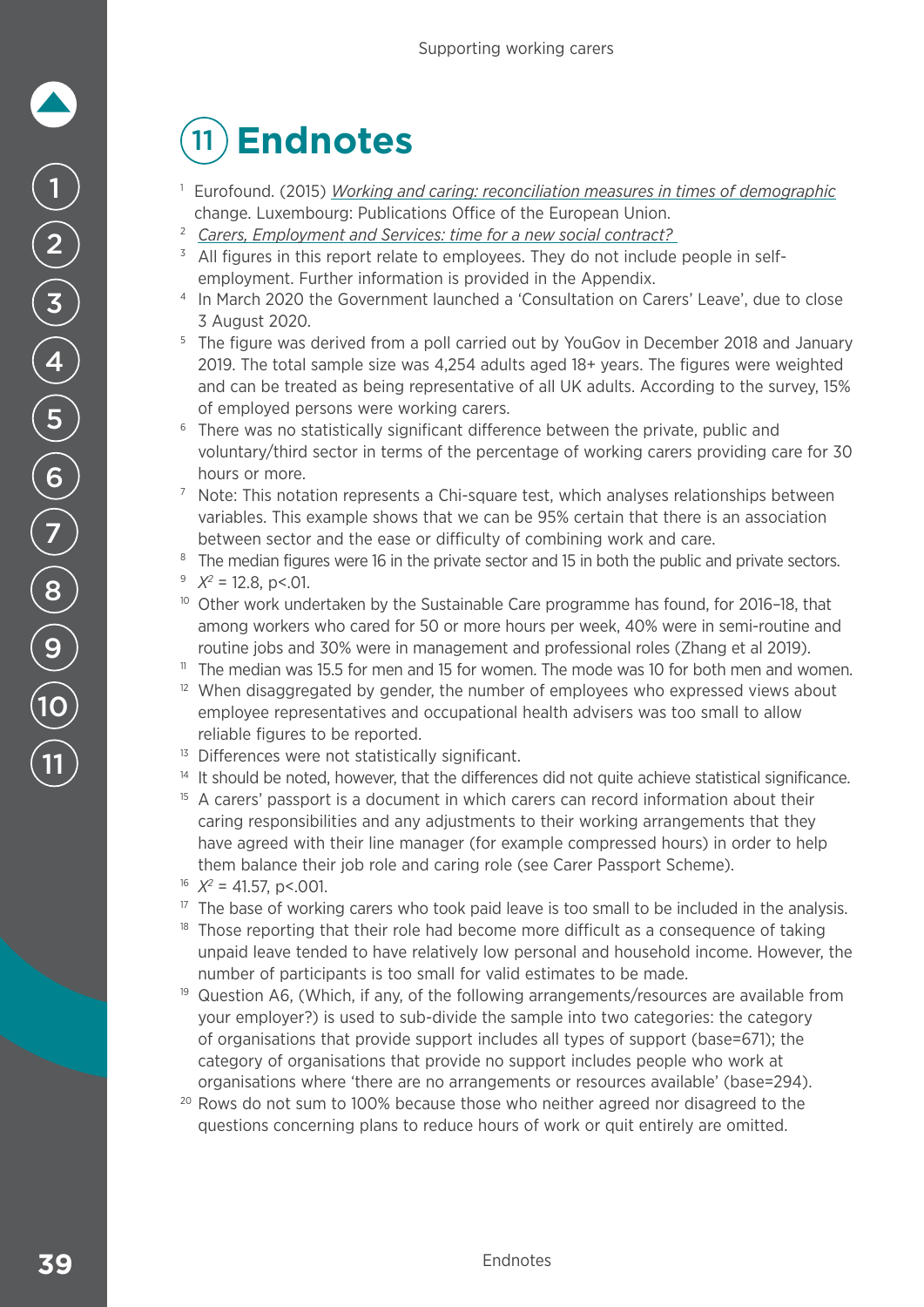Supporting working carers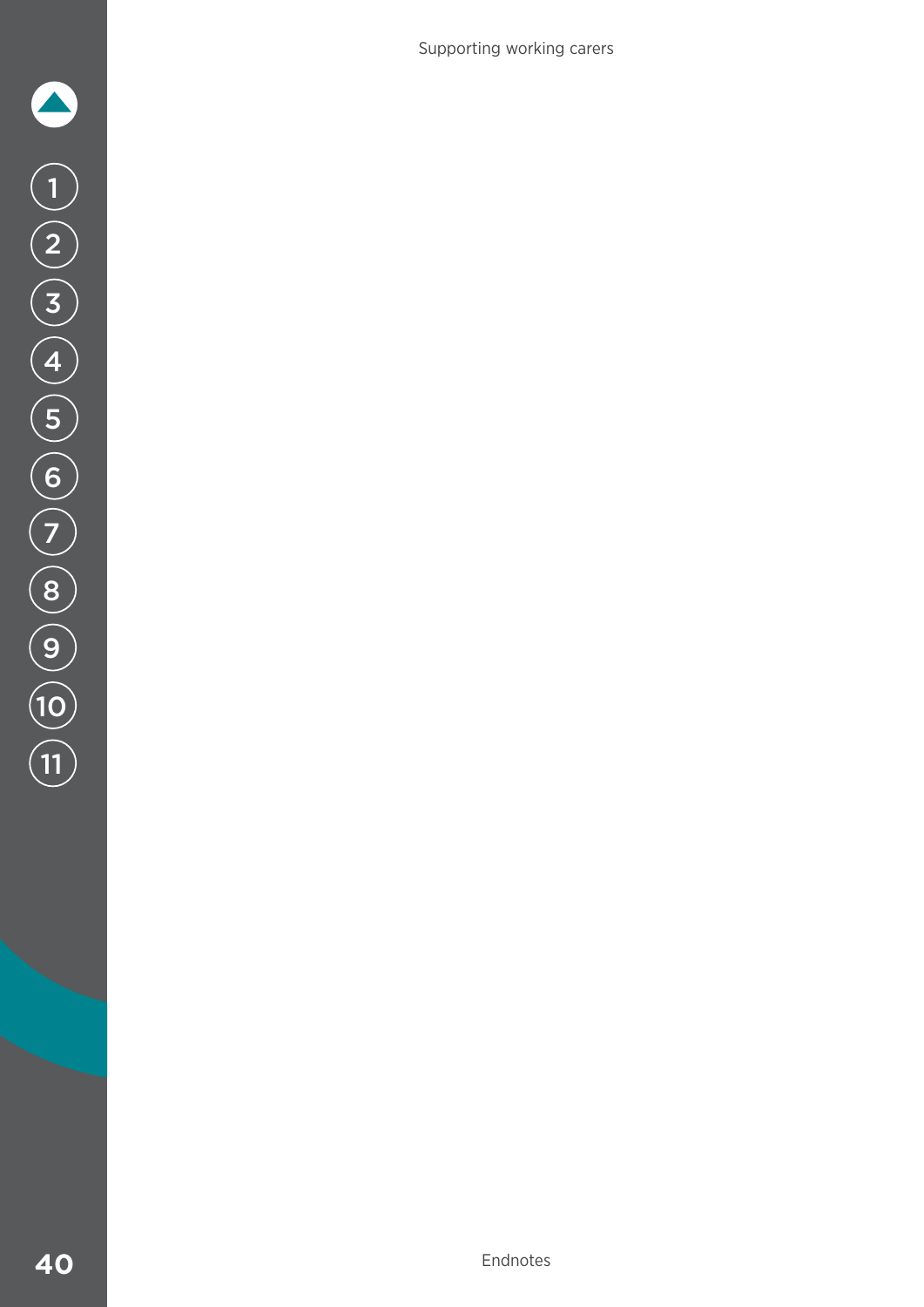Supporting working carers

Endnotes